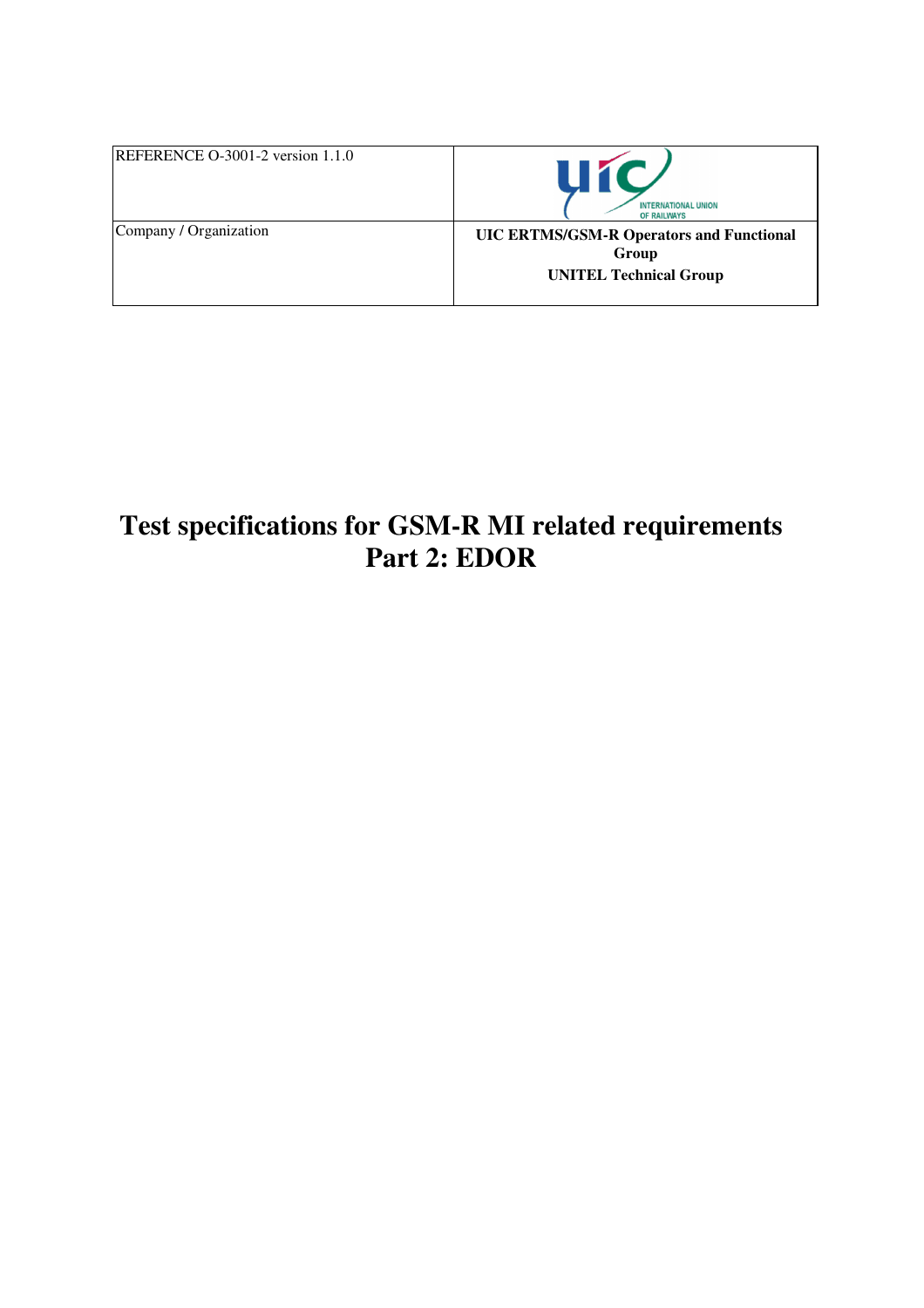ACCESS:  $\Box$  Public  $\Box$  Restricted  $\Box$  Confidential

#### **Document Data Sheet**

| Title of the document                 | Test specifications for GSM-R MI related requirements; Part 2: EDOR |
|---------------------------------------|---------------------------------------------------------------------|
| Reference, version number and<br>date | REFERENCE O-3001-2 version 1.1.0; Date: 08.04.2021                  |
| Number of pages                       | 45                                                                  |
| Prepared by                           | UIC, UNITEL                                                         |
| Approved by                           | UIC ERIG Chairman (Robert Sarfati)                                  |

ISBN 978-2-7461-2592-6

#### **Warning**

No part of this publication may be copied, reproduced or distributed by any means whatsoever, including electronic, except for private and individual use, without the express permission of the International Union of Railways (UIC). The same applies for translation, adaptation or transformation, arrangement or reproduction by any method or procedure whatsoever. The sole exceptions – noting the author's name and the source –are "analyses and brief quotations justified by the critical, argumentative, educational, scientific or informative nature of the publication into which they are incorporated" (Articles L 122-4 and L122-5 of the French Intellectual Property Code).

International Union of Railways (UIC) – Paris, 2017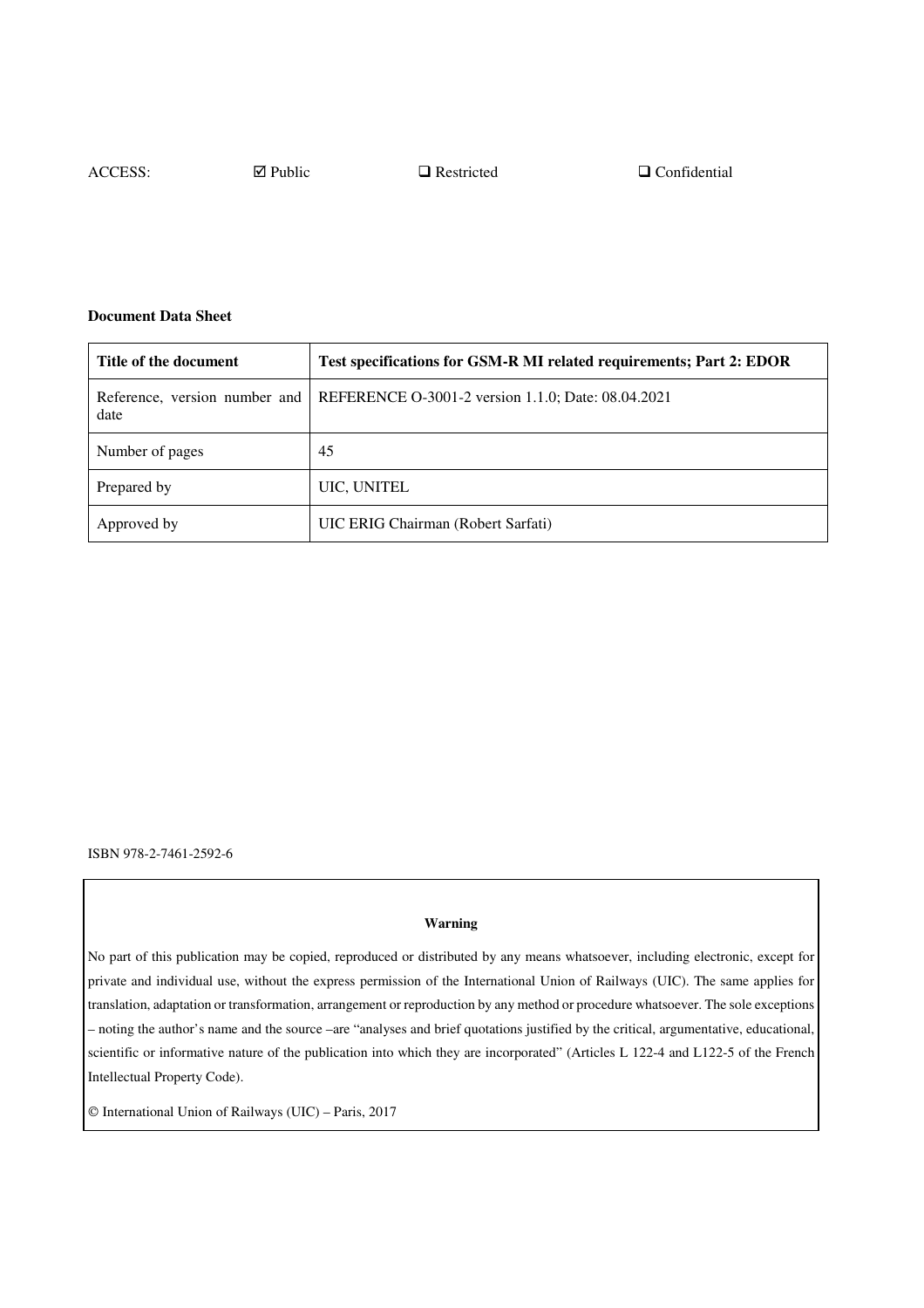# **Evolution Sheet**

|       | <b>Date</b> | <b>Author</b>           | <b>Object of revision</b>                                               |
|-------|-------------|-------------------------|-------------------------------------------------------------------------|
| x.0.1 | 2016-09     | Funkwerk Systems        | Creation                                                                |
| x.0.2 | 2016-09     | Funkwerk Systems        | Update after review Alstom                                              |
| x.0.3 | 2016-10     | Funkwerk Systems        | Update after review TIG                                                 |
| x.0.4 | 2016-10     | Funkwerk Systems        | <b>Editorial</b> changes                                                |
| x.0.5 | 2017-01     | <b>Funkwerk Systems</b> | Changes to +CGEQREQ                                                     |
| x.0.6 | 2017-01     | <b>Funkwerk Systems</b> | <b>Editorial</b> changes                                                |
| x.0.7 | 2017-02     | <b>Funkwerk Systems</b> | Added new TC to test mandatory AT-<br>commands from FFFIS for EuroRadio |
| x.0.8 | 2017-03     | <b>Funkwerk Systems</b> | Added IP address parameter to CGDCONT                                   |
| 1.0.0 | 2017-05     | <b>UIC</b>              | Approval by UIC                                                         |
| 1.0.1 | 2019-12     | Funkwerk Systems        | Changes after Ad Hoc Group review                                       |
| 1.0.2 | 2019-12     | Funkwerk Systems        | Changes after UTG review                                                |
| 1.0.3 | 2020-01     | <b>UIC</b>              | <b>Editorial</b> changes                                                |
| 1.0.4 | 2020-06     | <b>Funkwerk Systems</b> | Adaption of ERA-OPI-2020-2<br>[CR 9253 (ERA 5040)]                      |
| 1.0.5 | 2021-02     | <b>UIC</b>              | Test 6.3.6: Precondition updated according<br>NoBos comment             |
| 1.1.0 | 2021-04     | <b>UIC</b>              | Final version                                                           |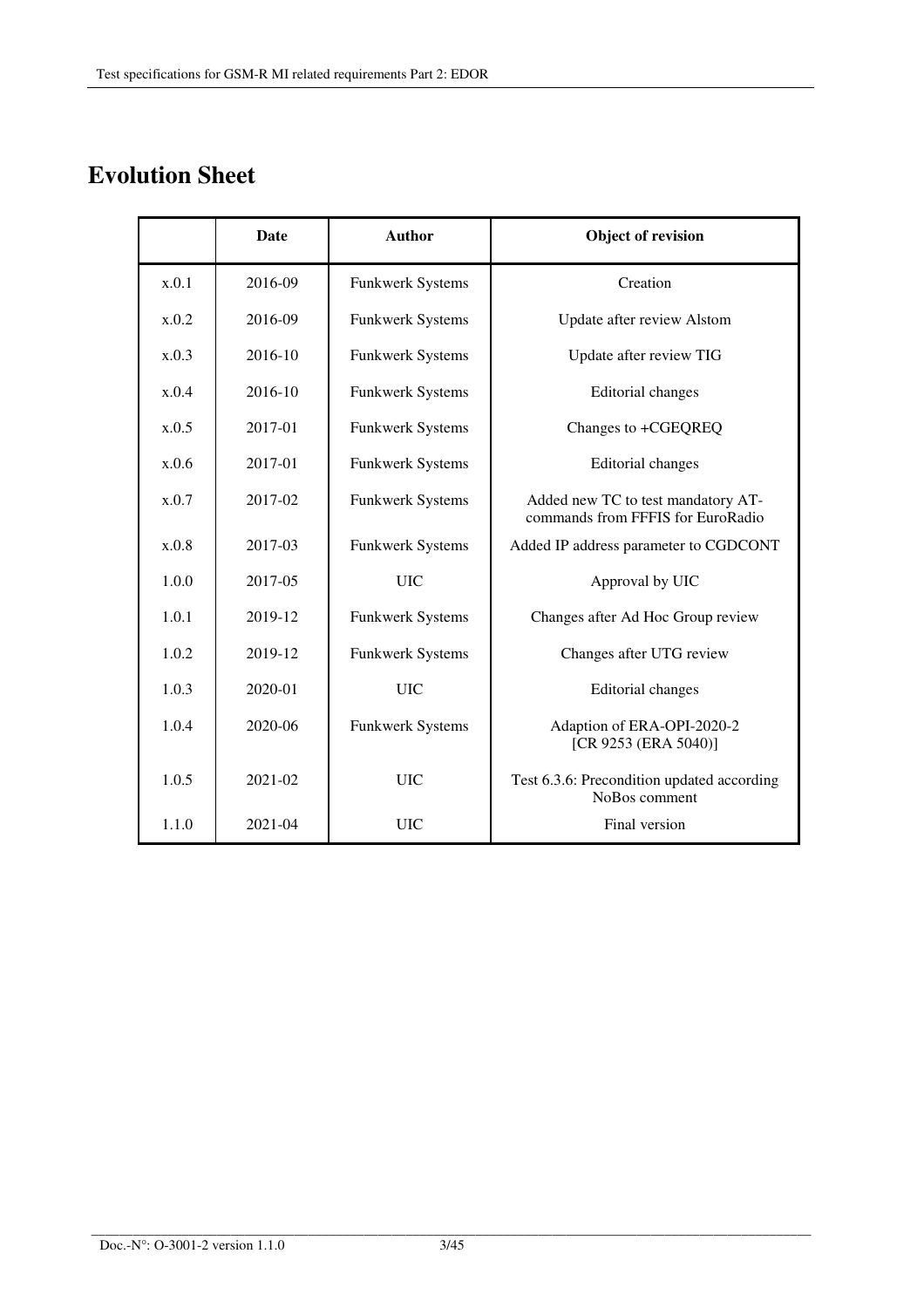# **Contents**

| 1              |                                                                                 |  |
|----------------|---------------------------------------------------------------------------------|--|
| 1.1            |                                                                                 |  |
| 1.2            |                                                                                 |  |
| 1.3            |                                                                                 |  |
| $\overline{2}$ |                                                                                 |  |
| 2.1            |                                                                                 |  |
| 2.2            |                                                                                 |  |
| 2.3            |                                                                                 |  |
| 2.4            |                                                                                 |  |
| 2.4.1          |                                                                                 |  |
| 2.4.2          |                                                                                 |  |
| 2.4.3          |                                                                                 |  |
| 3              |                                                                                 |  |
| 3.1            |                                                                                 |  |
| 3.2            |                                                                                 |  |
| 3.3            |                                                                                 |  |
| 3.4            |                                                                                 |  |
| 4              | EIRENE Requirements for Cab Radio: Mandatory for Interoperability14             |  |
| 5              | EIRENE Requirements for Cab Radio: Mandatory for Interoperability – optional    |  |
|                |                                                                                 |  |
| 6              | EIRENE Requirements for ETCS data only radio: Mandatory for Interoperability 15 |  |
| 6.1            |                                                                                 |  |
| 6.1.1          |                                                                                 |  |
| 6.1.2          |                                                                                 |  |
| 6.1.3          |                                                                                 |  |
| 6.1.4          |                                                                                 |  |
| 6.1.5          |                                                                                 |  |
| 6.1.6          |                                                                                 |  |
| 6.1.7          |                                                                                 |  |
| 6.1.8          |                                                                                 |  |
| 6.2            |                                                                                 |  |
| 6.2.1          |                                                                                 |  |
| 6.2.2          |                                                                                 |  |
| 6.2.3          |                                                                                 |  |
| 6.2.4          |                                                                                 |  |
| 6.2.5          |                                                                                 |  |
| 6.2.6          |                                                                                 |  |
| 6.2.7          |                                                                                 |  |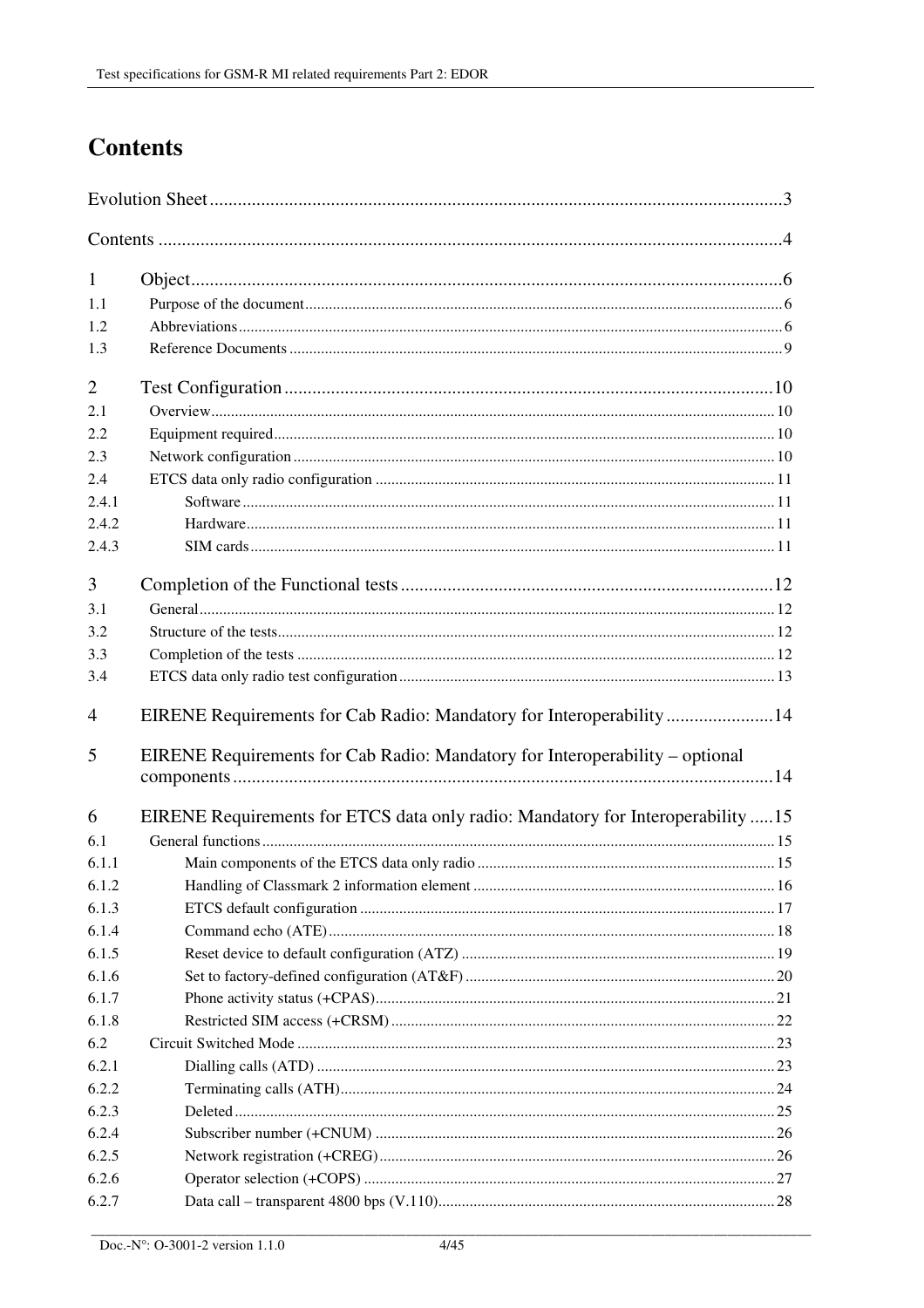| 6.2.8 |  |
|-------|--|
| 6.2.9 |  |
| 6.3   |  |
| 6.3.1 |  |
| 6.3.2 |  |
| 6.3.3 |  |
| 6.3.4 |  |
| 6.3.5 |  |
| 6.3.6 |  |
| 6.3.7 |  |
| 6.3.8 |  |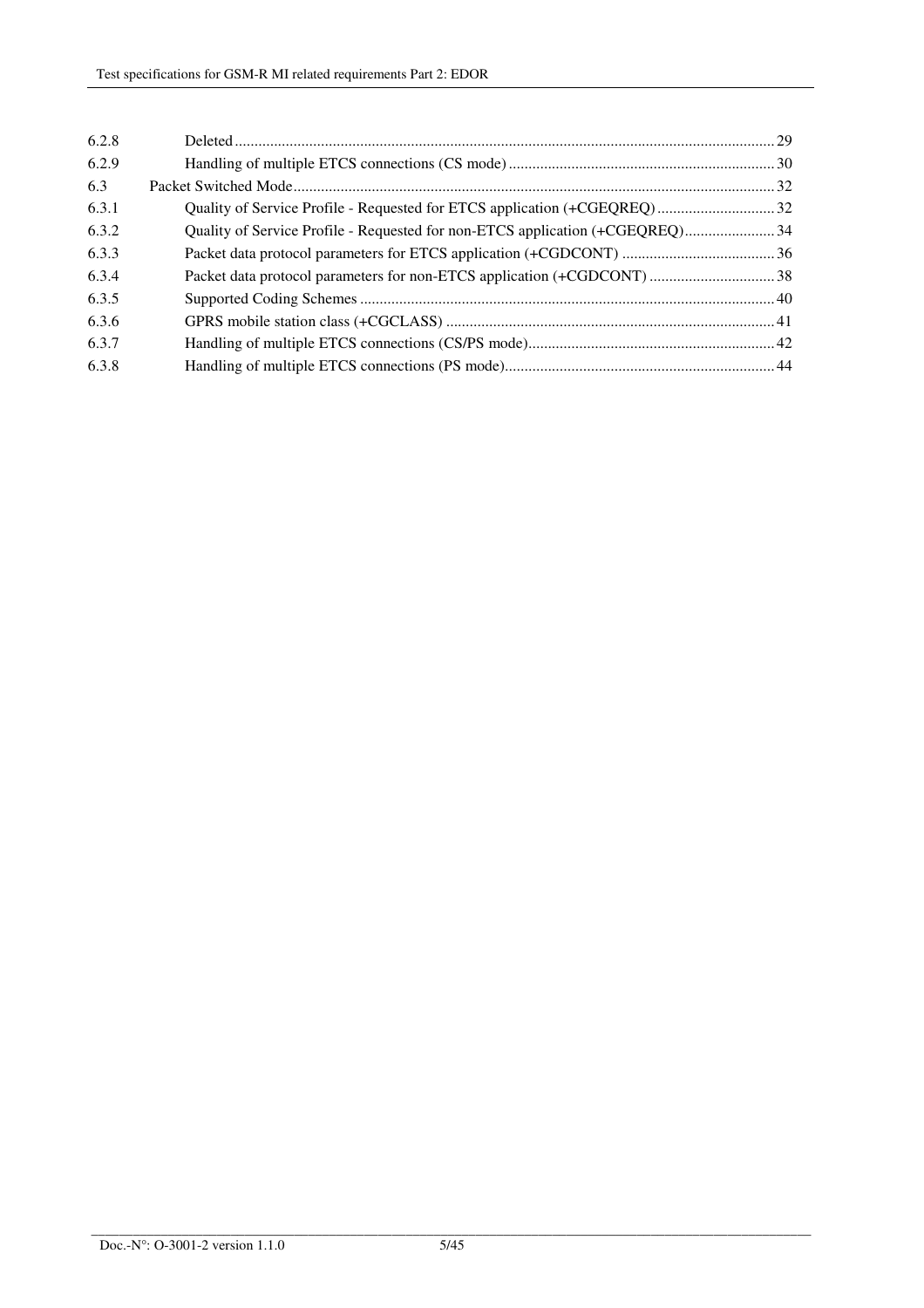# **1 Object**

#### **1.1 Purpose of the document**

This document contains the test cases that are necessary for the functional validation of an ETCS data only radio according to the EIRENE specifications FRS (see [2]) and SRS (see [3]). The test cases cover all the requirements that have been identified as mandatory for interoperability (MI) according to the EIRENE specification and which can be validated using functional tests. QoS and performance requirements for safety and non-safety related data communications are not in the scope of this document.

## **1.2 Abbreviations**

| АC            | Access Code                                        |
|---------------|----------------------------------------------------|
| AT            | Attention command set                              |
| $\rm BC$      | <b>Breakout Code</b>                               |
| <b>BTS</b>    | <b>Base Transceiver Station</b>                    |
| CC            | Country Code                                       |
| CN            | Coach Number                                       |
| <b>CR</b>     | Cab Radio                                          |
| <b>CHPC</b>   | Confirmation of High Priority Calls                |
| <b>CLIP</b>   | Calling Line Identification Presentation           |
| CoLP          | <b>Connected Line Identification Presentation</b>  |
| CS.           | Circuit Switched                                   |
| <b>CTS</b>    | Centralized Train Signalling                       |
| DL            | Downlink                                           |
| <b>DSD</b>    | <b>Driver Safety Device</b>                        |
| <b>EDOR</b>   | ETCS data only radio                               |
| <b>EIRENE</b> | European Integrated Railway Radio Enhanced Network |
| eMLPP         | enhanced Multi-Level Precedence and Pre-emption    |
| <b>ETCS</b>   | European Train Control System                      |
| EN            | <b>Engine Number</b>                               |
| $e$ REC       | enhanced Railway Emergency Call                    |
| <b>ETSI</b>   | European Telecommunications Standards Institute    |
| <b>FFFIS</b>  | Form Fit Functional Interface Specification        |
| FI            | <b>Functional Identity</b>                         |
| FC            | <b>Function Code</b>                               |
| <b>FN</b>     | <b>Functional Number</b>                           |
| <b>FRS</b>    | <b>Functional Requirements Specification</b>       |
| <b>GBR</b>    | <b>Guaranteed Bitrate</b>                          |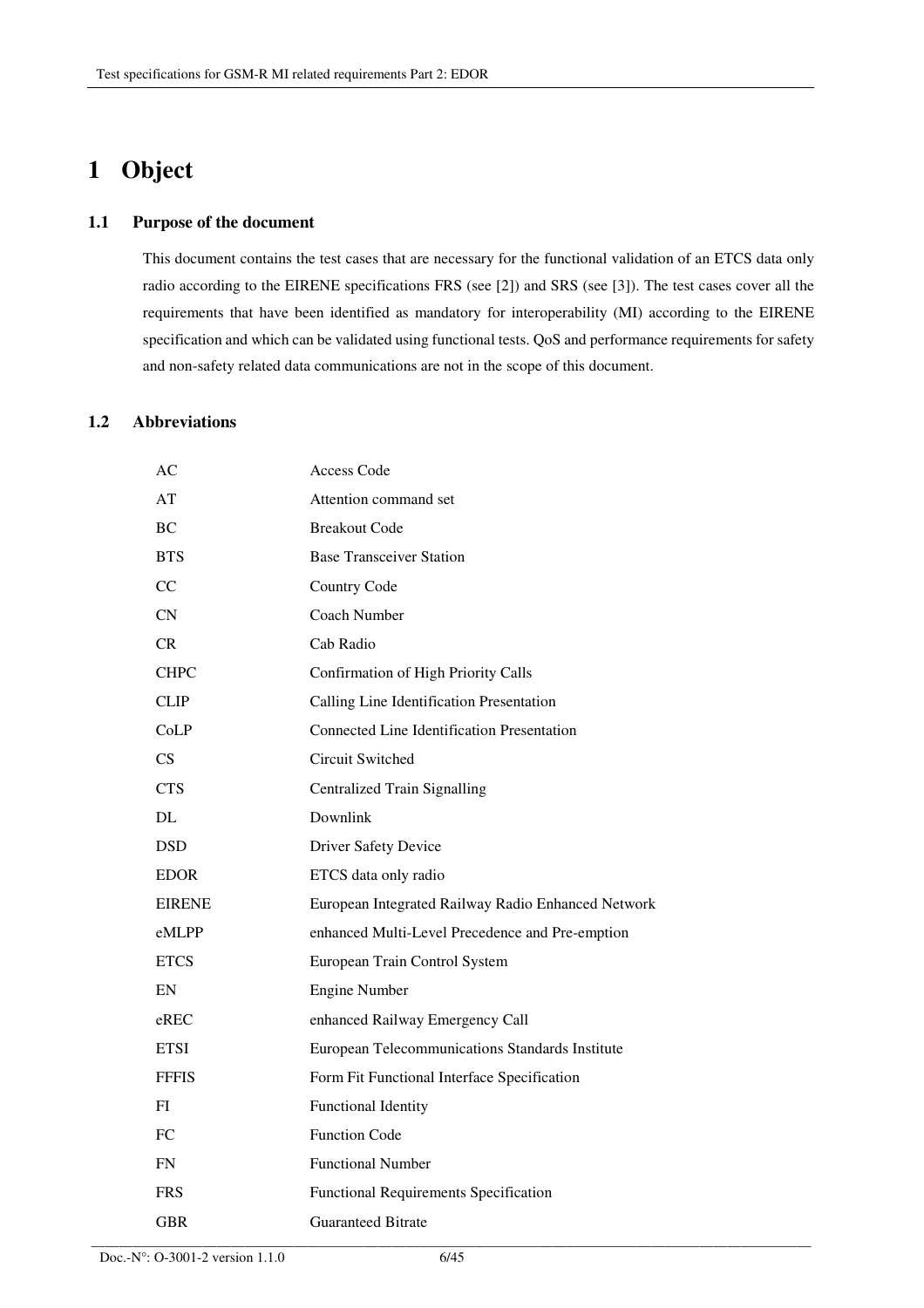| <b>GCA</b>    | Group Call Area                                                       |
|---------------|-----------------------------------------------------------------------|
| GID           | Group call Identity                                                   |
| <b>GPH</b>    | General Purpose Handheld                                              |
| <b>GSM</b>    | Global System for Mobile Communications                               |
| GSM-MT        | <b>GSM Mobile Termination</b>                                         |
| GSM-R         | GSM-Railway, GSM train radio system                                   |
| <b>ISDN</b>   | <b>Integrated Services Digital Network</b>                            |
| LAS           | Link Assurance Signal                                                 |
| LN            | <b>Location Number</b>                                                |
| <b>MCC</b>    | Mobile Country Code                                                   |
| <b>MLPP</b>   | Multi-Level Precedence and Pre-emption                                |
| MMI           | Man - Machine Interface                                               |
| <b>MNC</b>    | Mobile Network Code                                                   |
| <b>MORANE</b> | Mobile Radio for Railway Networks in Europe                           |
| <b>MPTY</b>   | <b>Multiparty Supplementary Services</b>                              |
| MS            | Mobile Station, GSM-R mobile phone with a valid SIM Card for the test |
| MT            | Mobile Termination/Terminated                                         |
| <b>NDC</b>    | <b>National Destination Code</b>                                      |
| <b>OPH</b>    | <b>Operational Purpose Handheld</b>                                   |
| <b>OPS</b>    | Operational Purpose Handheld for Shunting                             |
| <b>OTA</b>    | Over The Air                                                          |
| <b>OTDI</b>   | Originator To Dispatcher Information                                  |
| <b>PA</b>     | <b>Public Address</b>                                                 |
| PC            | Primary Controller                                                    |
| <b>PDP</b>    | Packet Data Protocol                                                  |
| <b>PFN</b>    | Presentation of Functional Number                                     |
| PPP           | Point to Point Protocol                                               |
| <b>PS</b>     | Packet Switched                                                       |
| <b>PSC</b>    | Power Supply Controller                                               |
| <b>PSK</b>    | Phase Shift Keying                                                    |
| <b>PTP</b>    | Point-to-Point call                                                   |
| <b>PTT</b>    | Push to Talk                                                          |
| QoS           | Quality of Services                                                   |
| <b>RBC</b>    | Radio Block Centre                                                    |
| <b>REC</b>    | Railway Emergency Call                                                |
| <b>SC</b>     | <b>Secondary Controller</b>                                           |
| SDU           | Service Data Unit                                                     |
| <b>SEC</b>    | Shunting Emergency Call                                               |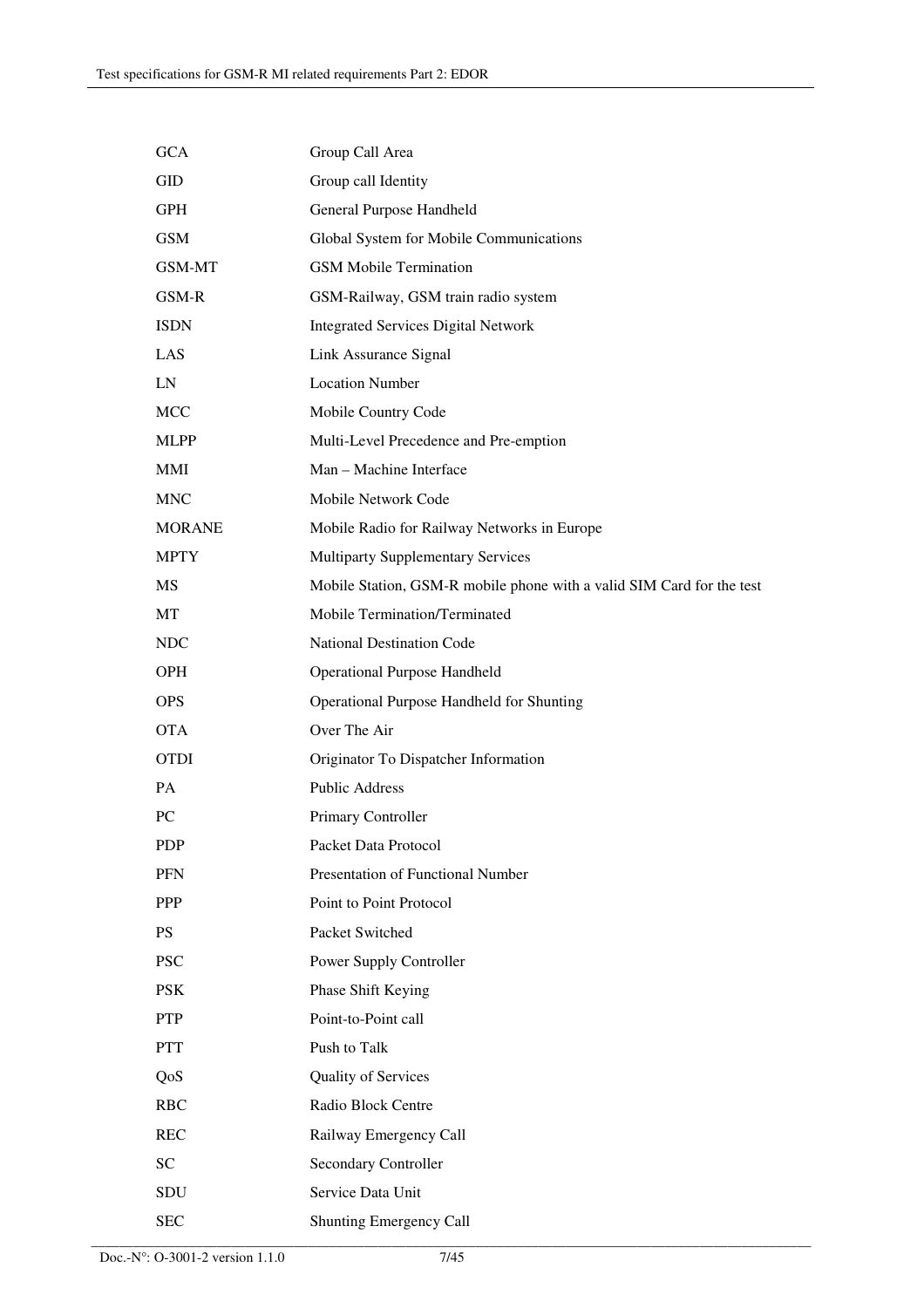| SGC         | <b>Shunting Group Call</b>                     |
|-------------|------------------------------------------------|
| <b>SIM</b>  | Subscriber Identification Module               |
| <b>SMS</b>  | <b>Short Message Service</b>                   |
| SN          | <b>Stock Number</b>                            |
| <b>SN</b>   | Subscriber Number                              |
| <b>SRS</b>  | <b>System Requirements Specification</b>       |
| TE          | <b>Terminal Equipment</b>                      |
| TN          | <b>Train Number</b>                            |
| UIC         | Union Internationale des Chemins de Fer        |
| UL          | Uplink                                         |
| USSD        | <b>Unstructured Supplementary Service Data</b> |
| <b>UUIE</b> | User-to-User Information Element               |
| UUS         | User-User Signalling                           |
| <b>VBC</b>  | Voice Broadcast Call                           |
| <b>VBS</b>  | Voice Broadcast Service                        |
| <b>VGC</b>  | Voice Group Call                               |
| VGCS        | Voice Group Call Service                       |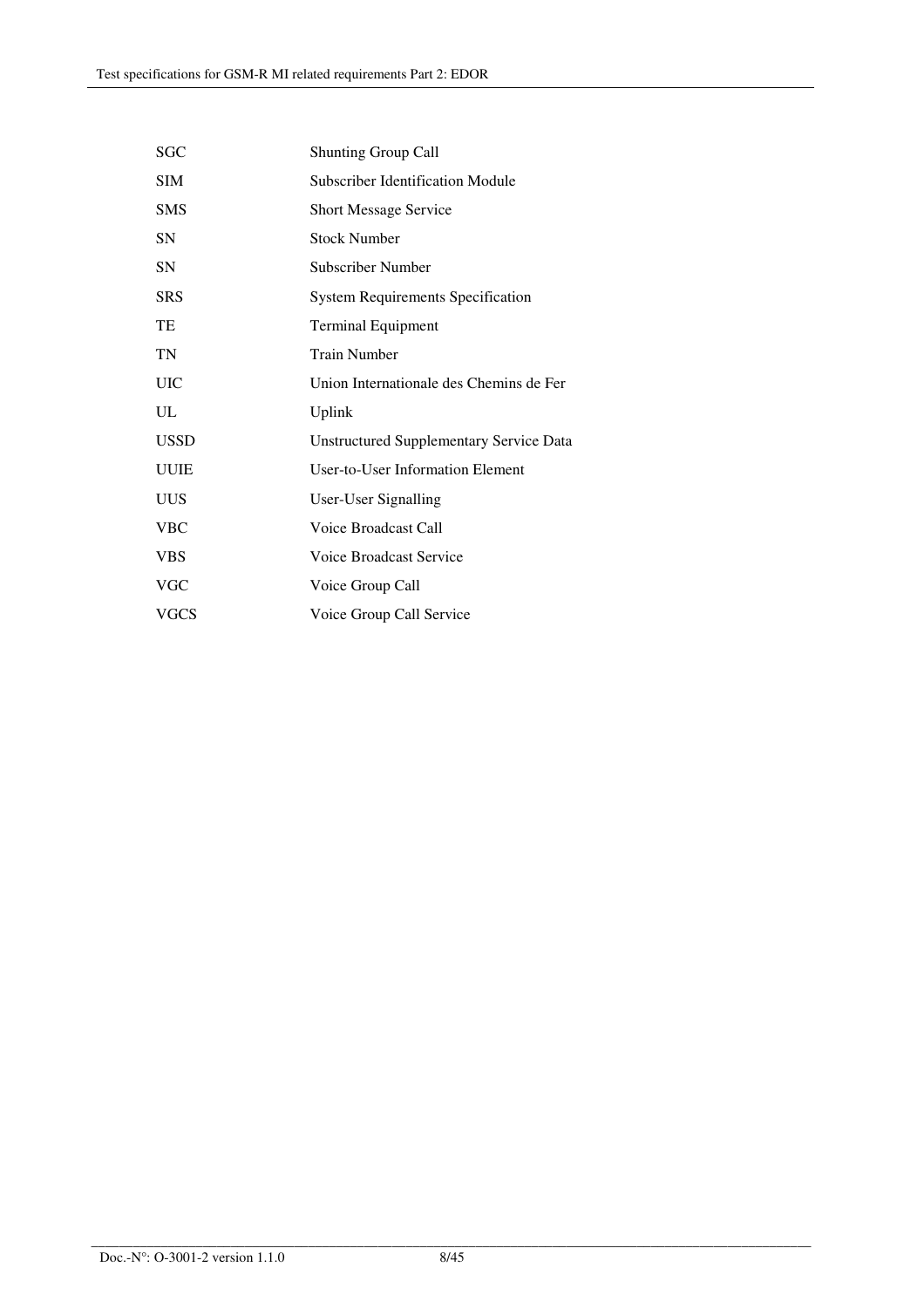## **1.3 Reference Documents**

| $[1]^{*}$ | <b>EDOR User's Manual</b> |
|-----------|---------------------------|
|           |                           |

- [2] UIC, EIRENE Functional Requirements Specification Doc.-N°: UIC CODE 950 v 0.0.2 | version: 8.0.0
- [3] UIC, EIRENE System Requirement Specification Doc.-N°: UIC CODE 951 v 0.0.2 | version: 16.0.0
- [4] COMMISSION REGULATION (EU) 2016/919 of 27 May 2016 on the technical specification for interoperability relating to the 'control-command and signalling' subsystems of the rail system in the European Union
- [5] UIC, FFFIS for GSM-R SIM Cards Doc.-N°: P38 T 9001 | version: 5.0.0
- [6] UIC, Radio Transmission FFFIS for EuroRadio Doc.-N°: A 11 T 6001 | version 13.0.0 (2015-12)
- ETSI Technical Specification RT, GPRS/EGPRS requirements for ETCS Doc.-N°: ETSI TS 103 328 | version 1.2.1 (2016-10)
- [8] UIC, Test specifications for GSM-R MI related requirements, Part 1: Cab Radio Doc.-N°: UIC O-3001-1 | version: 1.1.0
- [9] UIC, Test specifications for GSM-R MI related requirements, Part 3: SIM Cards Doc.-N°: UIC O-3001-3 | version: 1.1.0
- [10] UIC, Test specifications for GSM-R MI related requirements, Part 4: Network Doc.-N°: UIC O-3001-4 | version: 1.2.0

ETSI Technical Specification RT; Commands necessary for mobile radio equipment operation on railways Doc.-N°: ETSI TS 103 368 | version: 1.1.1 (2016-11)

COMMISSION IMPLEMENTING REGULATION (EU) 2019/776 of 16 May 2019 amending Commission Regulations (EU) No 321/2013, (EU) No 1299/2014, (EU) No 1301/2014, (EU) No 1302/2014, (EU) No 1303/2014 and (EU) 2016/919 and

- [11] Commission Implementing Decision 2011/665/EU as regards the alignment with Directive (EU) 2016/797 of the European Parliament and of the Council and the implementation of specific objectives set out in Commission Delegated Decision (EU) 2017/1474
- [12] Opinion on errors ERA/OPI/2020-2

\* Document [1] refers to the User's Manual of the tested type of EDOR. It is imperative to use the EDOR User / Interface Manual corresponding to the tested version of the ETCS data only radio.

Note: The applicable mandatory specifications listed in TSI CCS 2016/919/EU [4] are unchanged in CIR (EU) 2019/776 [11].

[11]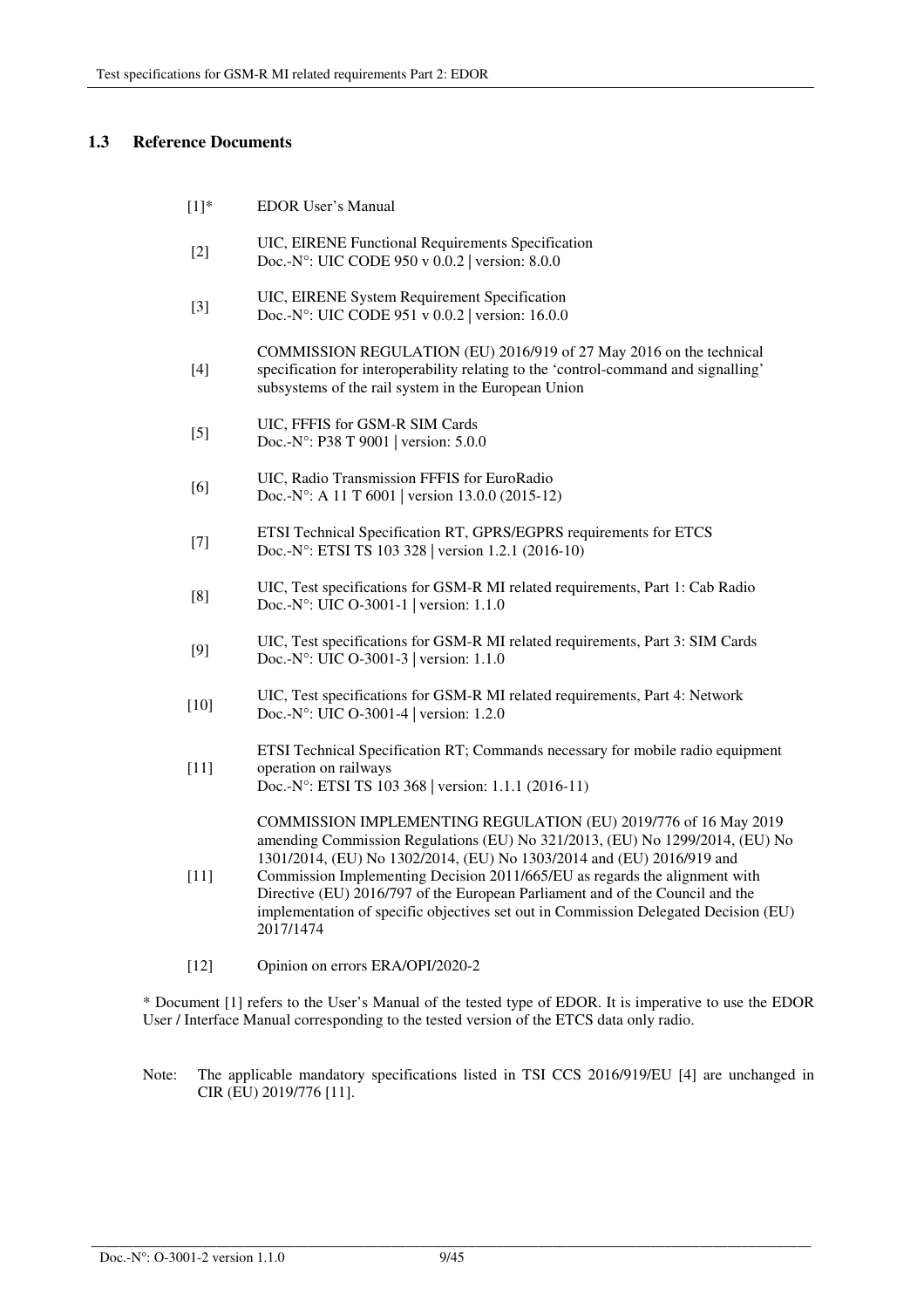# **2 Test Configuration**

## **2.1 Overview**

Following components of the EIRENE GSM-R system are needed to execute the tests:

- GSM-R Network(s)
- ETCS data only radio (device under test)
- entity at trackside to act as a responder for data communications (can be either a test tool responder or real RBC)
- entity on On-board side that shall stimulate EDOR according to EURORADIO FFFIS interface (can be either a test tool or a real On-board Unit)
- SIM Cards

#### **2.2 Equipment required**

- GSM-R network(s) operating in the R-GSM 900 band with CS and PS domain
- GSM Abis-tracer or GSM A-tracer, in order to check the contents on the messages exchanged between mobiles and network when required
- ETCS data only radio (device under test)
- ETCS (RBC) and non-ETCS entities in CS and PS domain GSM-R SIM cards with all the services and features provisioned and configured for the appropriate mobile user and function
- SIM card editor, in order to be able to modify the services and features provisioned and the configuration on the SIM cards for the different test requirements
- User's Manual of the tested device
- User's Manual of the other mobiles involved testing

#### **2.3 Network configuration**

It is recommended that GSM-R network is fully compliant to the requirements listed in the set of specifications applicable to GSM-R network, see [4] and [7]. However, it is noted that some of the features are not specifically required for EDOR testing.

It must be possible to adjust various functions within the network in order to carry out the ETCS data only radio tests. The GSM-R network configuration shall at least support two location / group call areas.

The data applications for ETCS and non-ETCS services belong to the test environment and are provided by the test lab operator or the customer.

The configuration of the used GSM-R network, supplier and the software release of the network components such as e.g. network switching subsystem, base station subsystem etc. must be documented in the test protocol.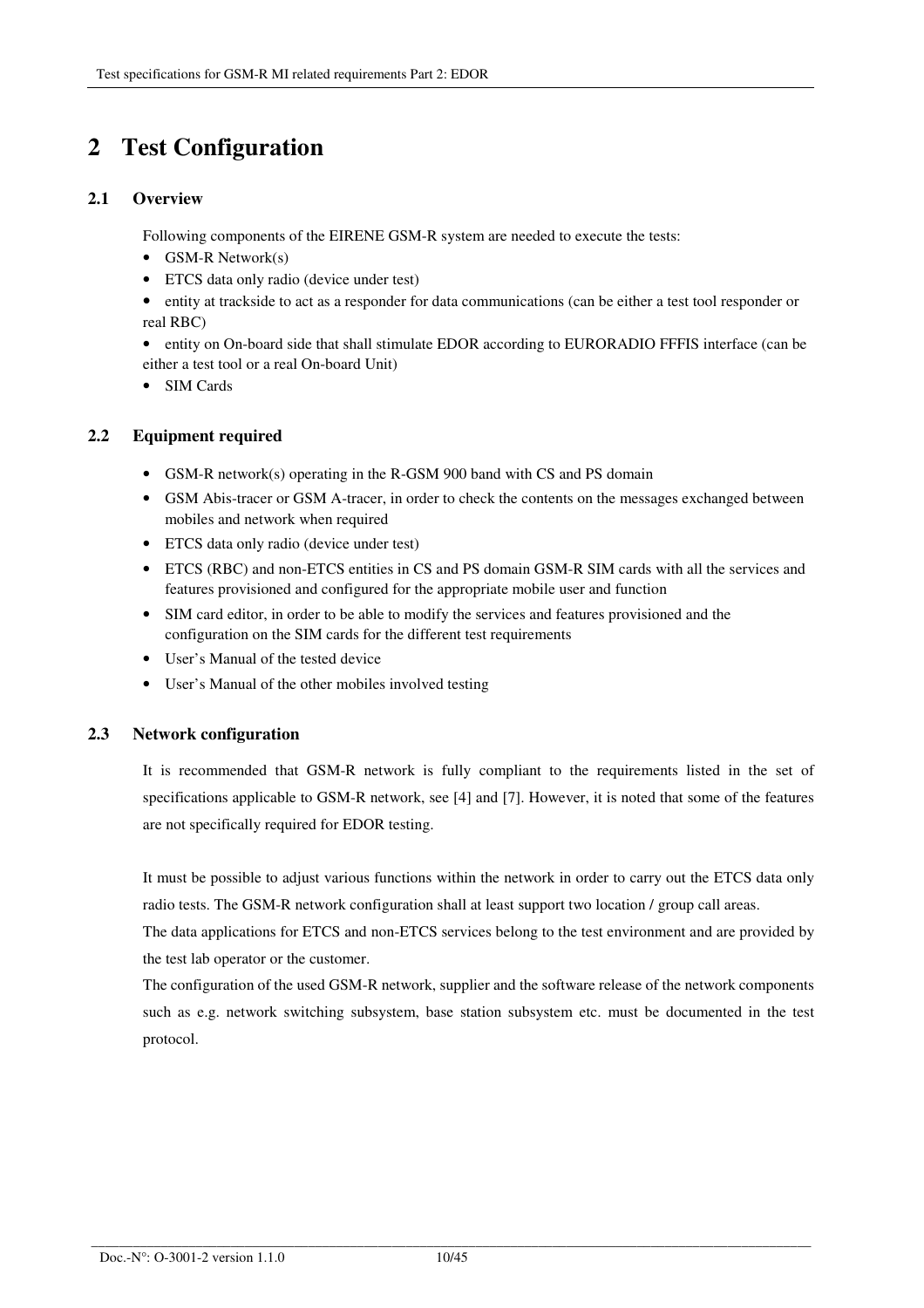## **2.4 ETCS data only radio configuration**

## **2.4.1 Software**

The software release of the ETCS data only radio must be declared in the test protocol.

#### **2.4.2 Hardware**

The hardware release of the ETCS data only radio must be declared in the test protocol.

### **2.4.3 SIM cards**

The SIM cards need to be compliant to [5] and will be provided by the network operator or test lab operator. Optionally the SIM card compliance can be verified by [9].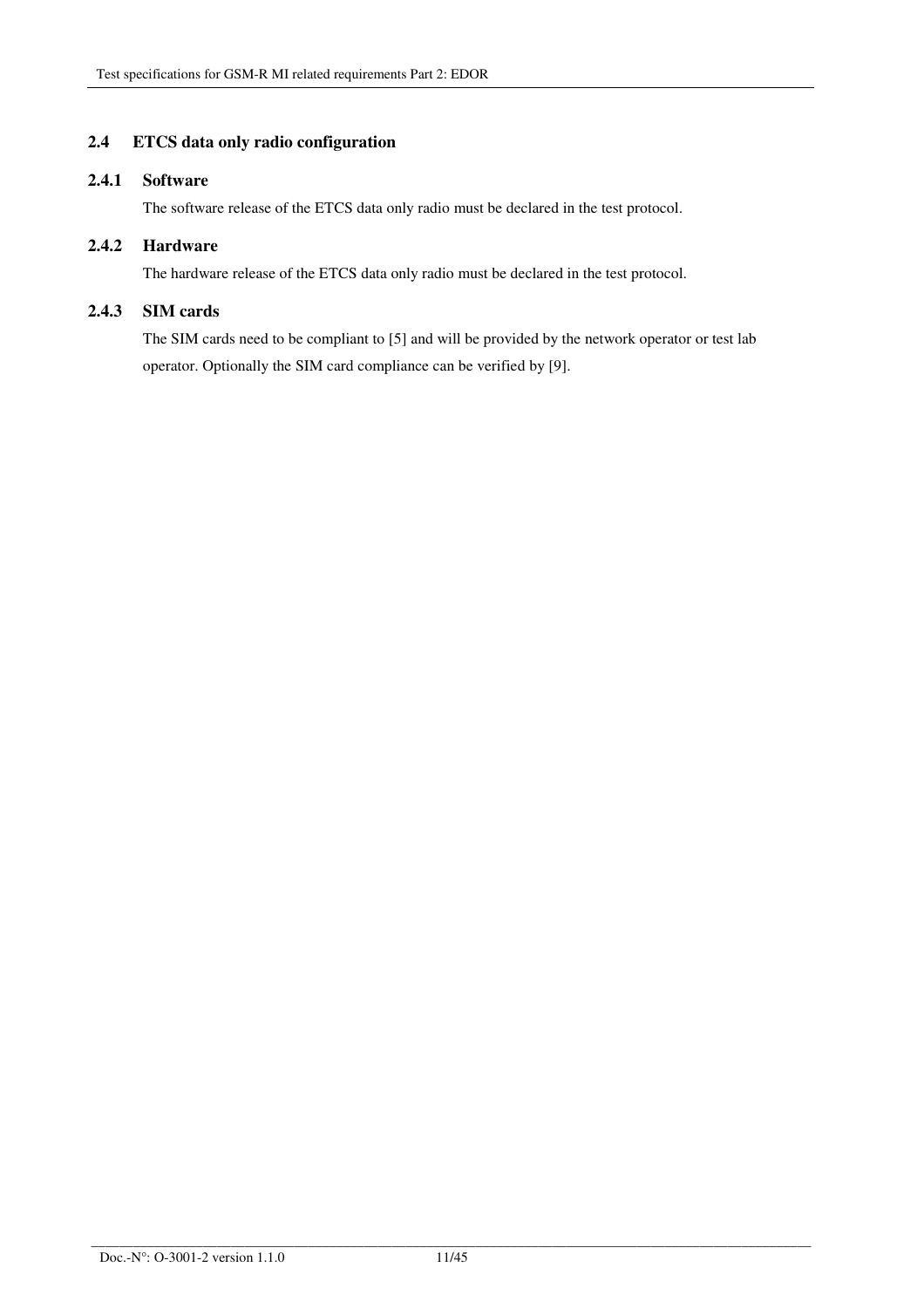# **3 Completion of the Functional tests**

## **3.1 General**

The following chapters contain a detailed description of all functional tests provided for the ETCS data only radio.

#### **3.2 Structure of the tests**

The tests are structured as follows:

- test title
- purpose of the test
- precondition for the test
- reference to specific requirement(s)
- completion of the test in individual steps

Where the term "User's Manual" is used, the required action and/or any audible and/or visual indication has to be referred to the User's Manual of the tested ETCS data only radio.

## **3.3 Completion of the tests**

The tests are carried out with at least one ETCS data only radio (EDOR). If other subscribers are used they are identified by MS-A, MS-B, MS-C (for mobile subscribers) or TE1, TE2 (for terminal equipment).

The entire series of tests has to be completed successfully once. The order of the tests during the test run might vary.

If the result of a test case is PASSED then it does not need to be redone.

If the result of a test case is FAILED, the cause of the failure should be determined.

- If the failure is not due to the EDOR (equipment under test) the test case needs to be retested after correction of the fault. If the 1<sup>st</sup> test result is FAILED and the 2<sup>nd</sup> result is PASSED then the test case needs to be retested again. The test case is passed only if the result was PASSED already at 1<sup>st</sup> test execution or PASSED within  $2<sup>nd</sup>$  and  $3<sup>rd</sup>$  execution. Where the procedure section of a test case contains "- none -" that means no action to be performed on the tested device, only on other devices (e.g. TE1 or MS-A).
- If the failure is due to the EDOR (equipment under test) this shall be recorded in the test report.

The priority and severity management of an issue that caused the test to fail is not subject of this document.

Most of the test cases (excluding test cases 6.210 and 6.3.7) described in Chapter 6 can also be executed on Mobile Terminal (the one that EDOR is equipped with) standalone. Due to EDOR architecture described in SRS ref. [3] chapter 16.2, if Mobile Terminal is compliant to EIRENE requirements as proved by test cases in the present O-3001 document, compliance is automatically extended to the whole EDOR; without need of repeating test execution.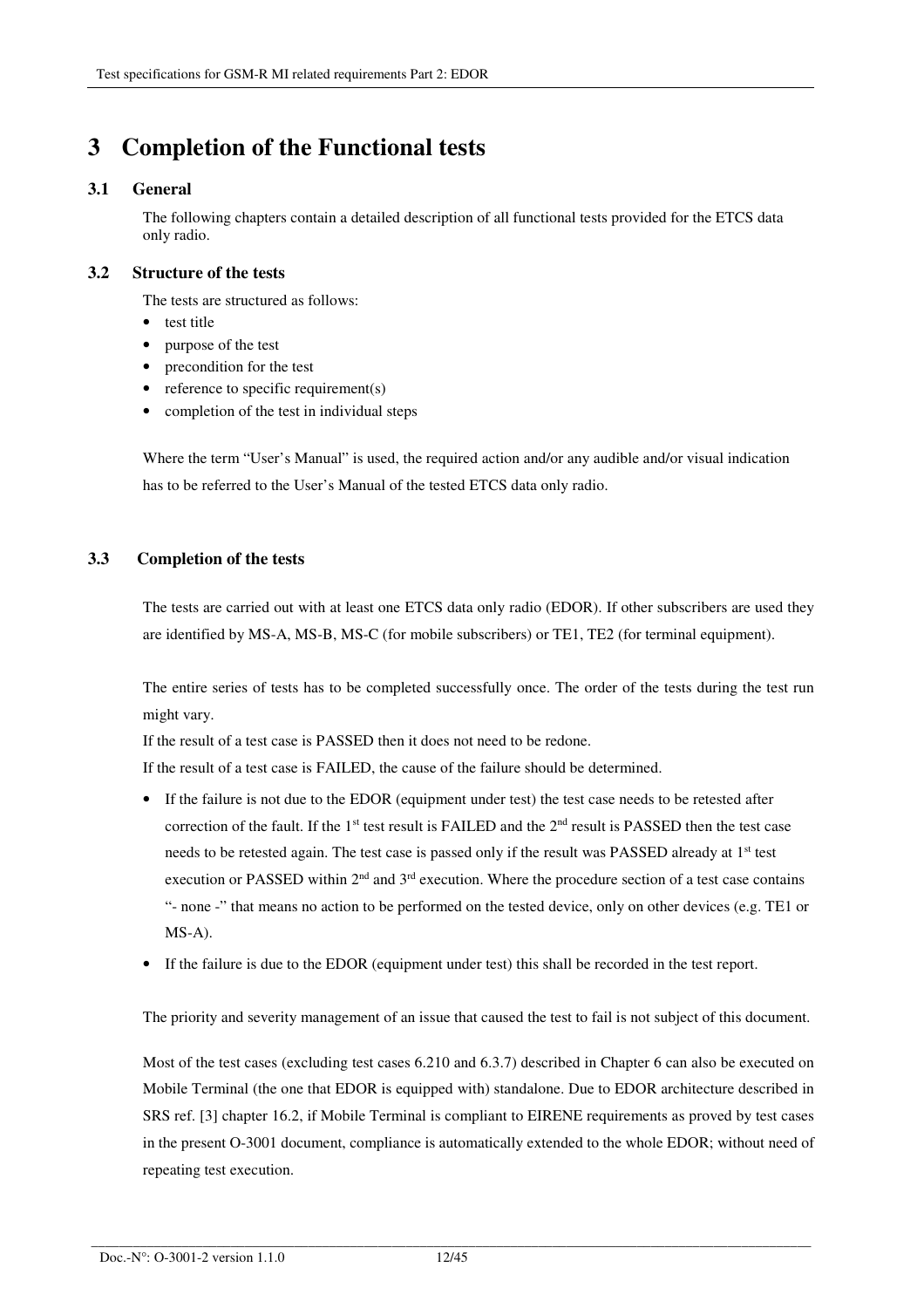## **3.4 ETCS data only radio test configuration**

The following requirements or settings apply to the ETCS data only radio test grouping:

#### Test system requirements:

- 1 EIRENE compliant GSM-R network see section 2.3
- 2 ETCS data only radio compliant to [4] and [7]
- 3 Terminal equipment
- 4 The interface between the application and GSM-R modem can be monitored

#### Test unit requirements

- 1 Equipped with a plug-in SIM card according to [5]
- 2 Own phone number (MSISDN) entered on the SIM
- 3 Notifications of voice broadcast and voice group calls should be prevented by the SIM-card configuration for the ETCS application. This ensures that the data flow is not disturbed by notifications
- 4 ETCS data only radio is switched on unless other state is specified in precondition

#### Further requirements

The tests will be performed with a test application (e.g. with a terminal software) connected through a serial interface to the test equipment. With this test application manual AT commands or predefined scripts can be sent to the test equipment.

The feedback of the test equipment will be outputted to the test application through the same interface.

If required, the necessary deviations are listed in the individual test cases. The used test environment shall be documented in the test report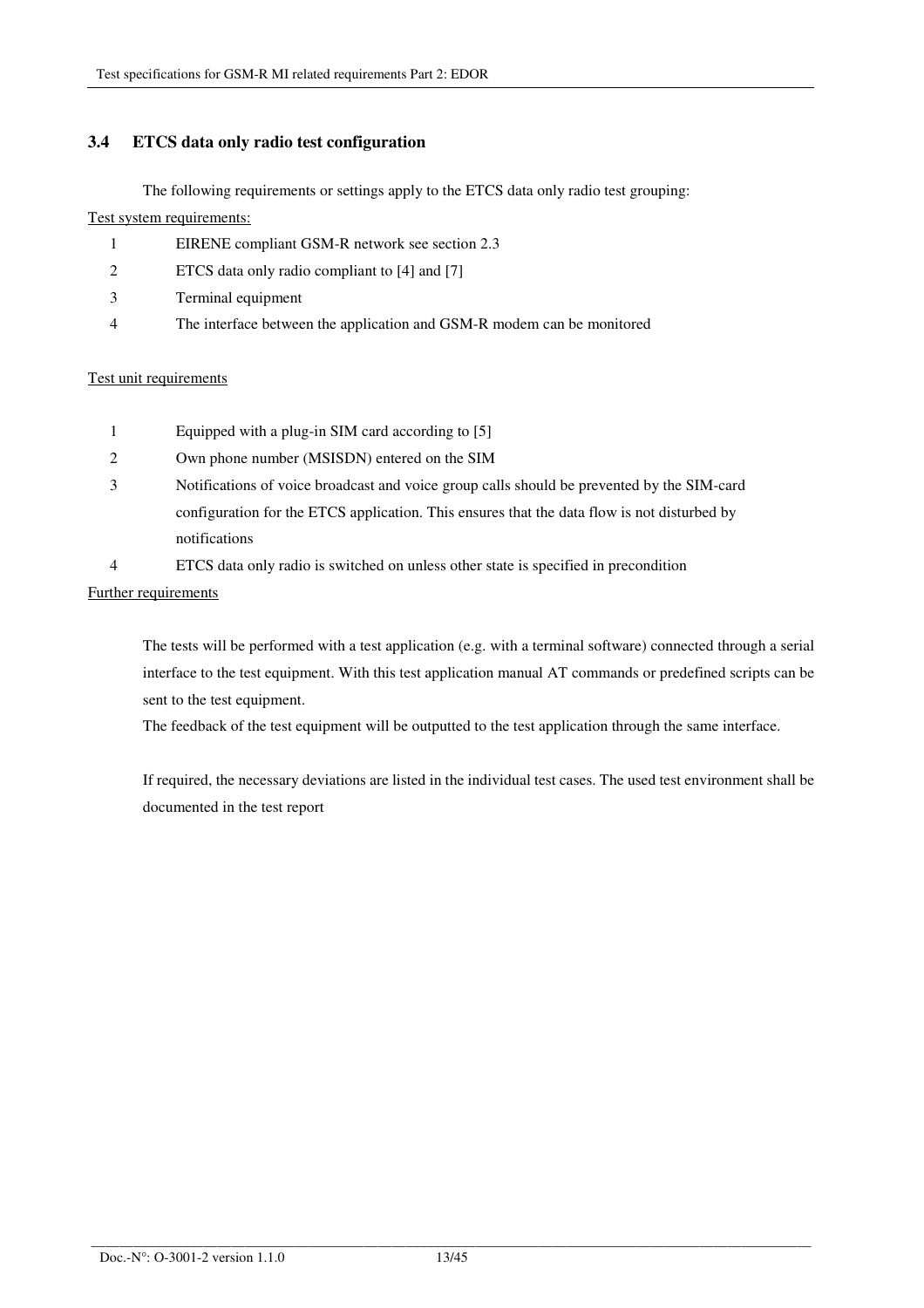# **4 EIRENE Requirements for Cab Radio: Mandatory for Interoperability**

See O-3001-1 Test specifications for GSM-R MI related requirements, Part 1: Cab Radio [8]

# **5 EIRENE Requirements for Cab Radio: Mandatory for Interoperability – optional components**

See O-3001-1 Test specifications for GSM-R MI related requirements, Part 1: Cab Radio [8]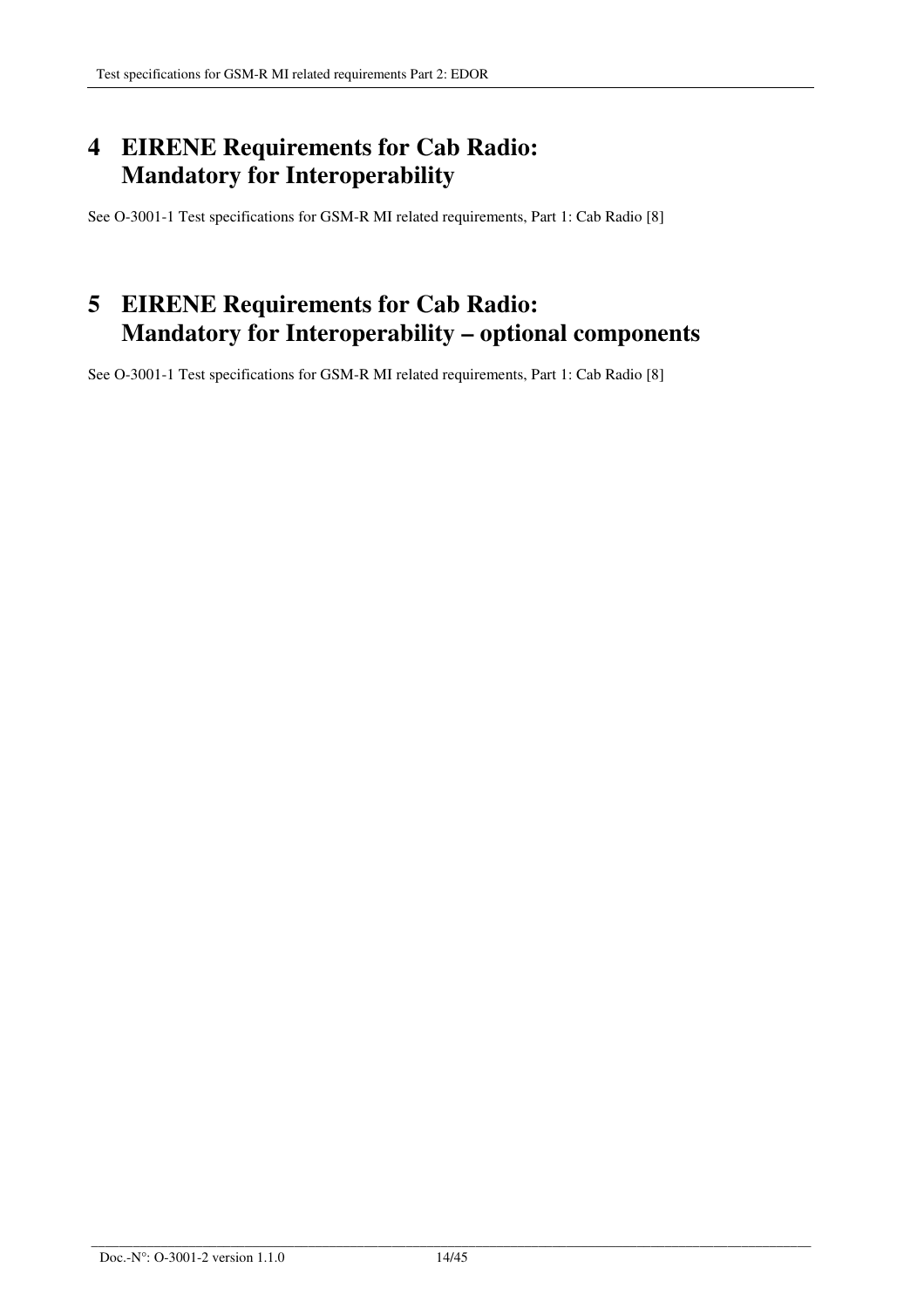# **6 EIRENE Requirements for ETCS data only radio: Mandatory for Interoperability**

## **6.1 General functions**

## **6.1.1 Main components of the ETCS data only radio**

**Purpose:** This test is to show that the main components of the EDOR are all in place and working.

**Precondition:** ETCS data only radio test configuration.

#### **References:**

| EIRENE FRS:  | \$16.6.1 |
|--------------|----------|
| EIRENE SRS : | \$16.2.2 |

| <b>Step</b> | <b>Procedure</b>                                                                                                                                                                                                                                                                                                                   | <b>Result / Effect</b>                             |
|-------------|------------------------------------------------------------------------------------------------------------------------------------------------------------------------------------------------------------------------------------------------------------------------------------------------------------------------------------|----------------------------------------------------|
|             | Check the following components of EDOR:<br>Two (or more) GSM mobile terminations<br>Two (or more) GSM mobile equipment(s)<br>Two (or more) GSM SIM card(s)<br>Standardized train-borne ETCS interface, one for each<br>$\overline{\phantom{m}}$<br>GSM mobile termination, as specified in "FFFIS for<br>EURORADIO" specification) | Components of EDOR are<br>all in place and working |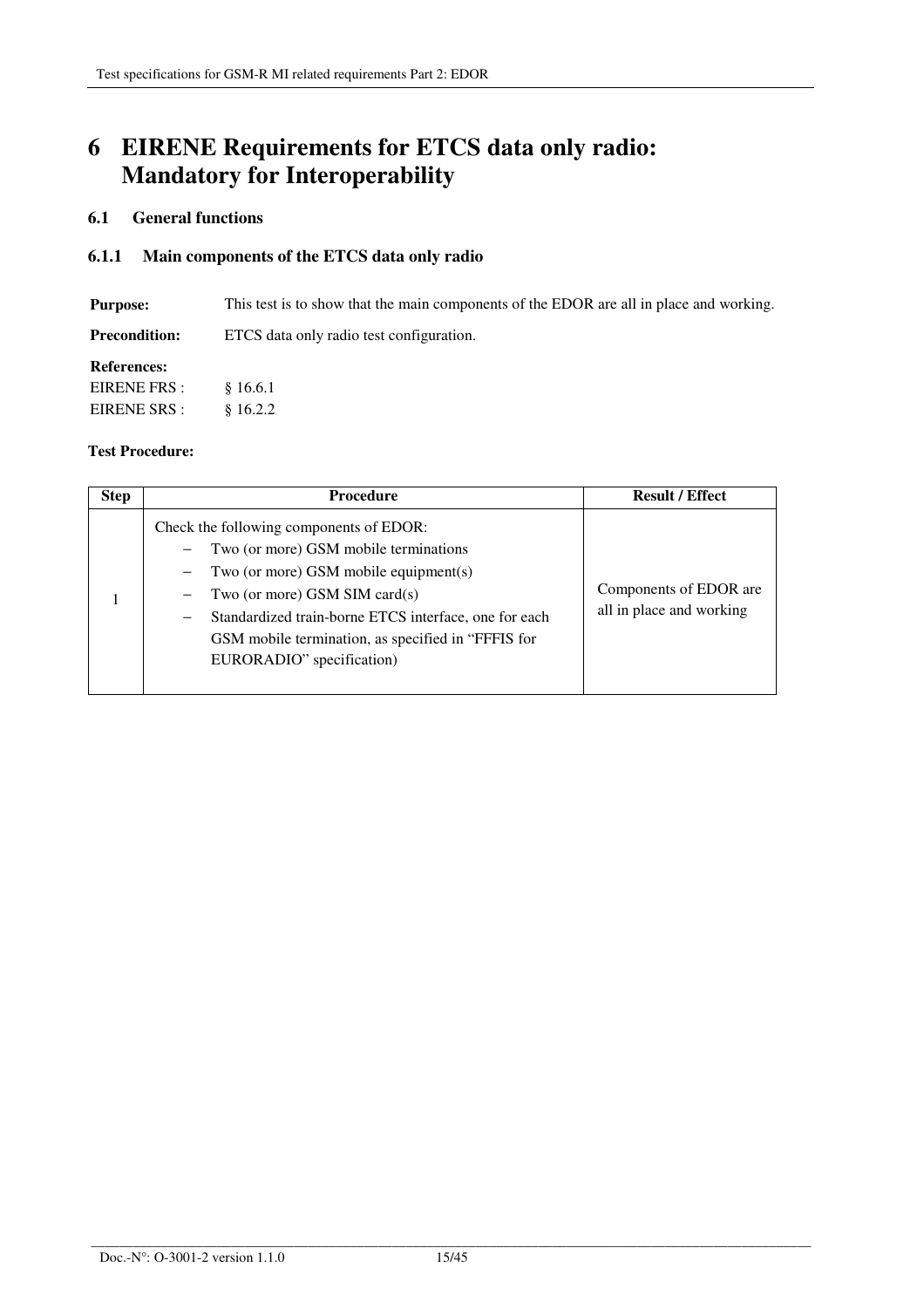# **6.1.2 Handling of Classmark 2 information element**

| <b>Purpose:</b>      | This test is to show that the EDOR fill the "notification part" of the Mobile Station |
|----------------------|---------------------------------------------------------------------------------------|
|                      | Classmark 2 Information Element with "no VGCS / VBS capability or no notifications"   |
|                      | wanted".                                                                              |
| <b>Precondition:</b> | ETCS data only radio test configuration.                                              |
|                      | Use of ETCS only SIM card to obtain the required information.                         |
|                      | EDOR is switched on.                                                                  |
|                      |                                                                                       |

## **References:**

| EIRENE SRS : | §16.3.9    |
|--------------|------------|
| ETSI:        | TS 124 008 |

#### **Test Procedure:**

| Procedure                                                                   |                                     |                                                                                                                                      | <b>Result / Effect</b> |                                                |
|-----------------------------------------------------------------------------|-------------------------------------|--------------------------------------------------------------------------------------------------------------------------------------|------------------------|------------------------------------------------|
|                                                                             |                                     | Terminal                                                                                                                             |                        | Terminal                                       |
|                                                                             |                                     | equipment TE1                                                                                                                        |                        | equipment TE1                                  |
| Set automatic call answering to                                             |                                     |                                                                                                                                      |                        | <b>OK</b>                                      |
| disable                                                                     |                                     |                                                                                                                                      |                        |                                                |
| Set the escape sequence to                                                  |                                     |                                                                                                                                      |                        |                                                |
| $"+++"$                                                                     |                                     |                                                                                                                                      |                        |                                                |
| Select bearer service type                                                  | $AT+CBST=70,0,0$                    |                                                                                                                                      |                        | <b>OK</b>                                      |
| Initiate data call to Terminal                                              |                                     |                                                                                                                                      |                        | <b>RING</b>                                    |
| equipment                                                                   |                                     |                                                                                                                                      |                        |                                                |
|                                                                             |                                     |                                                                                                                                      | <b>CONNECT</b>         | <b>CONNECT 4800</b>                            |
|                                                                             |                                     |                                                                                                                                      | 4800                   |                                                |
|                                                                             |                                     |                                                                                                                                      |                        |                                                |
| Switch from data to command                                                 |                                     |                                                                                                                                      |                        |                                                |
| mode                                                                        |                                     |                                                                                                                                      |                        |                                                |
| Terminate data call                                                         | <b>ATH</b>                          |                                                                                                                                      | OK                     | <b>NO CARRIER</b>                              |
| Check trace for Classmark 2 Information Element (DL_ESTABLISH_REQ message): |                                     |                                                                                                                                      |                        |                                                |
| -----0-- VBS: no VBS capability or no notifications wanted : 0<br>9         |                                     |                                                                                                                                      |                        |                                                |
| ------0- VGCS: no VGCS capability or no notifications wanted : 0            |                                     |                                                                                                                                      |                        |                                                |
|                                                                             | Description<br>Accept incoming call | <b>EDOR</b><br>$ATS2=43$<br>ATD <msisdn><br/>Check if data transmission in both directions possible<br/><math>^{+++}</math></msisdn> | $ATS0=0$<br>ATA        | <b>EDOR</b><br>OК<br>$AT+CBST=70,0,0$ OK<br>OК |

\*ETCS default values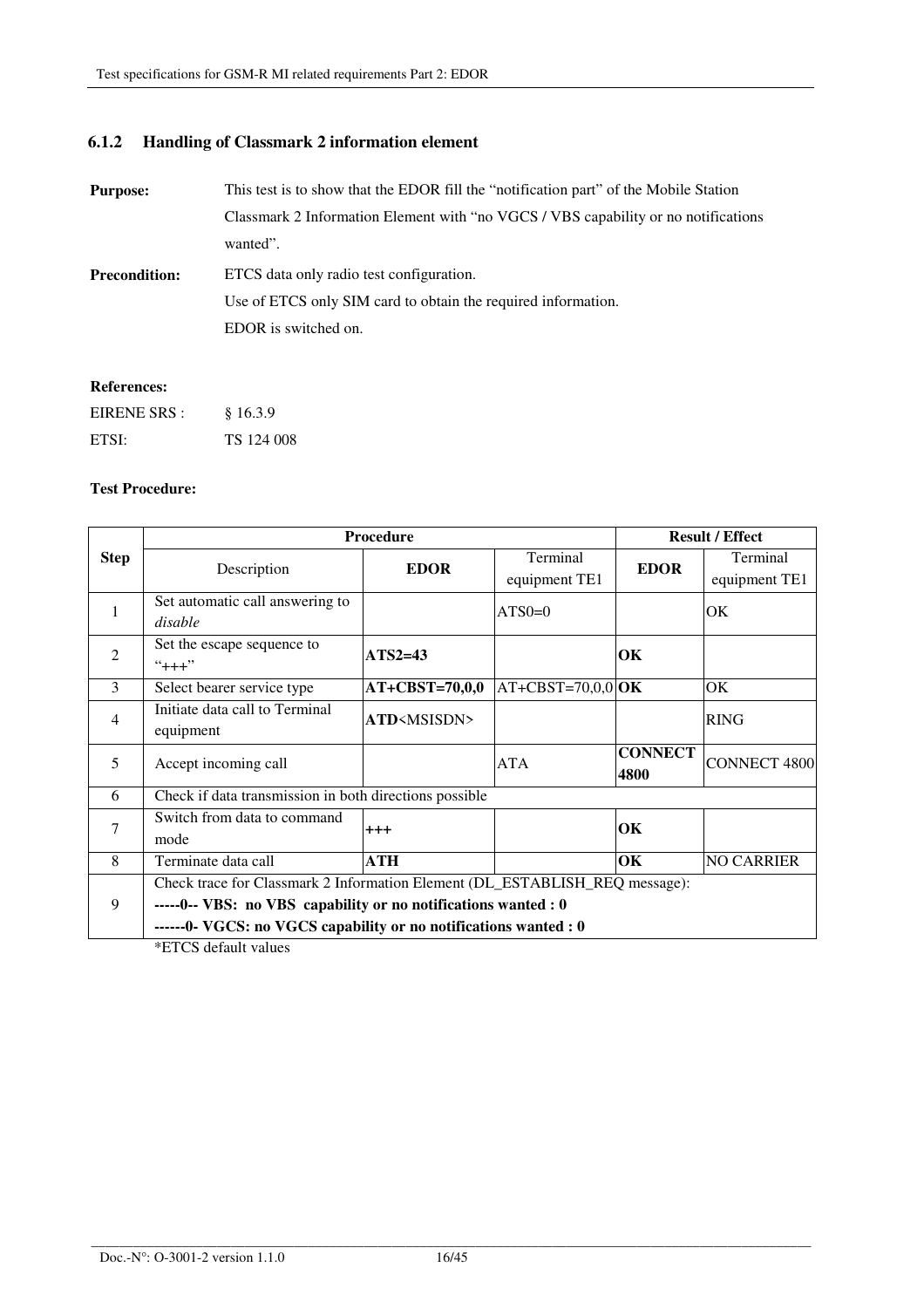# **6.1.3 ETCS default configuration**

| <b>Purpose:</b>      | This test is to show that the EDOR fulfil the factory settings concerning the commands |  |
|----------------------|----------------------------------------------------------------------------------------|--|
|                      | relating to TA-TE interface operation.                                                 |  |
| <b>Precondition:</b> | ETCS data only radio test configuration.                                               |  |
| <b>References:</b>   |                                                                                        |  |
| EIRENE SRS :         | \$16.3.4                                                                               |  |
| EURORADIO :          | 4.4.3.1, 4.4.13.1                                                                      |  |

|                | Procedure                                                           |              |                          | <b>Result / Effect</b> |                                          |
|----------------|---------------------------------------------------------------------|--------------|--------------------------|------------------------|------------------------------------------|
| <b>Step</b>    | Description                                                         | <b>EDOR</b>  | Terminal<br>equipmentTE1 | <b>EDOR</b>            | Terminal<br>equipment<br>TE <sub>1</sub> |
| $\mathbf{1}$   | Set to factory-defined<br>configuration                             | AT&F0        |                          | OK                     |                                          |
| 2              | Read value of escape code<br>character                              | <b>ATS2?</b> |                          | 128<br>OK              |                                          |
| 3              | Read value of command line<br>termination character                 | ATS3?        |                          | 013<br>OK              |                                          |
| $\overline{4}$ | Read value of response<br>formatting character                      | <b>ATS4?</b> |                          | 010<br>OK              |                                          |
| 5              | Read value of automatic answer                                      | ATS0?        |                          | 001<br>OK              |                                          |
| 6              | Read fixed DTE rate                                                 | $AT+IPR?$    |                          | $+IPR: 9600$<br>OK     |                                          |
| $\overline{7}$ | Read current value of character<br>framing                          | AT+ICF?      |                          | $+ICF:3,3$<br>OK       |                                          |
| 8              | Read current value of flow<br>control                               | AT+IFC?      |                          | $+IFC:2,2$<br>OK       |                                          |
| 9              | Read current value bearer service AT+CBST?                          |              |                          | $+CBST:70,0,0$<br>OK   |                                          |
| 10             | Read current value of connected<br>line identification presentation | AT+COLP?     |                          | $+COLP:0,x$<br>OK      |                                          |
| 11             | Read current value of calling line<br>identification presentation   | AT+CLIP?     |                          | $+CLIP:0,x$<br>OK      |                                          |
| 12             | Read current value of cellular<br>result codes                      | AT+CRC?      |                          | $+CRC:0$<br>OK         |                                          |
| 13             | Read current value of displaying<br>mobile equipment errors         | AT+CMEE?     |                          | $+$ CMEE:1<br>OK       |                                          |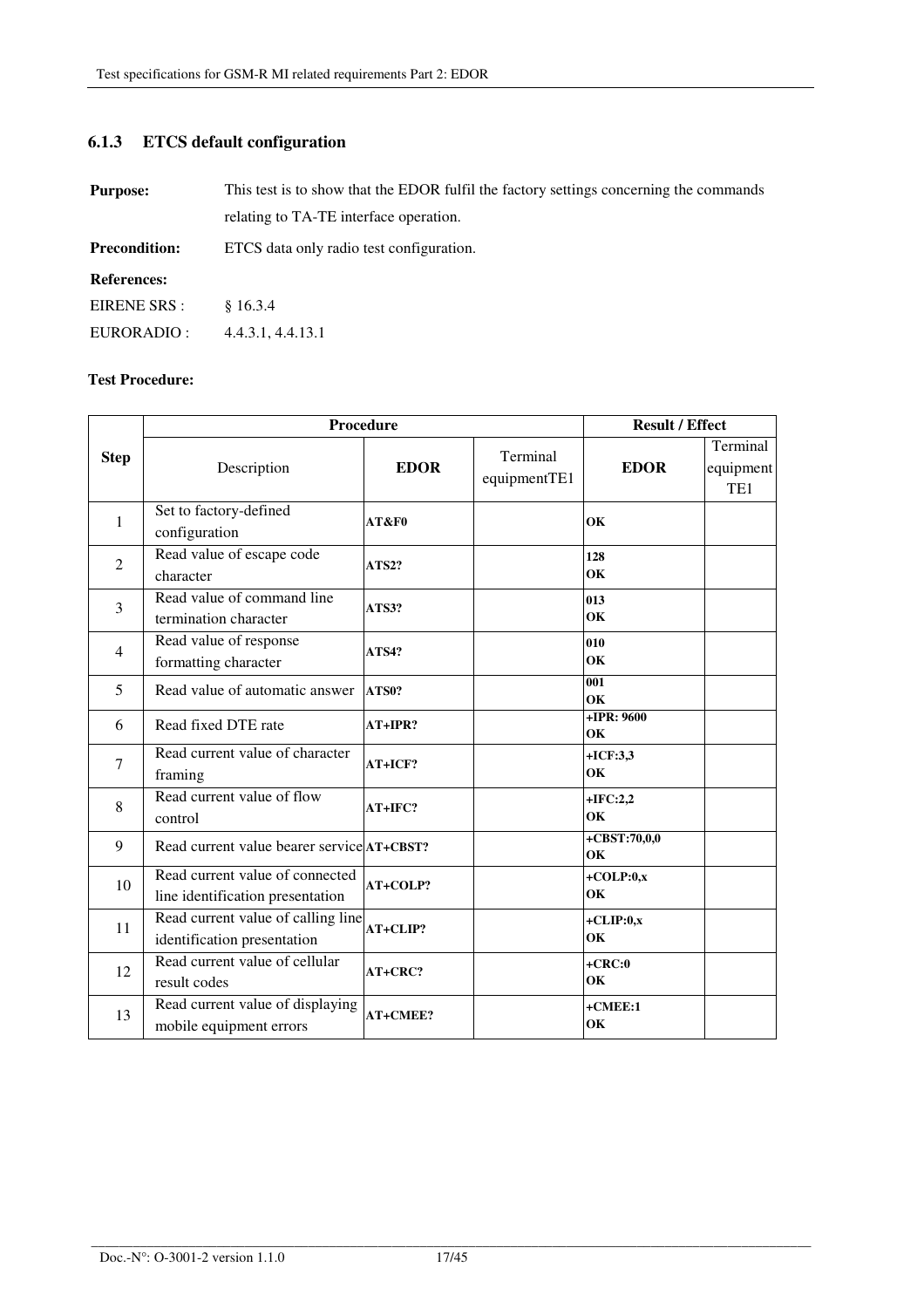## **6.1.4 Command echo (ATE)**

**Purpose:** This test is to show that the EDOR can enable / disable command echo.

| <b>Precondition:</b> | ETCS data only radio test configuration. |  |
|----------------------|------------------------------------------|--|
|----------------------|------------------------------------------|--|

#### **References:**

EIRENE SRS : 16.3.4

EURORADIO : § 4.4.3.1, 4.4.8.1.1

|                | <b>Procedure</b>                                  |              |          | <b>Result / Effect</b> |              |
|----------------|---------------------------------------------------|--------------|----------|------------------------|--------------|
| <b>Step</b>    | Description                                       | <b>EDOR</b>  | Terminal | <b>EDOR</b>            | Terminal     |
|                |                                                   | equipmentTE1 |          |                        | equipmentTE1 |
|                | Set the command echo to <i>disable</i> <b>ATE</b> |              |          | OК                     |              |
| $\mathfrak{D}$ | Test command echo                                 | AT           |          | OK                     |              |
| 3              | Set the command echo to <i>enable</i> <b>ATE1</b> |              |          | OК                     |              |
| $\overline{4}$ | Test command echo                                 | AT           |          | AT                     |              |
|                |                                                   |              |          | OК                     |              |
|                | Test command echo with wrong                      | ATE2         |          | <b>ERROR</b>           |              |
|                | value                                             |              |          |                        |              |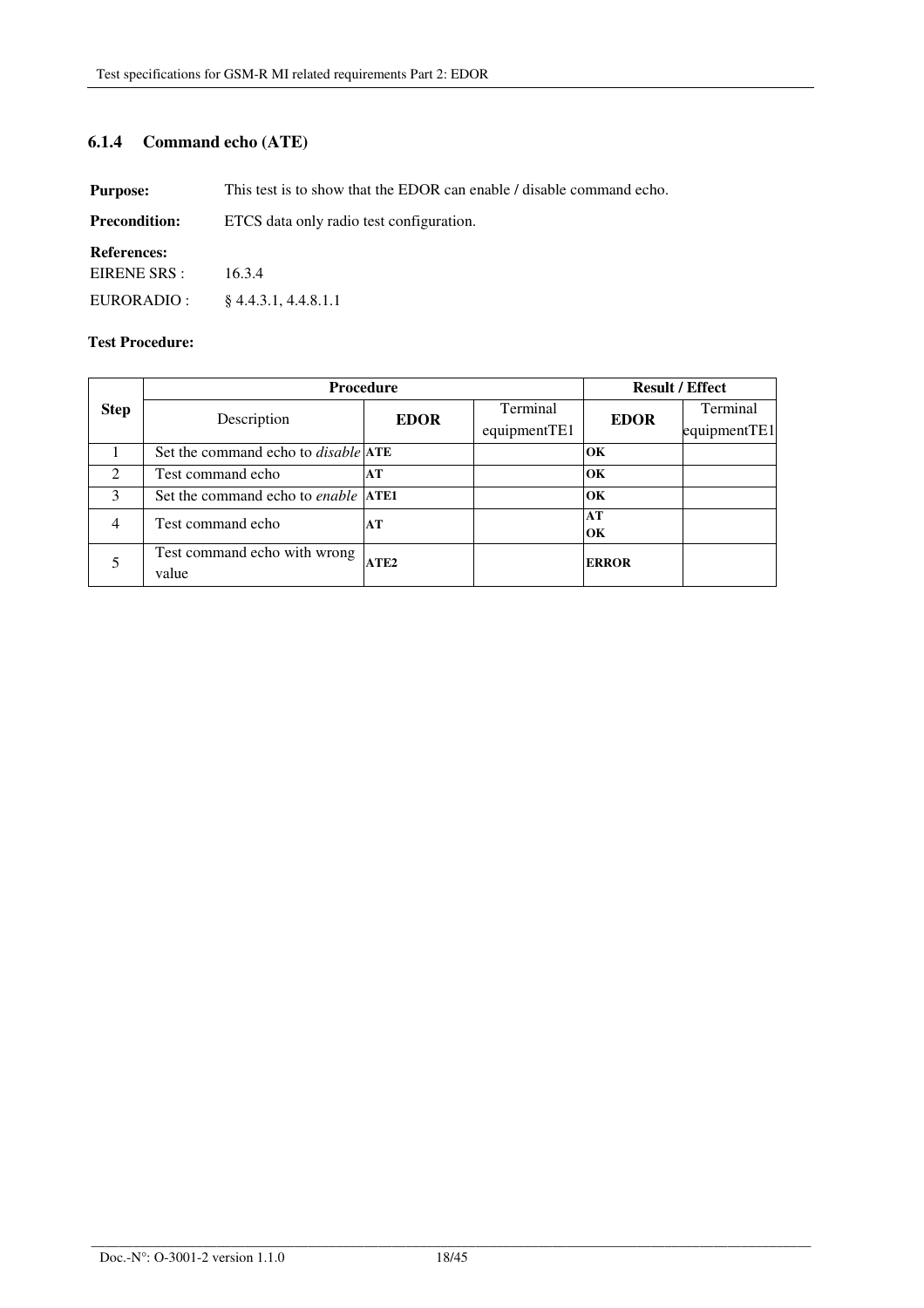# **6.1.5 Reset device to default configuration (ATZ)**

**Purpose:** This test is to show that the EDOR can be reset by loading the default profile.

| <b>Precondition:</b> | ETCS data only radio test configuration. |
|----------------------|------------------------------------------|
|----------------------|------------------------------------------|

### **References:**

EIRENE SRS : EURORADIO : 16.3.4 § 4.4.9.1.1, 4.4.9.2.3

|                | Procedure                       |                |              | <b>Result / Effect</b> |              |
|----------------|---------------------------------|----------------|--------------|------------------------|--------------|
| <b>Step</b>    | Description                     | <b>EDOR</b>    | Terminal     | <b>EDOR</b>            | Terminal     |
|                |                                 |                | equipmentTE1 |                        | equipmentTE1 |
| 1              | Set automatic call answering to | $ATS0=2$       |              | OK                     |              |
|                | enable with value 2             |                |              |                        |              |
| $\overline{2}$ | Read current value of automatic | ATS0?          |              | 002                    |              |
|                | call answering                  |                |              | OK                     |              |
| 3              | Save current configuration to   | AT&W0          |              | OK                     |              |
|                | default                         |                |              |                        |              |
| $\overline{4}$ | Read current value of automatic | ATS0?          |              | 002                    |              |
|                | call answering                  |                |              | OК                     |              |
| 5              | Set automatic call answering to | <b>ATS0=10</b> |              | OK                     |              |
|                | enable with value 10            |                |              |                        |              |
| 6              | Read current value of automatic | ATS0?          |              | 010                    |              |
|                | call answering                  |                |              | OK                     |              |
| 7              | Reset device to default         | ATZ0           |              | OK                     |              |
|                | configuration                   |                |              |                        |              |
| 8              | Read current value of automatic | ATS0?          |              | 002                    |              |
|                | call answering                  |                |              | OK                     |              |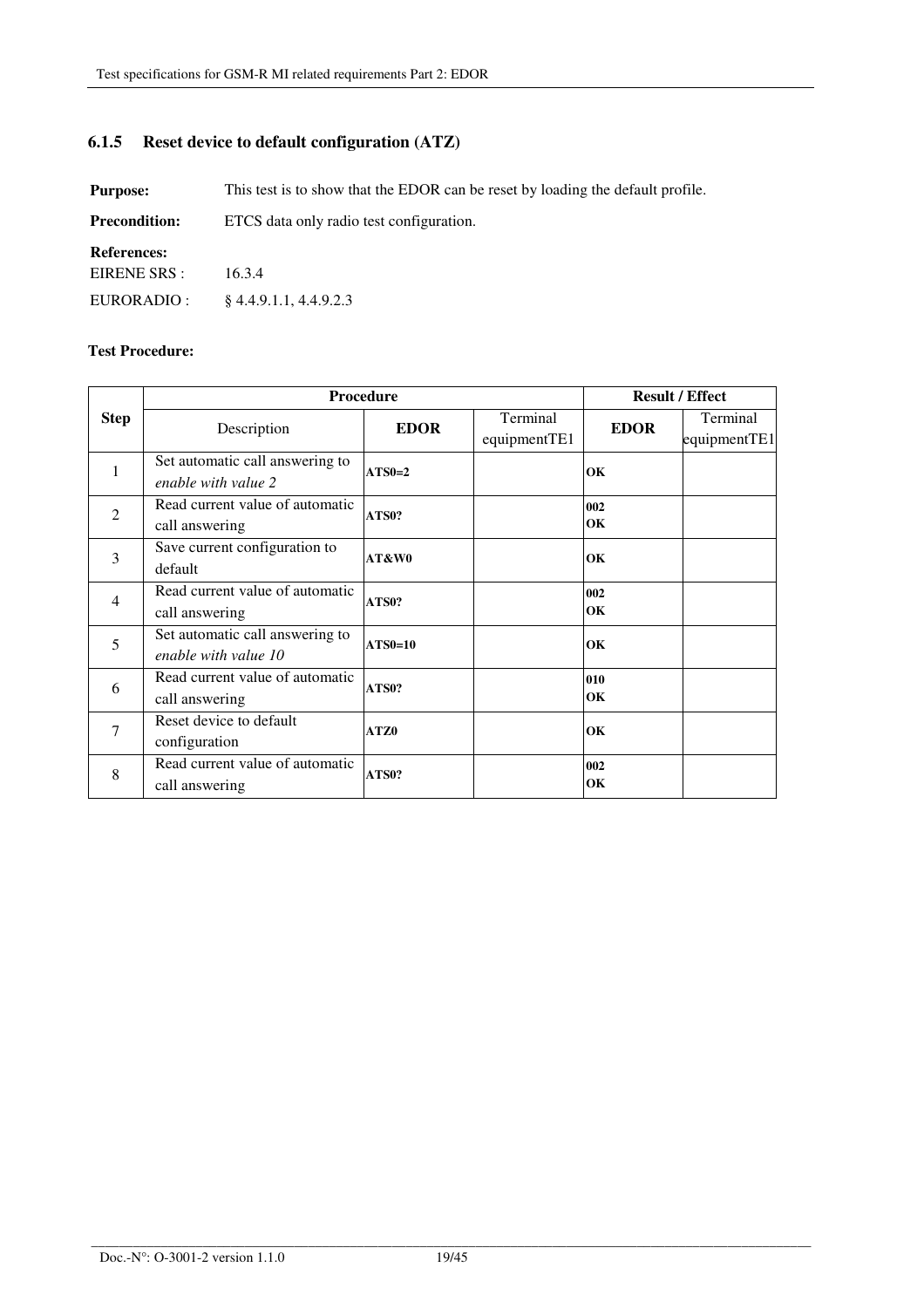# **6.1.6 Set to factory-defined configuration (AT&F)**

**Purpose:** This test is to show that the EDOR can set it's configuration to factory default.

| <b>Precondition:</b> | ETCS data only radio test configuration. |
|----------------------|------------------------------------------|
|----------------------|------------------------------------------|

#### **References:**

EIRENE SRS : 16.3.4

EURORADIO : § 4.4.3.2; 4.4.9.2.1

|                | Procedure                          |               |              | <b>Result / Effect</b> |              |
|----------------|------------------------------------|---------------|--------------|------------------------|--------------|
| <b>Step</b>    | Description                        | <b>EDOR</b>   | Terminal     | <b>EDOR</b>            | Terminal     |
|                |                                    |               | equipmentTE1 |                        | equipmentTE1 |
| 1              | Set automatic call answering to    | $ATS0=5$      |              | OK                     |              |
|                | enable with value 5                |               |              |                        |              |
| $\overline{2}$ | Read current value of              | ATS0?         |              | 005                    |              |
|                | automatic call answering           |               |              | OK                     |              |
|                | Set new value of serial line speed |               |              |                        |              |
| 3              | (change baud rate setting of TE    | $AT+IPR=4800$ |              | OK                     |              |
|                | to $4800$ )                        |               |              |                        |              |
| $\overline{4}$ | Read current value of serial line  | $AT+IPR?$     |              | $+IPR:4800$            |              |
|                | speed                              |               |              |                        |              |
|                | Set to factory-defined             |               |              |                        |              |
| 5              | configuration                      | AT&F0         |              | OK                     |              |
|                | (change baud rate setting of TE    |               |              |                        |              |
|                | to $9600$ )                        |               |              |                        |              |
| 6              | Read default value of serial line  | $AT+IPR?$     |              | $+IPR: 9600$           |              |
|                | speed                              |               |              |                        |              |
| $\overline{7}$ | Read current value of              | ATS0?         | 001          |                        |              |
|                | automatic call answering           |               |              | OK                     |              |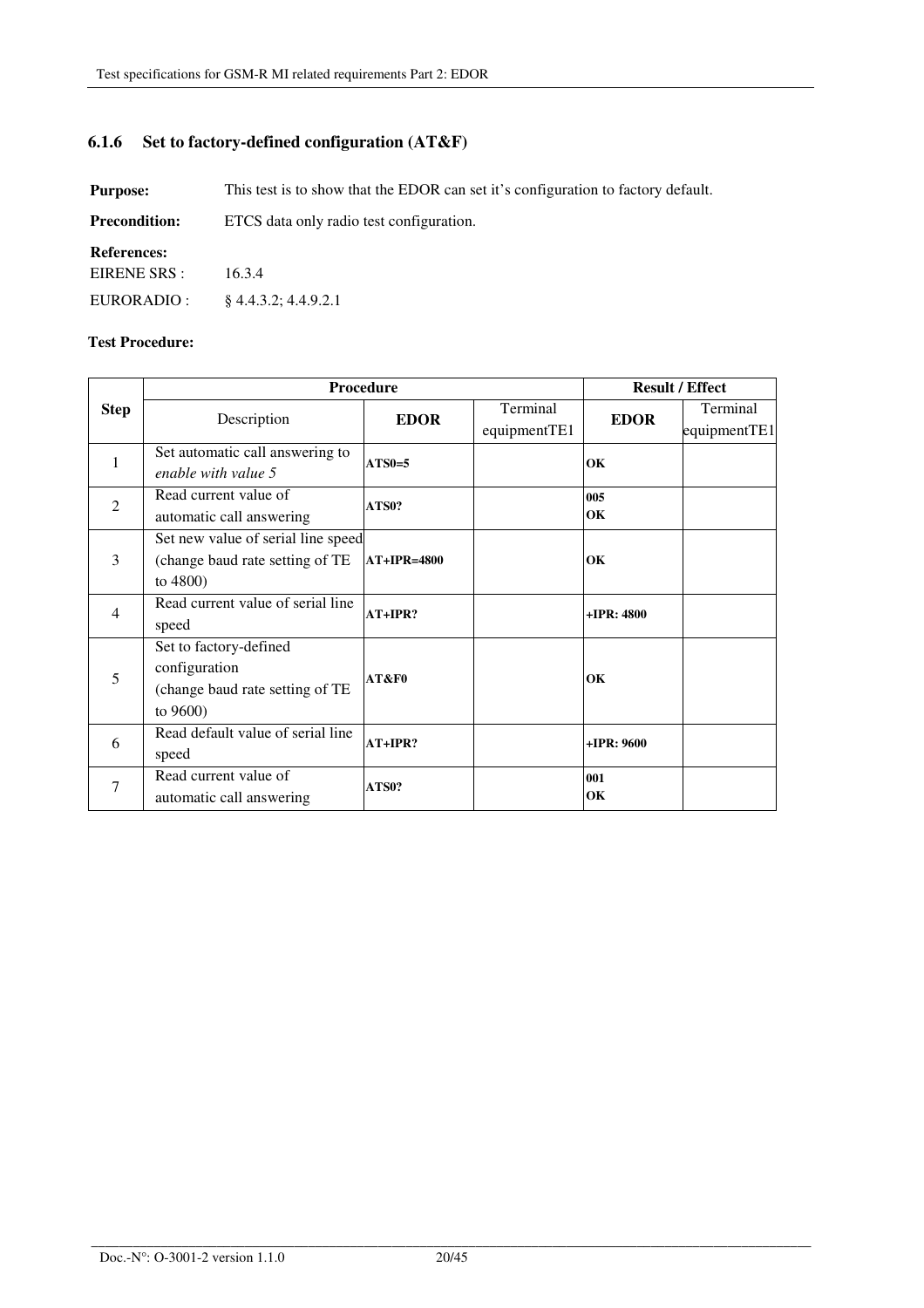# **6.1.7 Phone activity status (+CPAS)**

**Purpose:** This test is to show that the EDOR can read the phone activity status.

| <b>Precondition:</b> | ETCS data only radio test configuration. |
|----------------------|------------------------------------------|
|----------------------|------------------------------------------|

#### **References:**

| EIRENE SRS : | 16.3.4         |
|--------------|----------------|
| EURORADIO :  | $§$ 4.4.11.1.1 |

|             | Procedure                                              |                       | <b>Result / Effect</b> |                                                                  |                   |
|-------------|--------------------------------------------------------|-----------------------|------------------------|------------------------------------------------------------------|-------------------|
| <b>Step</b> | Description                                            | <b>EDOR</b>           | Terminal               | <b>EDOR</b>                                                      | Terminal          |
|             |                                                        |                       | equipmentTE1           |                                                                  | equipmentTE1      |
| 1           | Test possible values for<br>phone activity status      | $AT+CPAS=?$           |                        | +CPAS:<br><list of="" supported<br="">statuses&gt;<br/>OK</list> |                   |
| 2           | Read current phone activity<br>status                  | <b>AT+CPAS</b>        |                        | $+CPAS:0$<br>OK                                                  |                   |
| 3           | Set automatic call answering to<br>disable             |                       | $ATSO=0$               |                                                                  | OK                |
| 4           | Set the escape sequence to<br>$``+++"$                 | $ATS2=43$             |                        | OK                                                               |                   |
| 5           | Select bearer service type                             | $AT+CBST=70,0,0$      | $AT+CBST=70,0,0$       |                                                                  |                   |
| 6           | Initiate data call to Terminal<br>equipment            | ATD <msisdn></msisdn> |                        |                                                                  | <b>RING</b>       |
| $\tau$      | Accept incoming call                                   |                       | <b>ATA</b>             | <b>CONNECT 4800 CONNECT 4800</b>                                 |                   |
| 8           | Switch from data to command<br>mode                    | $^{+++}$              |                        | OК                                                               |                   |
| 9           | Read current phone activity<br>status                  | AT+CPAS               |                        | $+CPAS: 4$<br>OK                                                 |                   |
| 10          | Switch from command to data<br>mode                    | ATO0                  |                        | <b>CONNECT 4800</b>                                              |                   |
| 11          | Check if data transmission in both directions possible |                       |                        |                                                                  |                   |
| 12          | Switch from data to command<br>mode                    | $^{+++}$              |                        | OK                                                               |                   |
| 13          | Read current phone activity<br>status                  | <b>AT+CPAS</b>        |                        | $+CPAS: 4$<br>OK                                                 |                   |
| 14          | Terminate data call                                    | <b>ATH</b>            |                        | OK                                                               | <b>NO CARRIER</b> |
| 15          | Read current phone activity<br>status                  | <b>AT+CPAS</b>        |                        | $+CPAS:0$<br>OК                                                  |                   |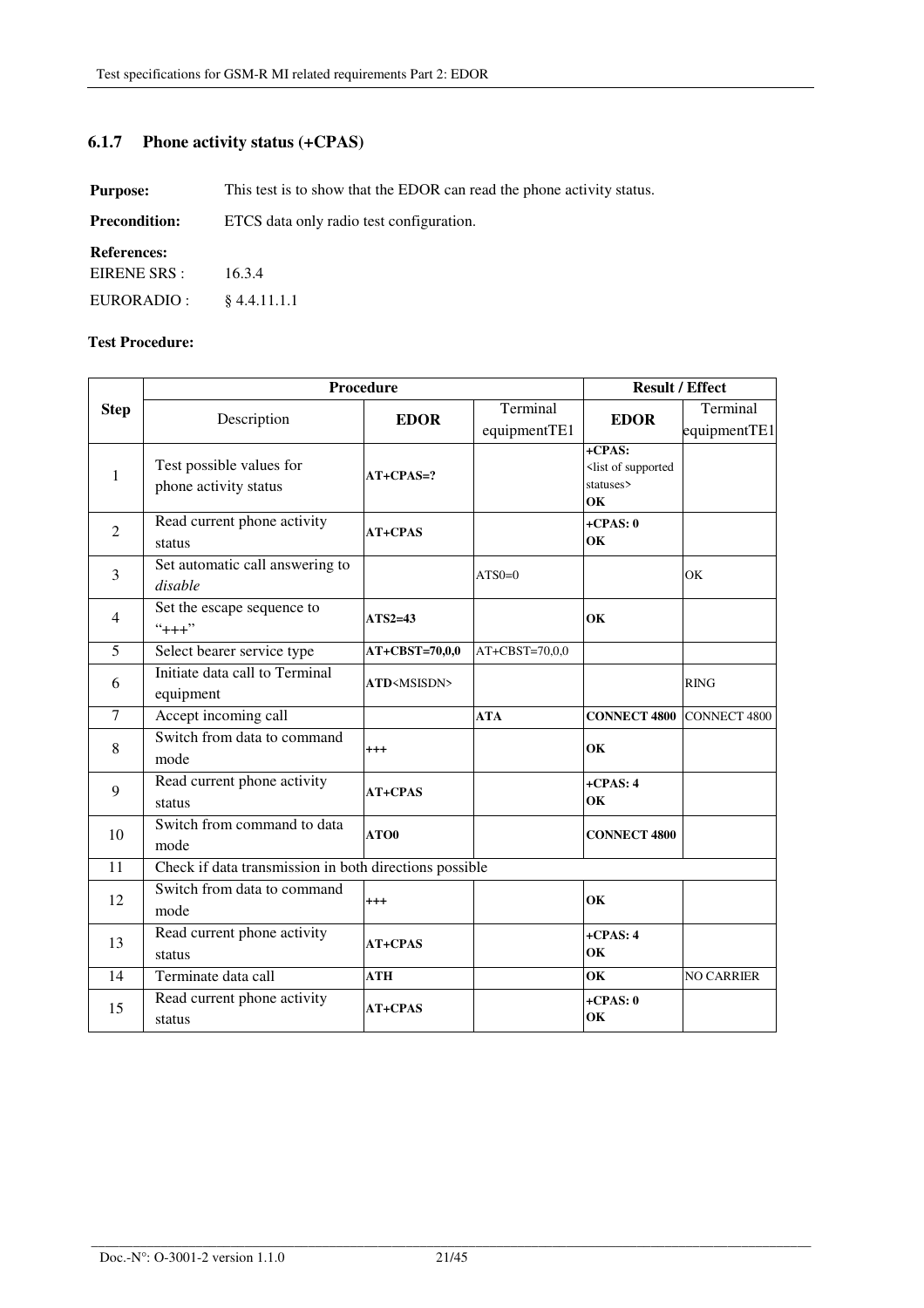## **6.1.8 Restricted SIM access (+CRSM)**

**Purpose:** This test is to show that the EDOR can read from the EF GsmrPLMN of the SIM Card and create an ordered list comprising MCC/MNC and alphanumeric network names for all networks. **Precondition:** ETCS data only radio test configuration.

**References:**  EIRENE SRS : 16.3.4

EURORADIO : § 4.4.10.4.1

#### **Test Procedure:**

| <b>Step</b>    | <b>Procedure</b>                      | <b>Result / Effect</b>   |                               |
|----------------|---------------------------------------|--------------------------|-------------------------------|
|                | Description                           | <b>EDOR</b>              | <b>EDOR</b>                   |
|                | Read 15 octets to get status of       | AT+CRSM=192,28661,0,0,15 | +CRSM: 144,0," <info>"</info> |
|                | EF 28661=0x6FF5=GSMR <sup>1</sup>     |                          | OК                            |
| $\mathfrak{D}$ | Read record 1 from $E_{\text{GSMR}}$  | AT+CRSM=178,28661,1,4,9  | +CRSM: 144,0," <info>"</info> |
|                | (home network)                        |                          | OК                            |
| 3              | Read record 2 from EF <sub>GSMR</sub> | AT+CRSM=178,28661,2,4,9  | +CRSM: 144,0," <info>"</info> |
|                |                                       |                          | OК                            |

l

<sup>&</sup>lt;sup>1</sup> Returned file length=0x13B=315 octets length of records=9 thus 35 records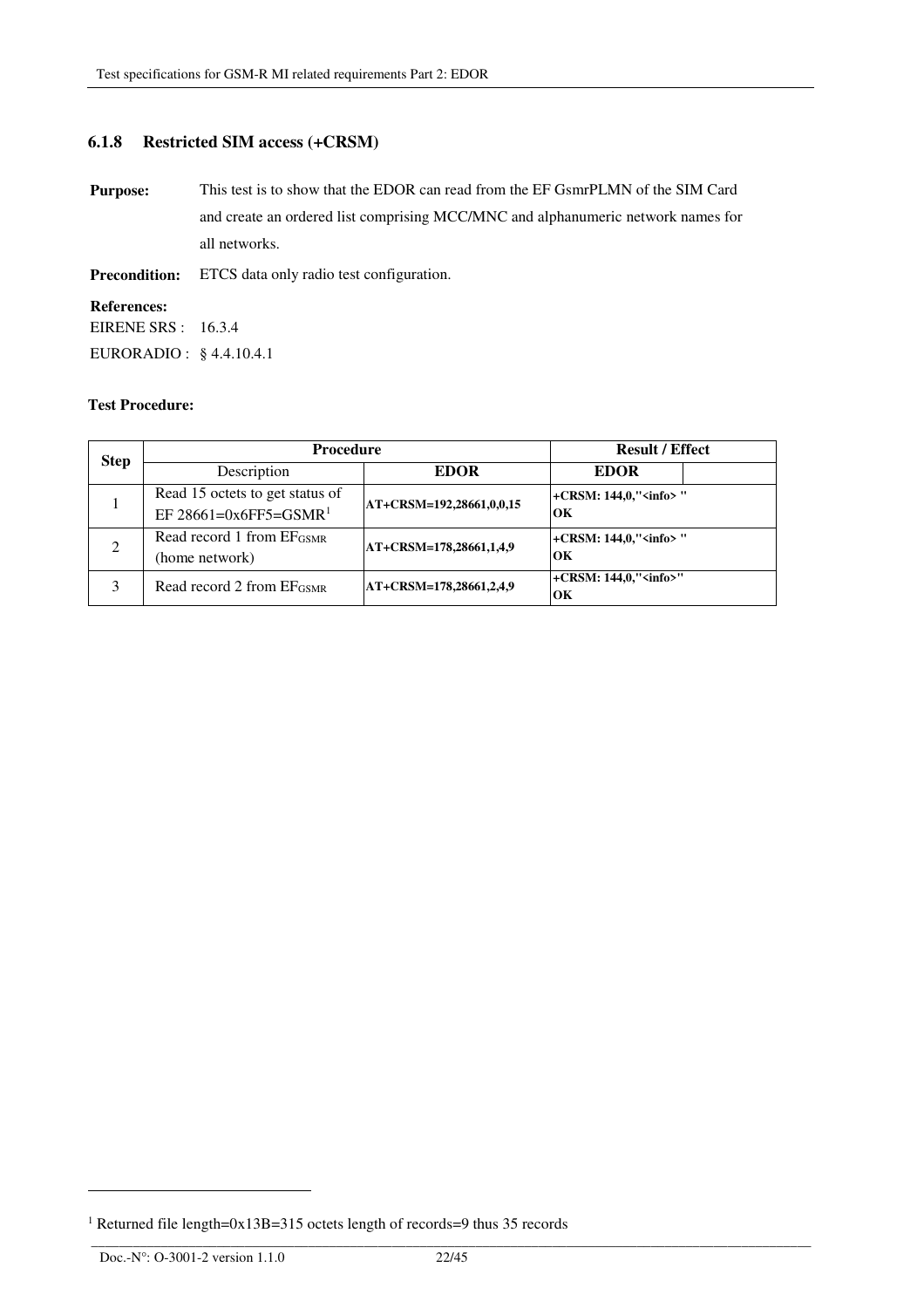## **6.2 Circuit Switched Mode**

## **6.2.1 Dialling calls (ATD)**

| <b>Purpose:</b>      | This test is to show that the EDOR can initiate calls with different eMLPP priorities.     |
|----------------------|--------------------------------------------------------------------------------------------|
| <b>Precondition:</b> | EDOR test configuration.                                                                   |
| <b>References:</b>   |                                                                                            |
| EIRENE FRS:          | § 10.2.1, 10.2.2, 16.2.1.3; 16.2.3.1                                                       |
| EIRENE SRS :         | $§$ 4.3.3; 16.3.2                                                                          |
| EURORADIO :          | 8 2.1.1.3, 2.1.2.1, 2.1.2.2, 2.3.1, 4.4.5.1.1, 4.4.5.2.1, 4.4.5.2.2, 4.4.5.2.3, 4.4.5.3.1, |
|                      | 4.4.5.3.3                                                                                  |
| ETSI:                | EN 122 067, EN 300 904, EN 300 924, EN 300 940, TS 100 549; TS 100 625, TS 100             |
|                      | 932. TS 123 090: TS 124 008                                                                |

### **Test Procedure:**

|                | Procedure                                                      |                                 |                      | <b>Result / Effect</b> |                     |
|----------------|----------------------------------------------------------------|---------------------------------|----------------------|------------------------|---------------------|
| <b>Step</b>    | Description                                                    | <b>EDOR</b>                     | TE <sub>1</sub>      | <b>EDOR</b>            | TE1                 |
| 1              | Set automatic call answering to<br>disable                     |                                 | $ATS0=0$             |                        | OK                  |
| $\overline{2}$ | Set the escape sequence to<br>$``++"$                          | $ATS2=43$                       |                      | OK                     |                     |
| 3              | Select bearer service type                                     | AT+CBST=70,0,0                  | $AT + CBST = 70,0,0$ | OK                     | OK                  |
| 4a             | Initiate data call to Terminal<br>equipment with default eMLPP | $ATD*75#$<br><msisdn></msisdn>  |                      |                        | <b>RING</b>         |
| 4 <sub>b</sub> | Initiate data call to Terminal<br>equipment with eMLPP <0>     | ATD*750#<br><msisdn></msisdn>   |                      |                        | <b>RING</b>         |
| 4c             | Initiate data call to Terminal<br>equipment with eMLPP <1>     | $ATD*751#$<br><msisdn></msisdn> |                      |                        | <b>RING</b>         |
| 4d             | Initiate data call to Terminal<br>equipment with eMLPP <2>     | ATD*752#<br><msisdn></msisdn>   |                      |                        | <b>RING</b>         |
| 4e             | Initiate data call to Terminal<br>equipment with eMLPP <3>     | ATD*753#<br><msisdn></msisdn>   |                      |                        | <b>RING</b>         |
| 4f             | Initiate data call to Terminal<br>equipment with eMLPP <4>     | ATD*754#<br><msisdn></msisdn>   |                      |                        | <b>RING</b>         |
| 5              | Accept incoming call                                           |                                 | <b>ATA</b>           | <b>CONNECT 4800</b>    | <b>CONNECT 4800</b> |
| 6              | Switch from data to command<br>mode                            | $^{+++}$                        |                      | OK                     |                     |
| 7              | Terminate data call                                            | <b>ATH</b>                      |                      | OK                     | <b>NO CARRIER</b>   |

Note: eMLPP default value is defined at network side in HLR/VLR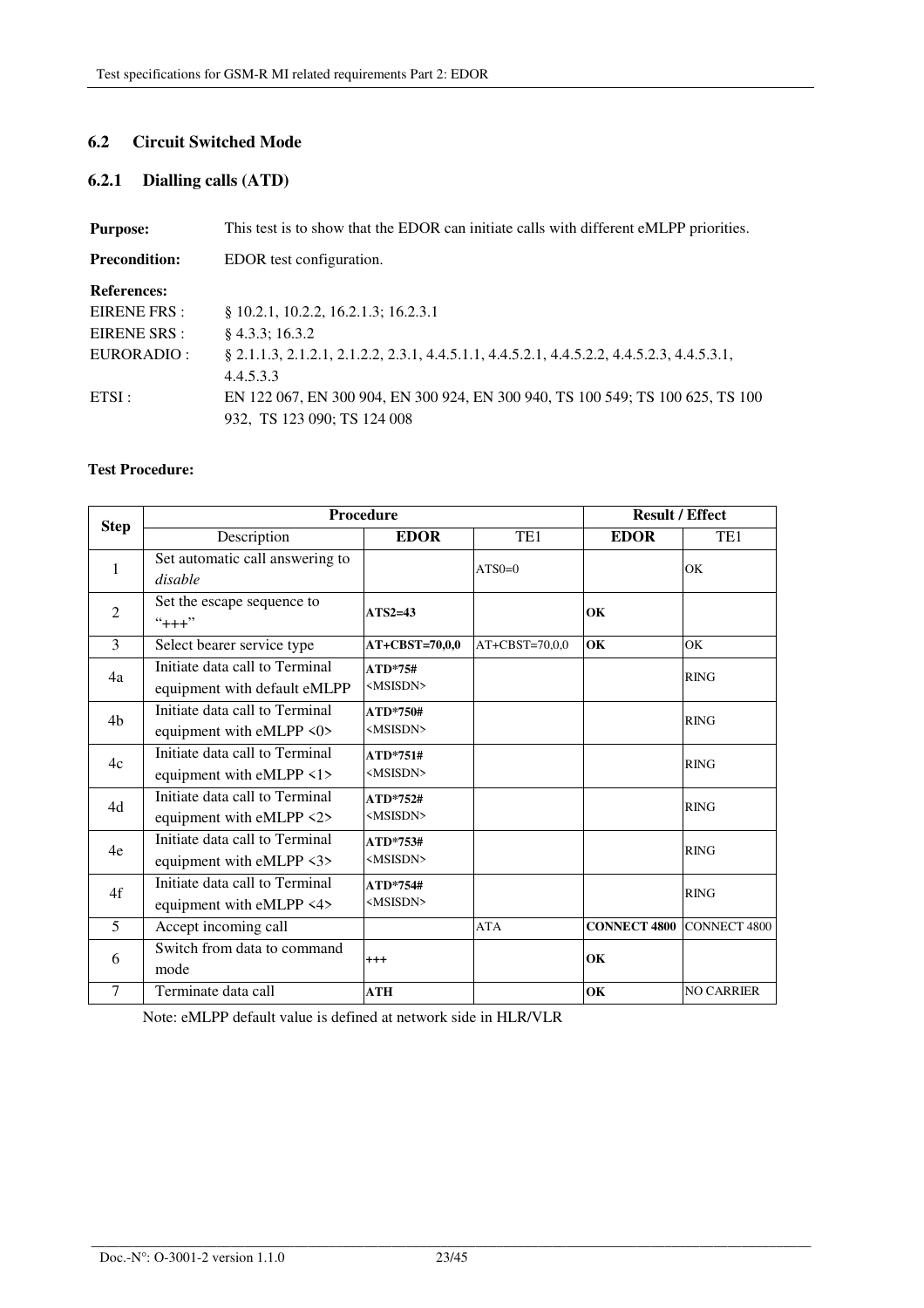# **6.2.2 Terminating calls (ATH)**

**Purpose:** This test is to show that the EDOR can terminate calls.

| EDOR test configuration. |
|--------------------------|
|                          |

### **References:**

| EIRENE FRS: | $§$ 16.2.1.3; 16.2.3.1 |
|-------------|------------------------|
| EURORADIO : | $§$ 4.4.7.1            |
| ETSI:       | TS 124 080             |

| <b>Step</b>    | <b>Procedure</b>                            |                              |                  | <b>Result / Effect</b> |                   |
|----------------|---------------------------------------------|------------------------------|------------------|------------------------|-------------------|
|                | Description                                 | <b>EDOR</b>                  | TE <sub>1</sub>  | <b>EDOR</b>            | TE <sub>1</sub>   |
|                | Set automatic call answering to<br>disable  |                              | $ATSO=0$         |                        | OK                |
| 2              | Set the escape sequence to<br>$``++"$       | $ATS2=43$                    |                  | OК                     |                   |
| $\mathcal{E}$  | Select bearer service type                  | <b>AT+CBST=70,0,0</b>        | $AT+CBST=70,0,0$ | OК                     | OK                |
| $\overline{4}$ | Initiate data call to Terminal<br>equipment | <b>ATD</b> <msisdn></msisdn> |                  |                        |                   |
| 5              | Accept incoming call                        |                              | <b>ATA</b>       | <b>CONNECT 4800</b>    | CONNECT 4800      |
| 6              | Switch from data to command<br>mode         | $^{++}$                      |                  | OК                     |                   |
|                | Terminate data call                         | <b>ATH</b>                   |                  | OK                     | <b>NO CARRIER</b> |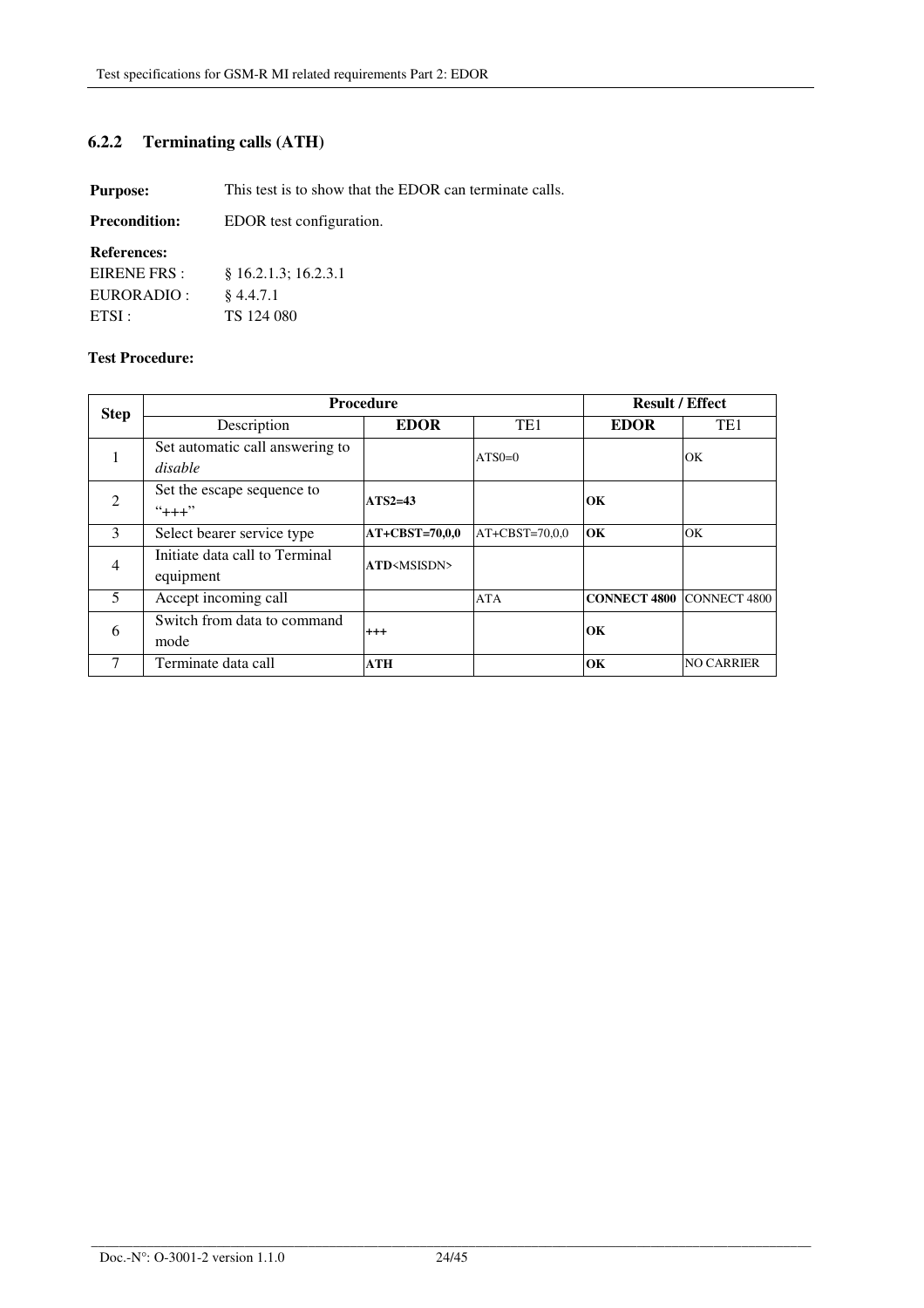## **6.2.3 Deleted**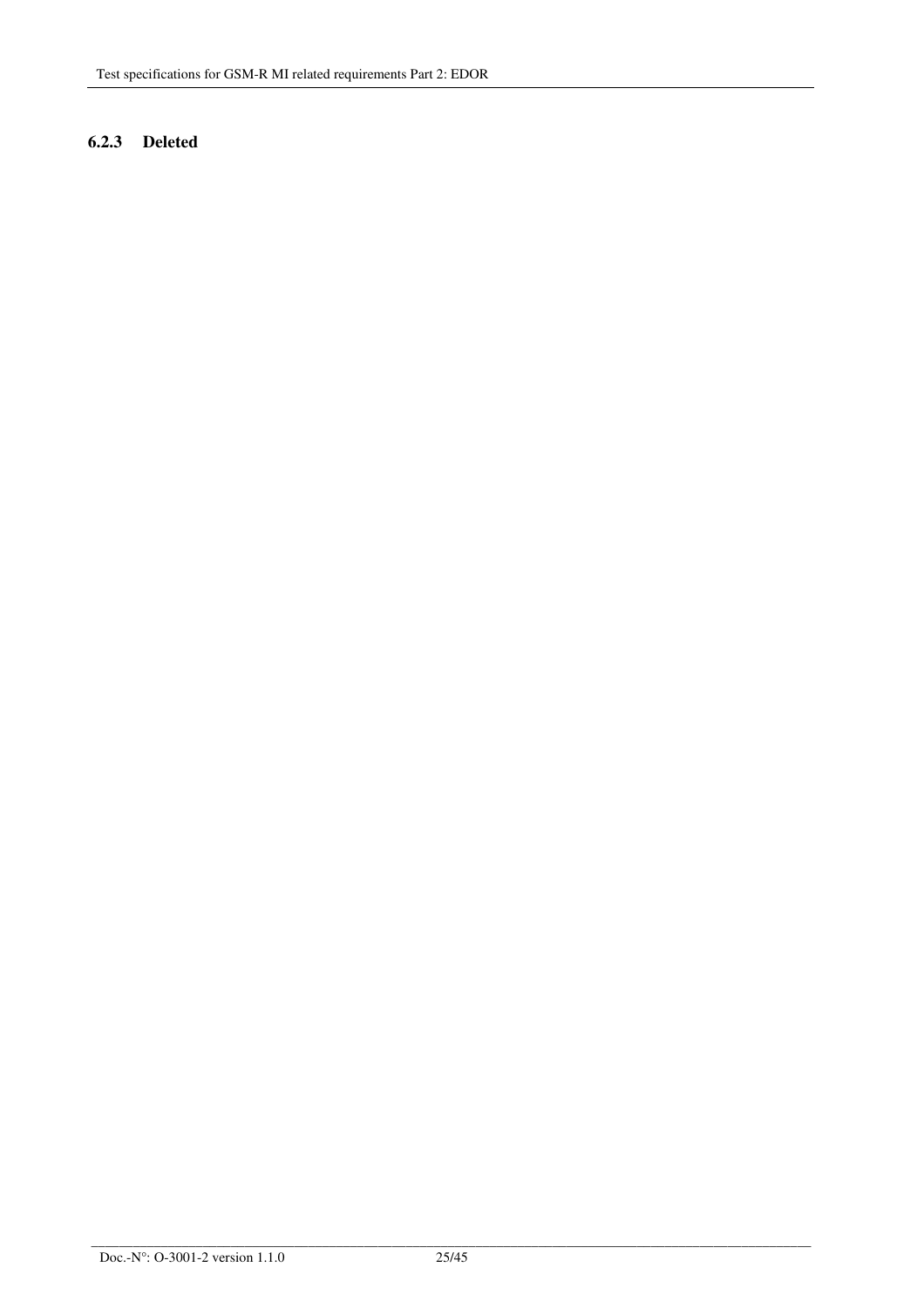## **6.2.4 Subscriber number (+CNUM)**

| <b>Purpose:</b>      | This test is to show that the EDOR can read out the MSISDNs for available services |  |
|----------------------|------------------------------------------------------------------------------------|--|
|                      | from the SIM card.                                                                 |  |
| <b>Precondition:</b> | EDOR test configuration.                                                           |  |
| <b>References:</b>   |                                                                                    |  |
| EIRENE SRS :         | $\S$ 9.7.1, 9.7.4, 16.2.4                                                          |  |
| EURORADIO :          | \$4.4.10.1.1                                                                       |  |

#### **Test Procedure:**

|             | <b>Procedure</b>                 |                |     | <b>Result / Effect</b>                     |     |
|-------------|----------------------------------|----------------|-----|--------------------------------------------|-----|
| <b>Step</b> | Description                      | <b>EDOR</b>    | TE1 | <b>EDOR</b>                                | TE1 |
|             | Read MSISDN from the SIM<br>card | <b>AT+CNUM</b> |     | $+CNUM: "info"$<br>text"<br>"MSISDN"<br>OК |     |

## **6.2.5 Network registration (+CREG)**

**Purpose:** This test is to show that the EDOR can show the registration status of the device.

| <b>Precondition:</b> | EDOR test configuration.            |
|----------------------|-------------------------------------|
| <b>References:</b>   |                                     |
| EIRENE FRS:          | $§$ 16.2.1.3, 16.3.4                |
| EURORADIO :          | $§$ 4.4.10.2.1, 4.4.10.2.2.3, C.1.1 |
| ETSI:                | EN 301 515                          |
|                      |                                     |

| <b>Step</b>    | <b>Procedure</b>                                 |             | <b>Result / Effect</b> |                                                                                         |                 |
|----------------|--------------------------------------------------|-------------|------------------------|-----------------------------------------------------------------------------------------|-----------------|
|                | Description                                      | <b>EDOR</b> | TE1                    | <b>EDOR</b>                                                                             | TE <sub>1</sub> |
|                | Enable network registration                      | $AT+CREG=1$ |                        | OК                                                                                      |                 |
|                | unsolicited result code                          |             |                        |                                                                                         |                 |
| $\mathcal{D}$  | Test possible values for<br>network registration | $AT+CREG=?$ |                        | $+CREG:$<br><list of="" supported<br="">unsolicited result<br/>codes &gt;<br/>OK</list> |                 |
| 3              | Read current value of                            | AT+CREG?    |                        | $+$ CREG: 1,1                                                                           |                 |
|                | network registration                             |             |                        | OK                                                                                      |                 |
|                | Interrupt network coverage for EDOR              |             | $+CREG: 0$             |                                                                                         |                 |
| $\overline{4}$ |                                                  |             | or<br>$+CREG: 2$       |                                                                                         |                 |
| 5              | Restore network coverage for EDOR<br>$+CREG: 1$  |             |                        |                                                                                         |                 |
| 6              | Read current value of                            | AT+CREG?    |                        | $+$ CREG: 1,1                                                                           |                 |
|                | network registration                             |             |                        | OK                                                                                      |                 |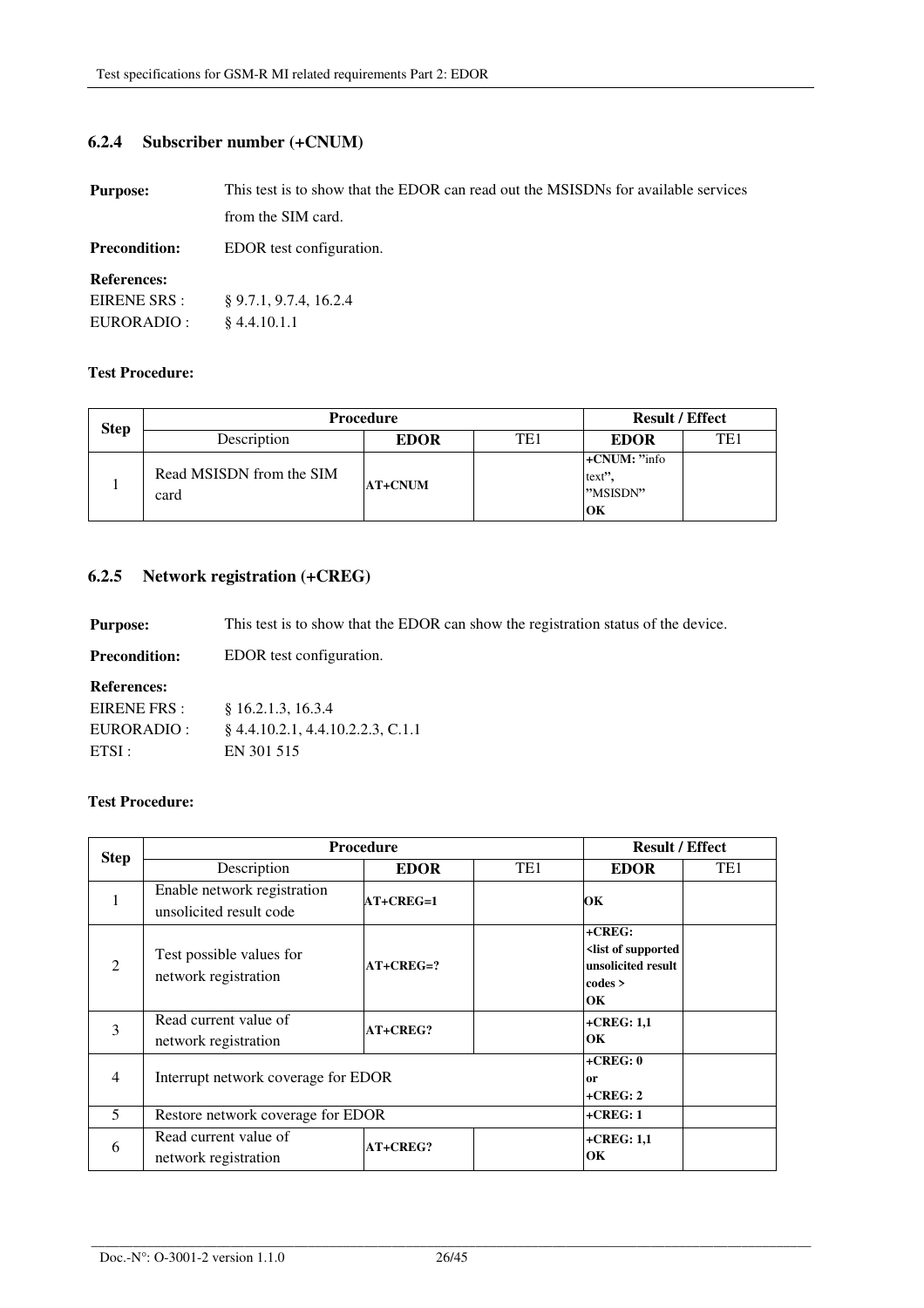# **6.2.6 Operator selection (+COPS)**

| <b>Purpose:</b>      | This test is to show that the EDOR can register to different GSM network operators. |  |  |
|----------------------|-------------------------------------------------------------------------------------|--|--|
|                      | The EDOR shall give preference to the GSM-R frequency band.                         |  |  |
| <b>Precondition:</b> | EDOR test configuration.                                                            |  |  |
| <b>References:</b>   |                                                                                     |  |  |
| EIRENE FRS :         | § 16.2.1.3, 16.2.2.1,                                                               |  |  |
| EIRENE SRS :         | 10.5.1i                                                                             |  |  |
| EURORADIO :          | § 4.4.1, 4.4.10.3.1, 4.4.10.3.4; 4.4.10.3.5; 4.4.13.1; C.1.1                        |  |  |

|                | <b>Procedure</b>                                                        |                        |                 | <b>Result / Effect</b>                                              |                |
|----------------|-------------------------------------------------------------------------|------------------------|-----------------|---------------------------------------------------------------------|----------------|
| <b>Step</b>    | Description                                                             | <b>EDOR</b>            | TE <sub>1</sub> | <b>EDOR</b>                                                         | T <sub>1</sub> |
| 1              | Set the error result code to<br>enable and use numeric values           | $AT+CMEE=1$            |                 | OK                                                                  |                |
| $\mathfrak{D}$ | Test possible values for<br>operator selection                          | $AT+COPS=?$            |                 | $+COPS:$<br><list of="" supported<br="">operators&gt;<br/>OK</list> |                |
| 3              | Set operator selection mode to<br><i>automatic</i>                      | $AT+COPS=0$            |                 | OK<br>$+CREG:1$<br>or<br>$+CREG:5$<br>(if network is<br>roaming)    |                |
| 4              | Read current value of<br>operator selection                             | AT+COPS?               |                 | +COPS: 0, <format>,<br/><oper><br/>OK</oper></format>               |                |
| 5              | Deregister from current network   AT+COPS=2                             |                        |                 | OK<br>$+CREG:0$                                                     |                |
| 6              | Set invalid value for<br>operator selection                             | $AT+COPS=5$            |                 | +CME ERROR:<br><err></err>                                          |                |
| $\overline{7}$ | Manual registration to an<br>available network operator<br>$<$ oper $>$ | $AT+COPS=1,2, ° oper>$ |                 | OK<br>$+CREG:1$                                                     |                |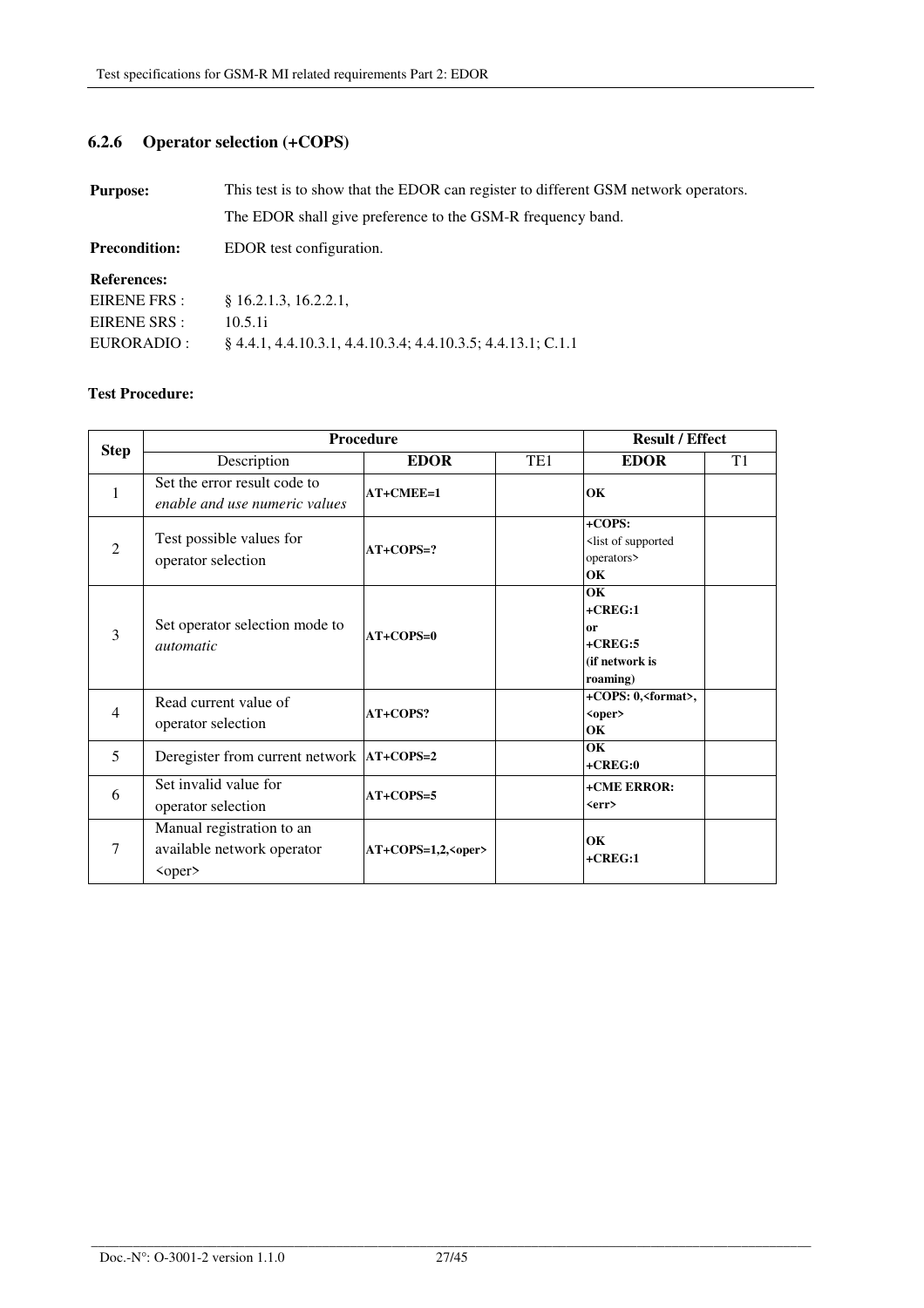# **6.2.7 Data call – transparent 4800 bps (V.110)**

**Purpose:** This test is to show that the EDOR can initiate a transparent data call with 4800 bit/s.

| <b>Precondition:</b> | EDOR test configuration.        |
|----------------------|---------------------------------|
| <b>References:</b>   |                                 |
| EIRENE FRS :         | $\{4.2.2; 16.2.1.3; 16.2.3.1\}$ |
| EIRENE SRS :         | $\S$ 4.1.3.7, 4.3.2; 16.3.2     |
| EURORADIO :          | $§$ 2.1.1.1, 2.1.2.1, 4.4.5.2.3 |
| ETSI:                | EN 300 904, EN 300 918          |

#### **Test Procedure:**

| <b>Step</b>    | <b>Procedure</b>                                       |                              | <b>Result / Effect</b> |                     |                    |
|----------------|--------------------------------------------------------|------------------------------|------------------------|---------------------|--------------------|
|                | Description                                            | <b>EDOR</b>                  | TE <sub>1</sub>        | <b>EDOR</b>         | TE1                |
| 1              | Set automatic call answering to<br>disable             |                              | $ATS0=0$               |                     | OK                 |
| $\overline{2}$ | Set the escape sequence to<br>$"+++"$                  | $ATS2=43$                    |                        | OK                  |                    |
| 3              | Select bearer service type                             | AT+CBST=70,0,0               | $AT+CBST=70,0.0$       | OК                  | OK                 |
| $\overline{4}$ | Set the DTE serial link baud<br>$rate*$                | $AT+IPR=4800$                | $AT+IPR=4800$          | OК                  | OK                 |
| 5              | Read current used baud rate                            | $AT+IPR?$                    | $AT+IPR?$              | $+IPR: 4800$<br>OК  | $+IPR: 4800$<br>OК |
| 6              | Initiate data call to Terminal<br>equipment            | <b>ATD</b> <msisdn></msisdn> |                        |                     | <b>RING</b>        |
| 7              | Accept incoming call                                   |                              | <b>ATA</b>             | <b>CONNECT 4800</b> | CONNECT 4800       |
| 8              | Check if data transmission in both directions possible |                              |                        |                     |                    |
| 9              | Switch from data to command<br>mode                    | $^{+++}$                     |                        | OK                  |                    |
| 10             | Terminate data call                                    | ATH                          |                        | OК                  | <b>NO CARRIER</b>  |

\* Set the PC com-port to the same baud rate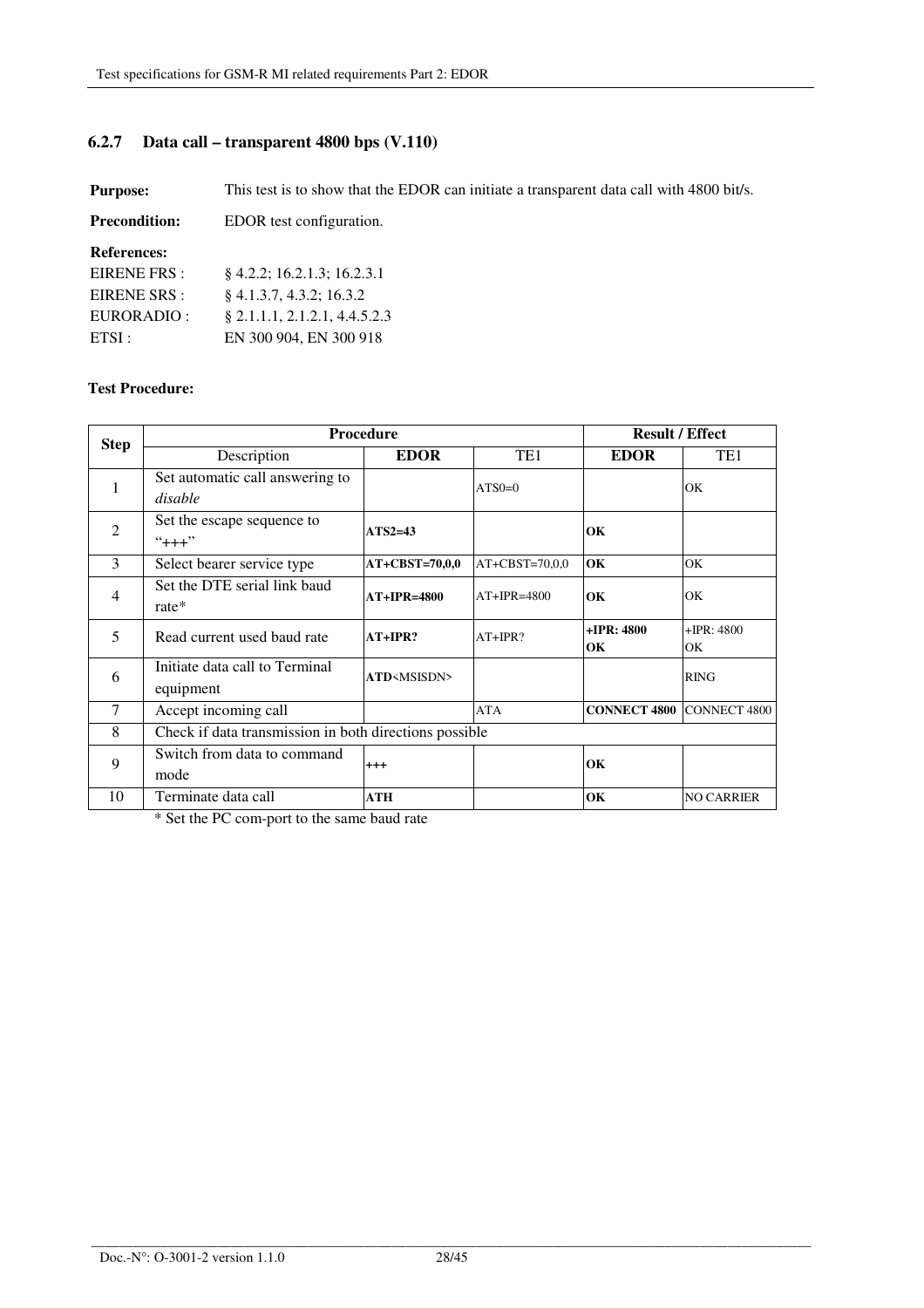## **6.2.8 Deleted**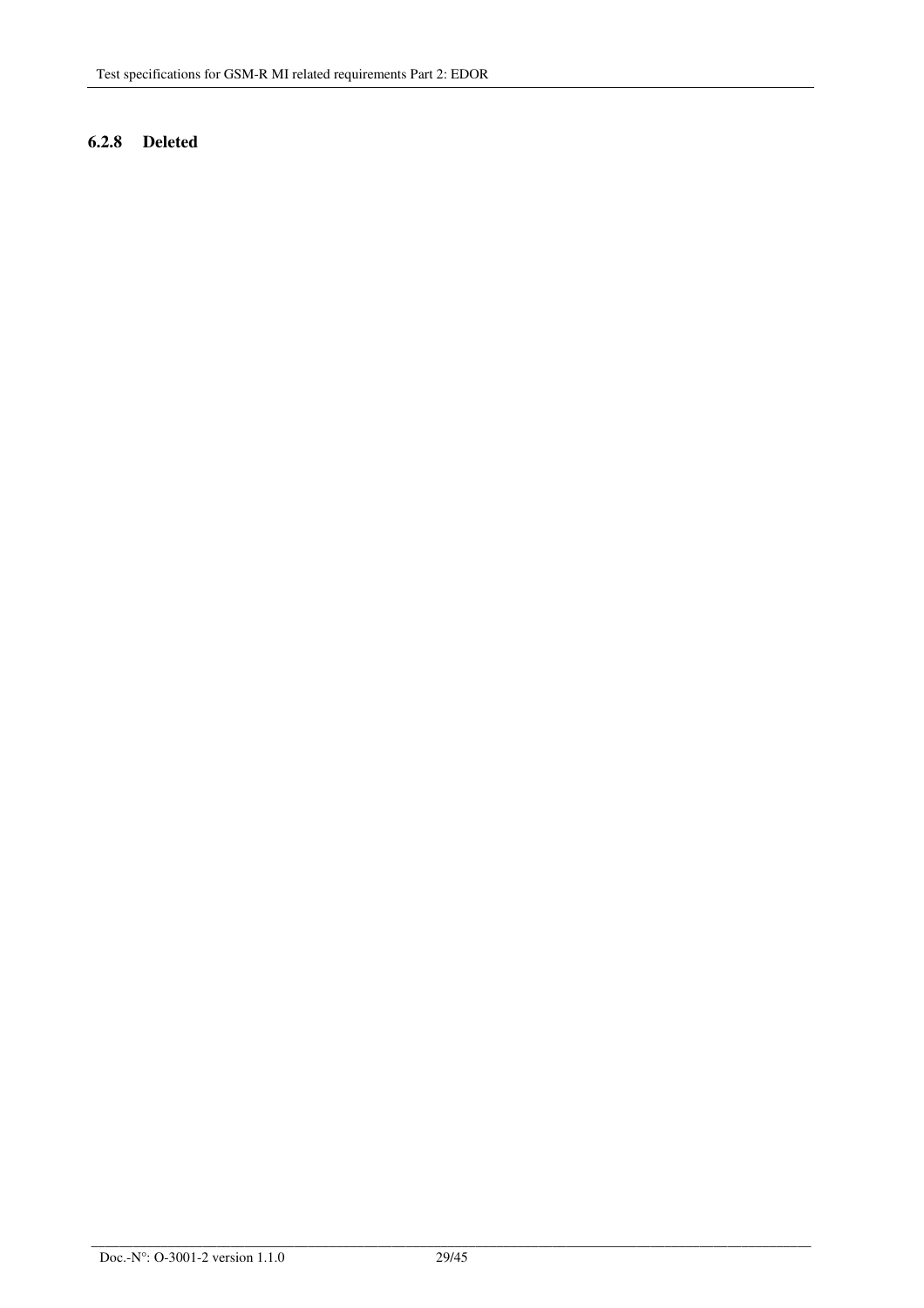# **6.2.9 Handling of multiple ETCS connections (CS mode)**

| <b>Purpose:</b>                                    | This test is to show that the ETCS data only radio is capable of handling at least two<br>ETCS connections that are simultaneously active. These connections are established in<br>CS mode. |
|----------------------------------------------------|---------------------------------------------------------------------------------------------------------------------------------------------------------------------------------------------|
| <b>Precondition:</b>                               | ETCS data only radio test configuration.                                                                                                                                                    |
| <b>References:</b><br>EIRENE FRS :<br>EIRENE SRS : | § 16.2.1.3; 16.2.3.1<br>\$16.3.2:16.3.3                                                                                                                                                     |

|             | <b>Description</b>                          | Command                                                           |                           | <b>Response / Effect</b>          |                                   |
|-------------|---------------------------------------------|-------------------------------------------------------------------|---------------------------|-----------------------------------|-----------------------------------|
| <b>Step</b> |                                             | <b>EDOR</b> (MS 1)                                                | EDOR (MS 2)               | <b>EDOR</b><br>(MS <sub>1</sub> ) | <b>EDOR</b><br>(MS <sub>2</sub> ) |
| 1           | Set automatic call<br>answering to disable  | $ATS0=0$                                                          |                           | OK                                |                                   |
| 2           | Set the escape sequence<br>to "+++"         | ATS2 $=43$                                                        |                           | <b>OK</b>                         |                                   |
| 3           | Select bearer service type                  | $AT+CBST=70,0,0$                                                  |                           | OK                                |                                   |
| 4           | Set the DTE serial link<br>baud rate        | AT+IPR=9600                                                       |                           | OK                                |                                   |
| 5           | Read current used baud<br>rate              | AT+IPR?                                                           |                           | $+$ IPR: 9600<br>OK               |                                   |
| 6           | Initiate data call to<br>Terminal equipment | ATD <msisdn_1></msisdn_1>                                         |                           | <b>OK</b>                         |                                   |
| 7           | Wait for accepting the<br>incoming call     |                                                                   |                           | <b>CONNECT</b><br>4800            |                                   |
| 8           |                                             | Check if data transmission in both directions possible (for MS-1) |                           |                                   |                                   |
| 9           | Set automatic call<br>answering to disable  |                                                                   | $ATSO=0$                  |                                   | OK                                |
| 10          | Set the escape sequence<br>to $"++"$        |                                                                   | $ATS2=43$                 |                                   | OK                                |
| 11          | Select bearer service type                  |                                                                   | AT+CBST=70,0,0            |                                   | OK                                |
| 12          | Set the DTE serial link<br>baud rate        |                                                                   | AT+IPR=9600               |                                   | OK                                |
| 13          | Read current used baud<br>rate              |                                                                   | AT+IPR?                   |                                   | $+IPR: 9600$<br>OK                |
| 14          | Initiate data call to<br>Terminal equipment |                                                                   | ATD <msisdn_2></msisdn_2> |                                   | OK                                |
| 15          | Wait for accepting the<br>incoming call     |                                                                   |                           |                                   | <b>CONNECT</b><br>4800            |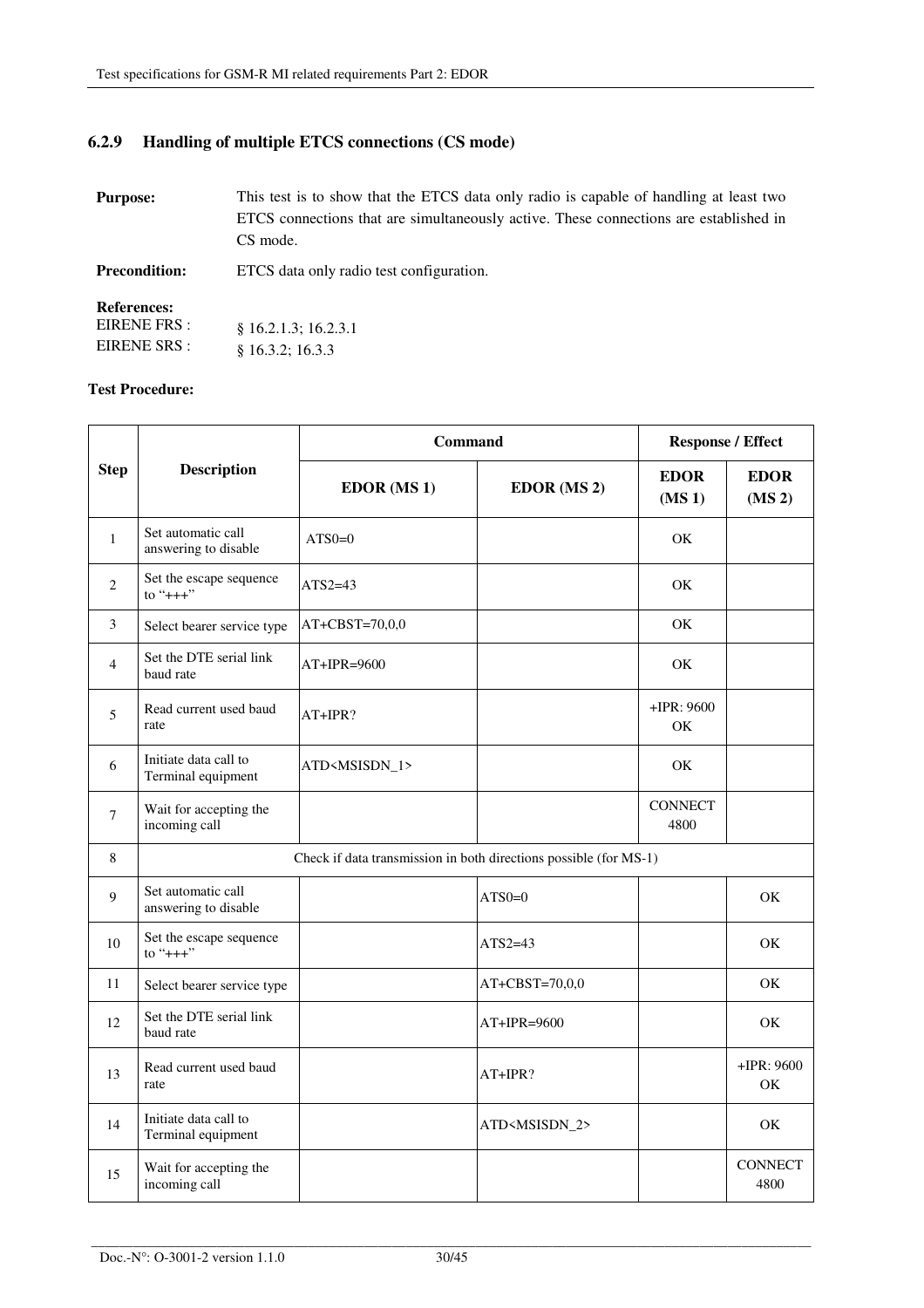| 16 | Check if data transmission in both directions possible (for MS-2) |            |            |    |    |
|----|-------------------------------------------------------------------|------------|------------|----|----|
| 17 | Switch from data to<br>command mode                               | $^{+++}$   | $^{+++}$   | OК | OК |
| 18 | Terminate data call                                               | <b>ATH</b> | <b>ATH</b> | OΚ | OK |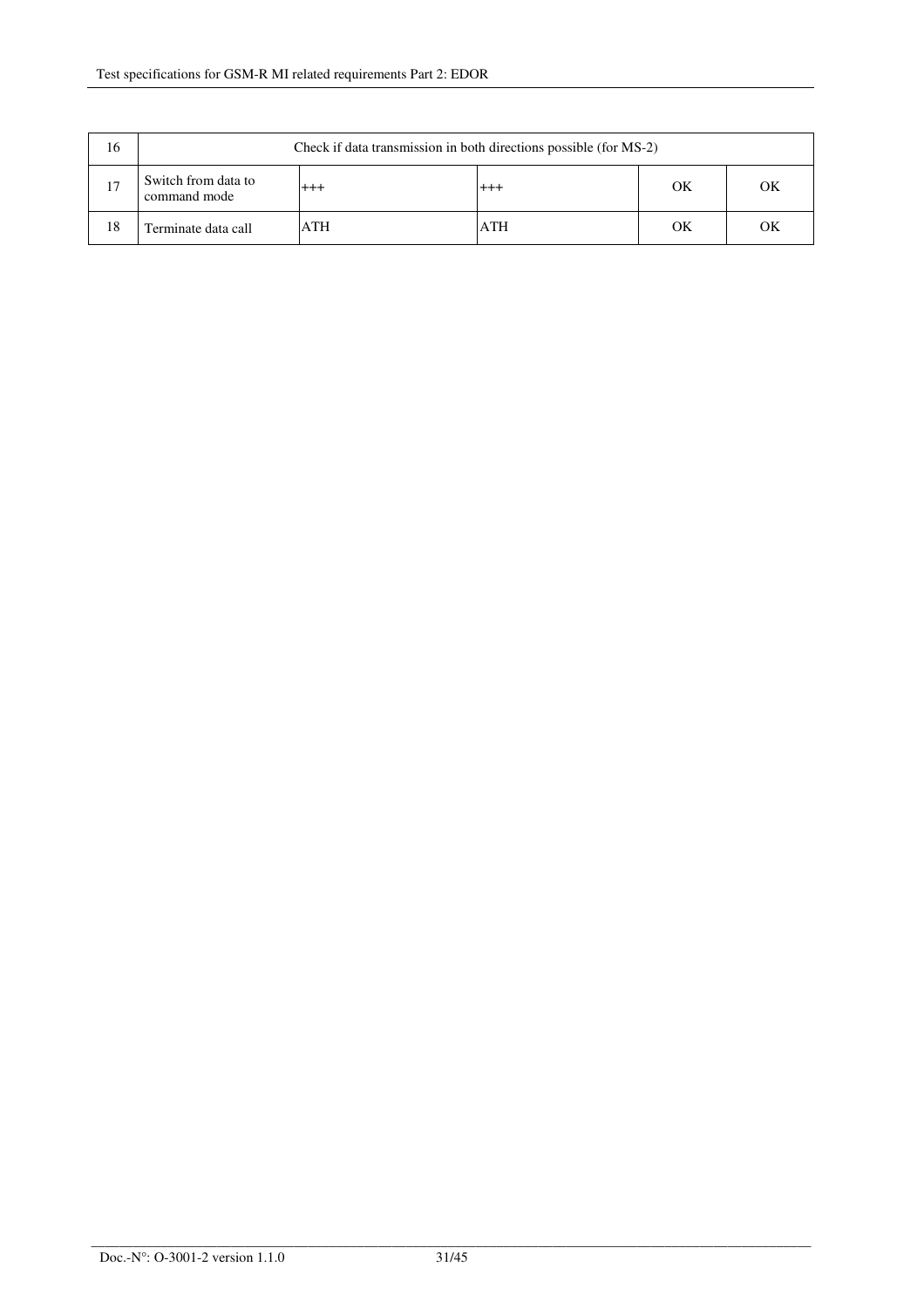## **6.3 Packet Switched Mode**

# **6.3.1 Quality of Service Profile - Requested for ETCS application (+CGEQREQ)**

| <b>Purpose:</b>      | This test is to show that the ETCS data only radio supports the QoS parameter settings for<br>ETCS including IPv4 addressing scheme. |
|----------------------|--------------------------------------------------------------------------------------------------------------------------------------|
| <b>Precondition:</b> | ETCS data only radio test configuration. EDOR is not attached to a GPRS network.                                                     |
| <b>References:</b>   |                                                                                                                                      |
| EIRENE SRS :         | § 4.1.3.7; 9.13.4; 9.15.4; 9.15.5; 10.8.5.2; 16.3.3iii; 16.3.3vii                                                                    |
| EURORADIO :          | § 2.1.3.5; 2.1.3.8; 2.1.3.8i; 2.1.3.8ii; 4.6.4.1; 4.6.4.9; 4.6.2.2; 4.6.2.4; 4.6.2.6                                                 |

# QoS profile "ETCS application":

| GPRS/EGPRS Radio Access Bearer QoS<br>parameter | Parameter settings                                                     |
|-------------------------------------------------|------------------------------------------------------------------------|
| Traffic class                                   | 1 (Streaming)                                                          |
| Maximum bitrate UL [kbps]                       | 64                                                                     |
| Maximum bitrate DL [kbps]                       | 64                                                                     |
| Guaranteed bitrate UL [kbps]                    | 4 (Chosen GBR value is according to the<br>common ETCS traffic model.) |
| Guaranteed bitrate DL [kbps]                    | 4 (Chosen GBR value is according to the<br>common ETCS traffic model.) |
| Delivery order                                  | 0(No)                                                                  |
| Maximum SDU size<br>octets                      | 1500                                                                   |
| SDU error ratio                                 | Assigned on national basis                                             |
| Residual bit error ratio                        | $1E5 (10^{-5})$                                                        |
| Delivery of erroneous SDUs                      | 0(No)                                                                  |
| Transfer delay [ms]                             | N/A                                                                    |
| <b>Traffic Handling Priority</b>                | 1                                                                      |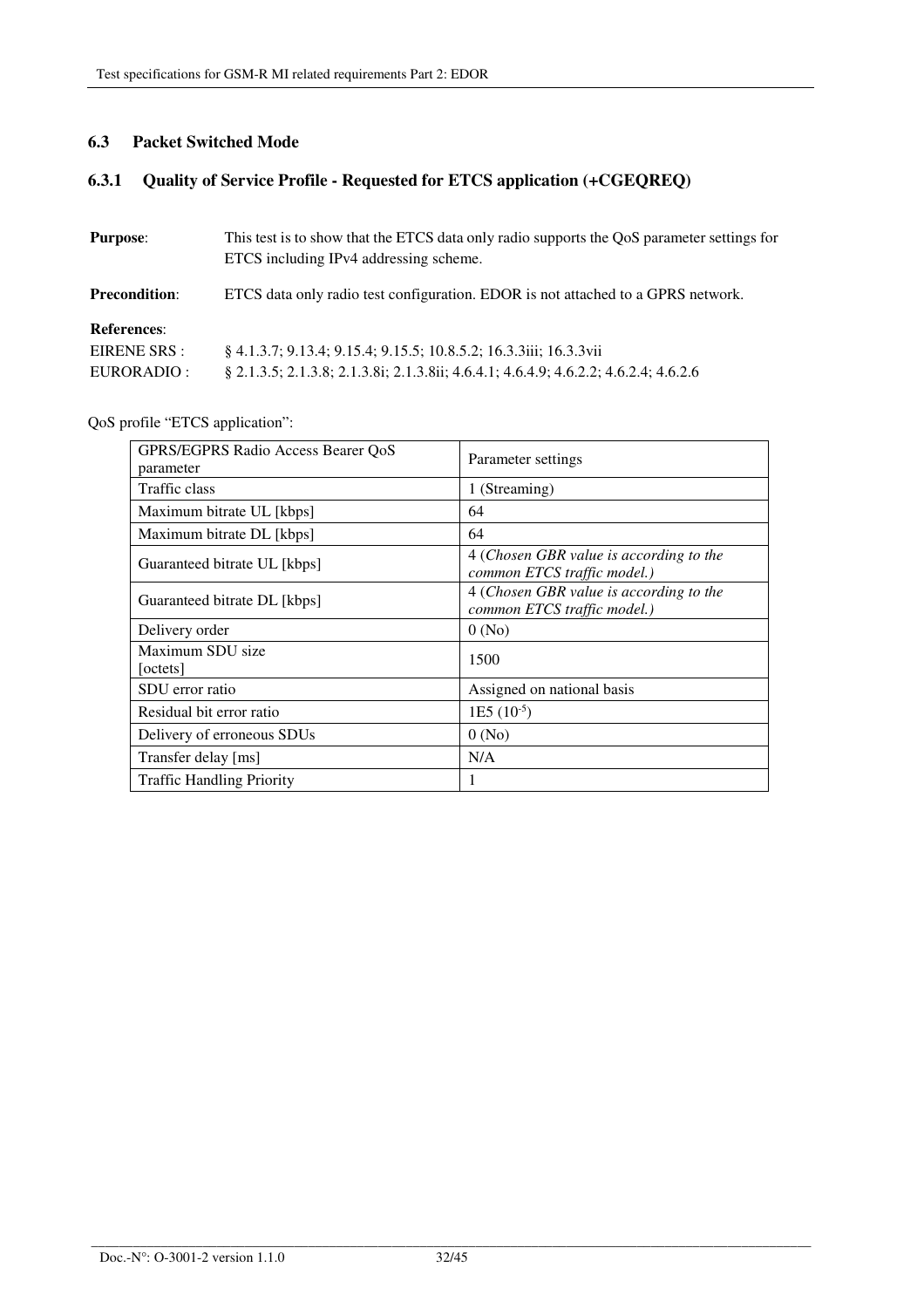## **Test Procedure:**

| <b>Step</b>    | <b>Description</b>                                                                                                                                                                  | <b>Command</b>                                          | <b>Response/Effect</b>                                                                                                                                                                                                                                                                                                                                                                                                                                                                                                                                                                                                                                                                                                                                                                                                                  |
|----------------|-------------------------------------------------------------------------------------------------------------------------------------------------------------------------------------|---------------------------------------------------------|-----------------------------------------------------------------------------------------------------------------------------------------------------------------------------------------------------------------------------------------------------------------------------------------------------------------------------------------------------------------------------------------------------------------------------------------------------------------------------------------------------------------------------------------------------------------------------------------------------------------------------------------------------------------------------------------------------------------------------------------------------------------------------------------------------------------------------------------|
| 1              | Return the current Packet<br>Domain service state                                                                                                                                   | AT+CGATT?                                               | OK<br>$+CGATT:0$                                                                                                                                                                                                                                                                                                                                                                                                                                                                                                                                                                                                                                                                                                                                                                                                                        |
| 2              | Attach to GPRS network                                                                                                                                                              | $AT+CGATT=1$                                            | OK                                                                                                                                                                                                                                                                                                                                                                                                                                                                                                                                                                                                                                                                                                                                                                                                                                      |
| 3              | Requesting values supported<br>as a compound value. If the<br>MT supports several PDP<br>types, the parameter value<br>ranges for each PDP type are<br>returned on a separate line. | AT+CGEQREQ=?                                            | OK<br>+CGEQREQ: <pdp_type>, (list of<br/>supported <traffic class="">s), (list of<br/>supported <maximum bitrate="" ul="">s),<br/>(list of supported <maximum bitrate<br="">DL&gt;s), (list of supported <guaranteed<br>bitrate UL&gt;s), (list of supported<br/><guaranteed bitrate="" dl="">s), (list of<br/>supported <delivery order="">s), (list of<br/>supported <maximum sdu="" size="">s)<br/>(list of supported <sdu error="" ratio="">s)<br/>(list of supported <residual bit="" error<br="">ratio&gt;s), (list of supported <delivery<br>of erroneous SDUs&gt;s), (list of<br/>supported <transfer delay="">s), (list of<br/>supported <traffic handling<br="">priority&gt;s)</traffic></transfer></delivery<br></residual></sdu></maximum></delivery></guaranteed></guaranteed<br></maximum></maximum></traffic></pdp_type> |
| $\overline{4}$ | Define the PDP context 1<br>with PDP type "IP" and APN<br>$(e.g.:$ "etcs.mnc $228.\text{mcc}006.g$<br>prs $")^2$ .                                                                  | AT+CGDCONT=1,"IP","etcs.mn<br>c228.mcc006.gprs","0",0,0 | OK                                                                                                                                                                                                                                                                                                                                                                                                                                                                                                                                                                                                                                                                                                                                                                                                                                      |
| $\overline{5}$ | Specify a quality of service<br>profile for the PDP context 1                                                                                                                       | $AT+CGEQREQ =$<br>1,1,64,64,4,4,0,1500,,"1E5",0,,1      | OK                                                                                                                                                                                                                                                                                                                                                                                                                                                                                                                                                                                                                                                                                                                                                                                                                                      |
| 6              | Requesting the current<br>settings for each defined<br>context.                                                                                                                     | AT+CGEQREQ?                                             | OК<br>+CGEQREQ:<br>1,1,64,64,4,4,0,1500,"0E0","1E5",0,0,                                                                                                                                                                                                                                                                                                                                                                                                                                                                                                                                                                                                                                                                                                                                                                                |
| 7              | PDP context 1 activation                                                                                                                                                            | $AT+CGACT=1,1$                                          | OK                                                                                                                                                                                                                                                                                                                                                                                                                                                                                                                                                                                                                                                                                                                                                                                                                                      |

l

<sup>2</sup> According to APN structure described in 0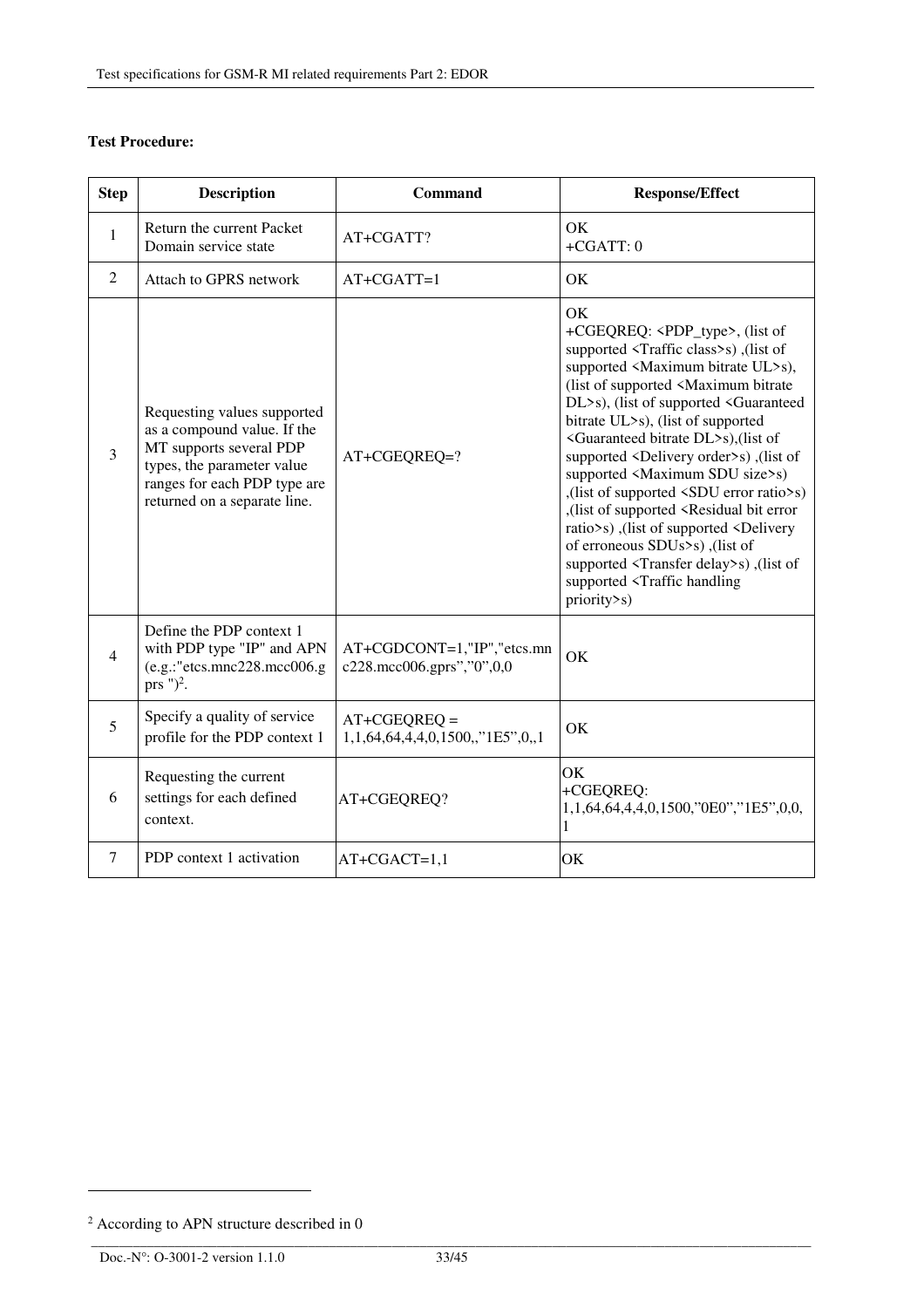# **6.3.2 Quality of Service Profile - Requested for non-ETCS application (+CGEQREQ)**

| <b>Purpose:</b>      | This test is to show that the ETCS data only radio supports the QoS parameter settings for |
|----------------------|--------------------------------------------------------------------------------------------|
|                      | Non-ETCS applications.                                                                     |
| <b>Precondition:</b> | ETCS data only radio test configuration. EDOR is not attached to a GPRS network.           |
| <b>References:</b>   | § 4.1.3.7; 9.13.10; 9.15.4; 9.15.5; 10.8.5.1; 16.3.3iii                                    |
| EIRENE SRS :         | 84.6.4.1:4.6.4.9                                                                           |
| EURORADIO :          |                                                                                            |

QoS profile "Non-ETCS application":

| GPRS/EGPRS Radio Access Bearer QoS<br>parameter | Parameter settings                                        |
|-------------------------------------------------|-----------------------------------------------------------|
| Traffic class                                   | 2 (interactive) or 3 (background)                         |
| Maximum bitrate UL [kbps]                       | Assigned on national basis                                |
| Maximum bitrate DL [kbps]                       | Assigned on national basis                                |
| Guaranteed bitrate UL [kbps]                    | N/A                                                       |
| Guaranteed bitrate DL [kbps]                    | N/A                                                       |
| Delivery order                                  | 0(No)                                                     |
| Maximum SDU size<br>[octets]                    | 1500                                                      |
| SDU error ratio                                 | Assigned on national basis                                |
| Residual bit error ratio                        | Assigned on national basis                                |
| Delivery of erroneous SDUs                      | Assigned on national basis                                |
| Transfer delay [ms]                             | N/A                                                       |
| <b>Traffic Handling Priority</b>                | 2 or 3 (only applicable for interactive traffic<br>class) |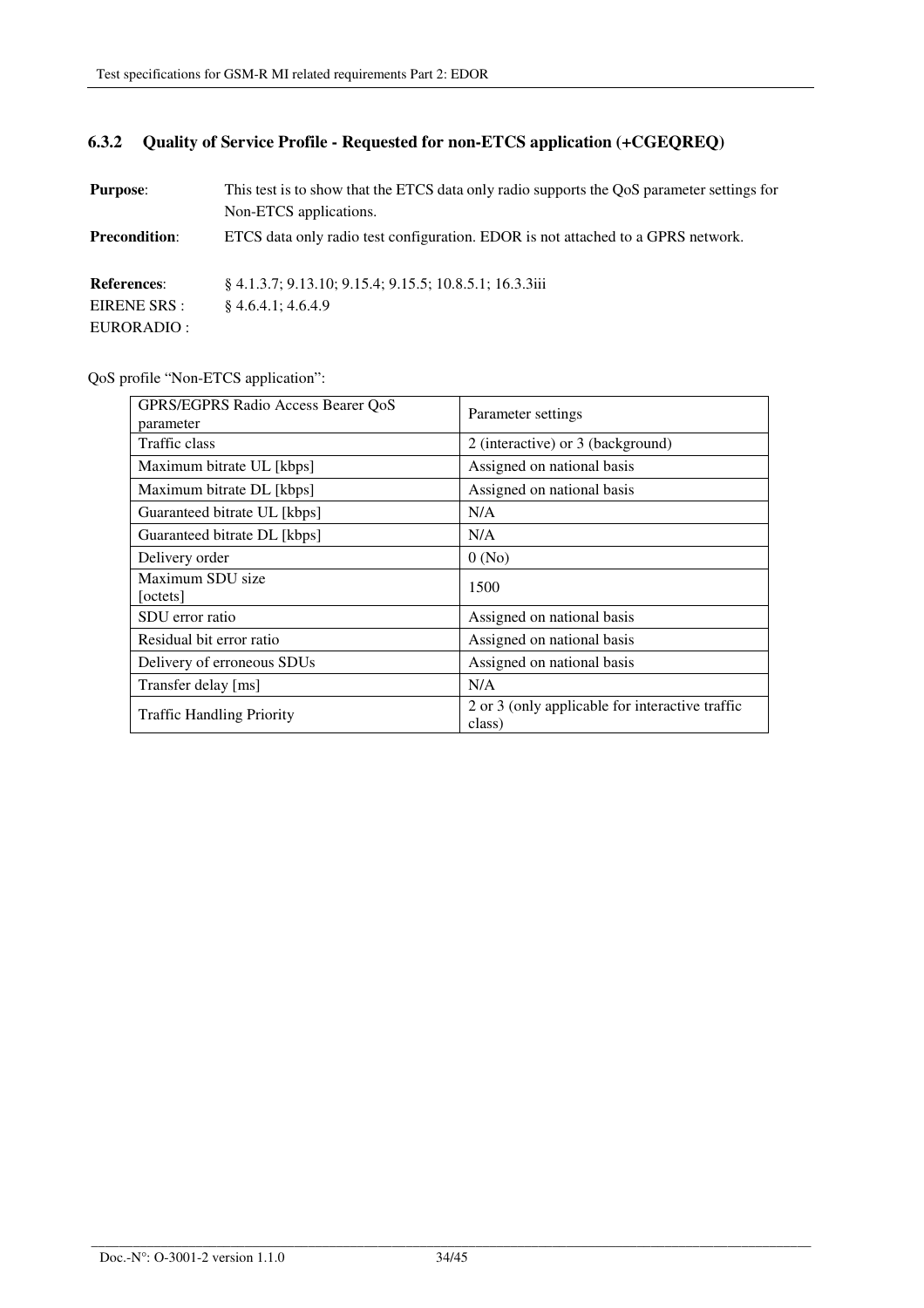| <b>Step</b>    | <b>Description</b>                                                                                                                                                                  | Command                                                | <b>Response/Effect</b>                                                                                                                                                                                                                                                                                                                                                                                                                                                                                                                                                                                                                                                                                                                                                                                                                  |  |
|----------------|-------------------------------------------------------------------------------------------------------------------------------------------------------------------------------------|--------------------------------------------------------|-----------------------------------------------------------------------------------------------------------------------------------------------------------------------------------------------------------------------------------------------------------------------------------------------------------------------------------------------------------------------------------------------------------------------------------------------------------------------------------------------------------------------------------------------------------------------------------------------------------------------------------------------------------------------------------------------------------------------------------------------------------------------------------------------------------------------------------------|--|
| $\mathbf{1}$   | Return the current Packet<br>Domain service state                                                                                                                                   | AT+CGATT?                                              | OK<br>$+CGATT:0$                                                                                                                                                                                                                                                                                                                                                                                                                                                                                                                                                                                                                                                                                                                                                                                                                        |  |
| $\overline{2}$ | Attach to GPRS network                                                                                                                                                              | AT+CGATT=1                                             | OK                                                                                                                                                                                                                                                                                                                                                                                                                                                                                                                                                                                                                                                                                                                                                                                                                                      |  |
| 3              | Requesting values supported<br>as a compound value. If the<br>MT supports several PDP<br>types, the parameter value<br>ranges for each PDP type are<br>returned on a separate line. | AT+CGEQREQ=?                                           | OK<br>+CGEQREQ: <pdp_type>, (list of<br/>supported <traffic class="">s), (list of<br/>supported <maximum bitrate="" ul="">s),<br/>(list of supported <maximum bitrate<br="">DL&gt;s), (list of supported <guaranteed<br>bitrate UL&gt;s), (list of supported<br/><guaranteed bitrate="" dl="">s), (list of<br/>supported <delivery order="">s), (list of<br/>supported <maximum sdu<br="">size&gt;s),(list of supported <sdu error<br="">ratio&gt;s), (list of supported <residual<br>bit error ratio&gt;s), (list of supported<br/><delivery erroneous="" of="" sdus="">s), (list<br/>of supported <transfer delay="">s), (list<br/>of supported <traffic handling<br="">priority&gt;s)</traffic></transfer></delivery></residual<br></sdu></maximum></delivery></guaranteed></guaranteed<br></maximum></maximum></traffic></pdp_type> |  |
| $\overline{4}$ | Define the PDP context 1<br>with PDP type "IP" and APN<br>(e.g.:"kms.mnc228.mcc006.g<br>prs $")^3$ .                                                                                | AT+CGDCONT=1,"IP","kms.m<br>nc228.mcc006.gprs","0",0,0 | OK                                                                                                                                                                                                                                                                                                                                                                                                                                                                                                                                                                                                                                                                                                                                                                                                                                      |  |
| 5              | Specify a quality of service<br>profile for the PDP context 1                                                                                                                       | AT+CGEQREQ=<br>1, 2, , 0, 1500, , 2                    | OK                                                                                                                                                                                                                                                                                                                                                                                                                                                                                                                                                                                                                                                                                                                                                                                                                                      |  |
| 6              | Requesting the current<br>settings for each defined<br>context.                                                                                                                     | AT+CGEQREQ?                                            | ОK<br>+CGEQREQ: 1,2,0,0,0,0,,1500,,,,,2                                                                                                                                                                                                                                                                                                                                                                                                                                                                                                                                                                                                                                                                                                                                                                                                 |  |
| $\tau$         | PDP context 1 activation                                                                                                                                                            | AT+CGACT=1,1                                           | OK                                                                                                                                                                                                                                                                                                                                                                                                                                                                                                                                                                                                                                                                                                                                                                                                                                      |  |
| 8              | Check if profile for the active PDP context 1 is used in the Activate PDP Context Request message is send<br>to the network.                                                        |                                                        |                                                                                                                                                                                                                                                                                                                                                                                                                                                                                                                                                                                                                                                                                                                                                                                                                                         |  |

## **Test Procedure:**

l

<sup>&</sup>lt;sup>3</sup> According to APN structure described in 0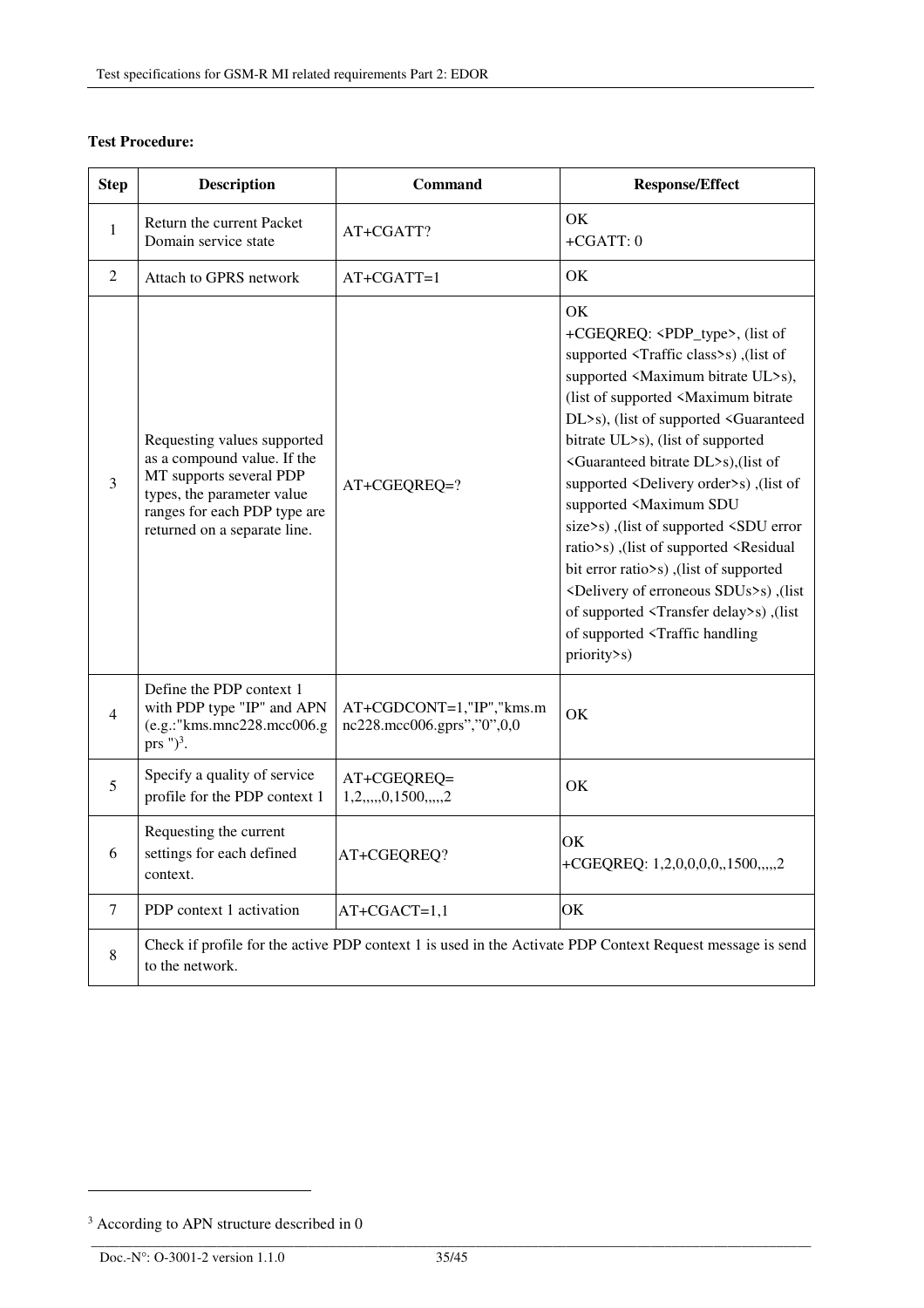## **6.3.3 Packet data protocol parameters for ETCS application (+CGDCONT)**

**Purpose:** This test is to show that the ETCS data only radio is capable to specify PDP context parameter values for a PDP context identified by the (local) context identification parameter, <cid>.

> The APN structure to be used for the dedicated operation of ETCS in PS-mode shall be of the format  $\{\langle \text{network id}\rangle, \langle \text{operator id}\rangle, \text{gprs}\}$  where:

network  $id = "etcs"$ operator id = "mncXXX.mccYYY.gprs" whereas XXX = MNC - Mobile Network Code 3digits\* YYY = MCC - Mobile Country Code 3digits

\* MNC can have 2 or 3 digits. In case of 2 digits MNC the format used in the APN operator id shall be 0XX.

**Precondition:** ETCS data only radio test configuration. EDOR is not attached to a GPRS network.

#### **References**:

| EIRENE SRS : | § 9.13.3; 9.13.4; 16.3.3iii              |
|--------------|------------------------------------------|
| EURORADIO :  | $\S$ 2.1.3.10; 2.1.4.1; 4.6.3.8; 4.6.3.9 |

| <b>Step</b>    | <b>Description</b>                                                                                                   | Command                                                     | <b>Response/Effect</b>                                                                                                                                                                                                                                                                                                                                                                                                                                                                                    |  |
|----------------|----------------------------------------------------------------------------------------------------------------------|-------------------------------------------------------------|-----------------------------------------------------------------------------------------------------------------------------------------------------------------------------------------------------------------------------------------------------------------------------------------------------------------------------------------------------------------------------------------------------------------------------------------------------------------------------------------------------------|--|
| $\mathbf{1}$   | Return the current Packet<br>Domain service state                                                                    | AT+CGATT?                                                   | OK<br>$+CGATT:0$                                                                                                                                                                                                                                                                                                                                                                                                                                                                                          |  |
| 2              | Attach to GPRS network                                                                                               | $AT+CGATT=1$                                                | OK                                                                                                                                                                                                                                                                                                                                                                                                                                                                                                        |  |
| 3              | Returns supported values as a<br>compound value                                                                      | $AT+CGDCONT=?$                                              | OK<br>+CGDCONT: (range of supported<br>$\langle cid \rangle$ s), $\langle PDP_t \rangle$ type $\langle c, c \rangle$ , (list of<br>supported <d_comp>s),<br/>(list of supported <h_comp>s)[,(list of<br/>supported <math>\langle pd1 \rangle</math>s)[,[,(list of<br/>supported <pdn>s)]]]<br/>[<cr><lf>+CGDCONT: (range of<br/>supported <cid>s), <pdp_type>,,,(list<br/>of supported <d_comp>s),<br/>(list of supported <h_comp>s)</h_comp></d_comp></pdp_type></cid></lf></cr></pdn></h_comp></d_comp> |  |
| $\overline{4}$ |                                                                                                                      |                                                             | as <pdp_type> IPv4 for PPP shall be<br/>supported</pdp_type>                                                                                                                                                                                                                                                                                                                                                                                                                                              |  |
| 5              | Enable extended error<br>response                                                                                    | $AT+CMEE=2$                                                 | OK                                                                                                                                                                                                                                                                                                                                                                                                                                                                                                        |  |
| 6              | Define the PDP context 6<br>which is not supported.                                                                  | $AT+CGDCONT=6," IP", "etcs.$<br>mnc228.mcc006.gprs","0",0,0 | +CMEE: ERROR                                                                                                                                                                                                                                                                                                                                                                                                                                                                                              |  |
| 7              | Define the PDP context 1 with<br>PDP type "IP" and APN<br>$(e.g.:$ "etcs.mnc $228.\text{mcc}006.\text{gp}$<br>rs "). | $AT+CGDCONT=1, "IP", "etcs.$<br>mnc228.mcc006.gprs","0",0,0 | OK                                                                                                                                                                                                                                                                                                                                                                                                                                                                                                        |  |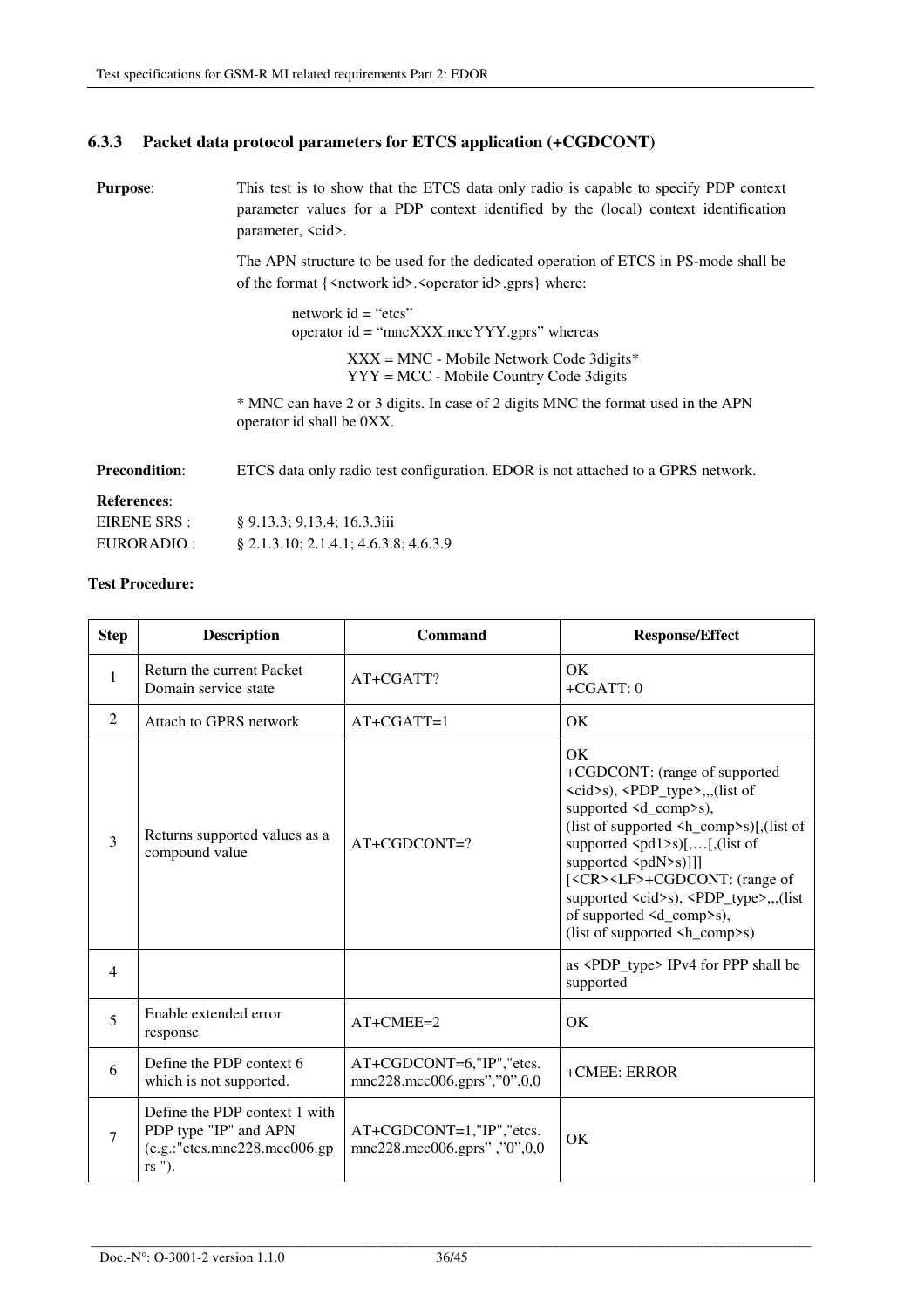| <b>Step</b> | <b>Description</b>                                    | Command        | <b>Response/Effect</b>                                                            |
|-------------|-------------------------------------------------------|----------------|-----------------------------------------------------------------------------------|
| 8           | Read the current settings for<br>each defined context | AT+CGDCONT?    | ЮK<br>+CGDCONT:<br>$ 1,$ "IP", "etcs.mnc228.mcc006.gprs"<br>$\mid$ ,"0.0.0.0",0,0 |
| 9           | Activate the PDP context 1                            | $AT+CGACT=1,1$ | ЮK                                                                                |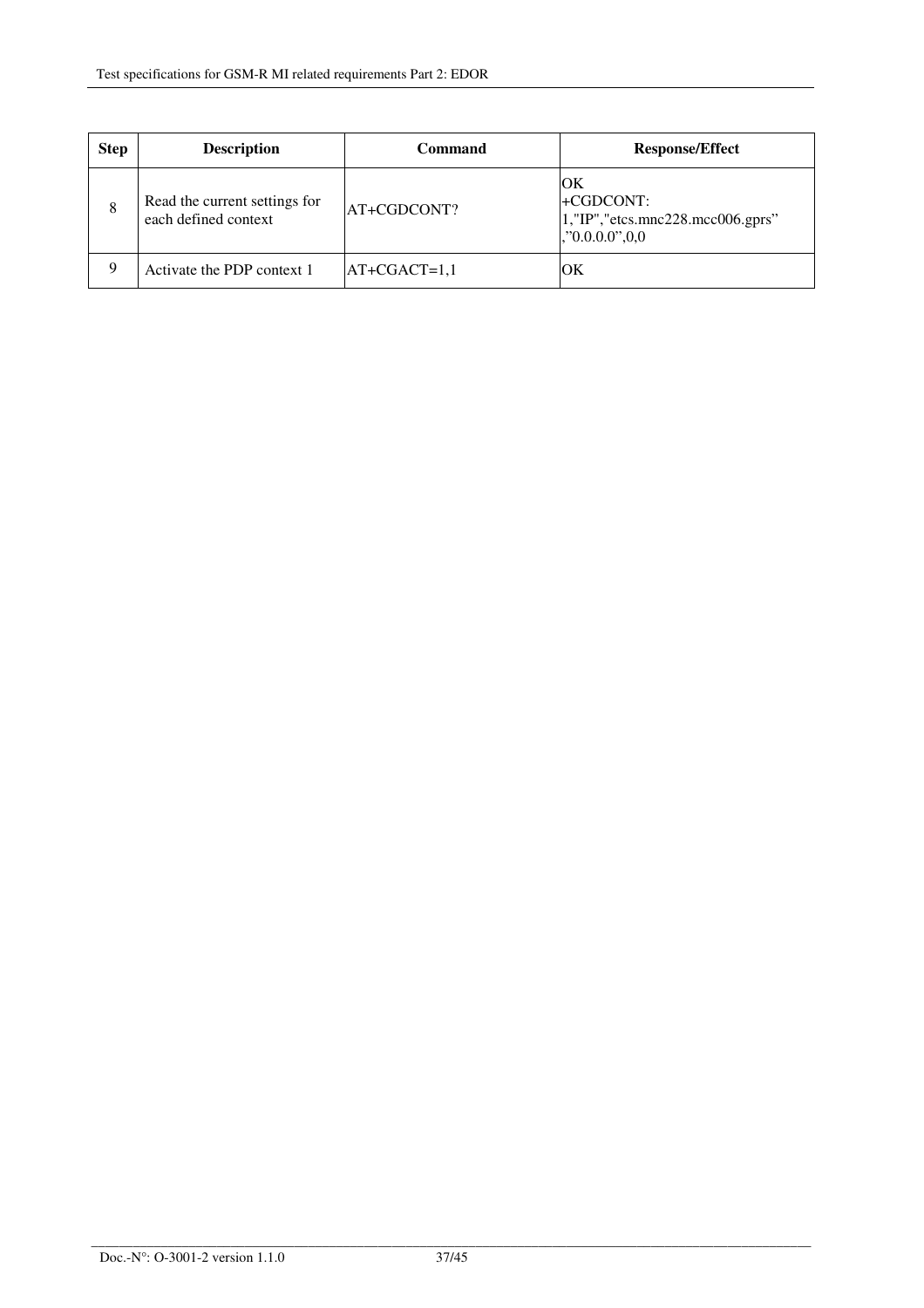## **6.3.4 Packet data protocol parameters for non-ETCS application (+CGDCONT)**

**Purpose:** This test is to show that the ETCS data only radio is capable to specify PDP context parameter values for a PDP context identified by the (local) context identification parameter, <cid>.

> The APN structure to be used for the dedicated operation of the online key management in PS-mode shall be of the format  $\{\langle \text{network id}\rangle, \langle \text{operator id}\rangle, \langle \text{gprs}\}\$  where:

network id = "kms operator id = "mncXXX.mccYYY.gprs" whereas XXX = MNC - Mobile Network Code 3digits\* YYY = MCC - Mobile Country Code 3digits

\* MNC can have 2 or 3 digits. In case of 2 digits MNC the format used in the APN operator id shall be 0XX.

**Precondition:** ETCS data only radio test configuration. EDOR is not attached to a GPRS network.

#### **References**:

| EIRENE SRS : | § 9.13.9; 9.13.10; 16.3.3iii |
|--------------|------------------------------|
| EURORADIO :  | $\S$ 2.1.4.1; 4.6.3.8        |

| <b>Step</b>    | <b>Description</b>                                                                          | Command                                                | <b>Response/Effect</b>                                                                                                                                                                                                                                                                                                                                                                                                                                                                                                                       |  |
|----------------|---------------------------------------------------------------------------------------------|--------------------------------------------------------|----------------------------------------------------------------------------------------------------------------------------------------------------------------------------------------------------------------------------------------------------------------------------------------------------------------------------------------------------------------------------------------------------------------------------------------------------------------------------------------------------------------------------------------------|--|
| $\mathbf{1}$   | Return the current Packet<br>Domain service state                                           | AT+CGATT?                                              | OK<br>$+CGATT:0$                                                                                                                                                                                                                                                                                                                                                                                                                                                                                                                             |  |
| 2              | Attach to GPRS network                                                                      | $AT+CGATT=1$                                           | OK                                                                                                                                                                                                                                                                                                                                                                                                                                                                                                                                           |  |
| 3              | Returns supported values as a<br>compound value                                             | $AT+CGDCONT=?$                                         | OK<br>+CGDCONT: (range of supported<br><cid>s), <pdp_type>,,,(list of<br/>supported <d_comp>s),<br/>(list of supported <math>\langle h_{\text{comp}} \rangle</math>s)[,(list of<br/>supported <math>\langle pd1 \rangle</math>s)[,[,(list of<br/>supported <pdn>s)]]]<br/>[<cr><lf>+CGDCONT: (range of<br/>supported <cid>s), <pdp_type>,,,(list<br/>of supported <math>\leq d_{\text{comp}}\geq s</math>),<br/>(list of supported <math>\langle h_{\text{comp}} \rangle</math>s)</pdp_type></cid></lf></cr></pdn></d_comp></pdp_type></cid> |  |
| $\overline{4}$ |                                                                                             |                                                        | as <pdp_type> IPv4 for PPP shall be<br/>supported</pdp_type>                                                                                                                                                                                                                                                                                                                                                                                                                                                                                 |  |
| 5              | Enable extended error<br>response                                                           | AT+CMEE=2                                              | OK                                                                                                                                                                                                                                                                                                                                                                                                                                                                                                                                           |  |
| 6              | Define the PDP context 1 with<br>PDP type "IP" and APN (e.g.:<br>"kms.mnc228.mcc006.gprs"). | AT+CGDCONT=1,"IP","kms.<br>mnc228.mcc006.gprs","0",0,0 | OK                                                                                                                                                                                                                                                                                                                                                                                                                                                                                                                                           |  |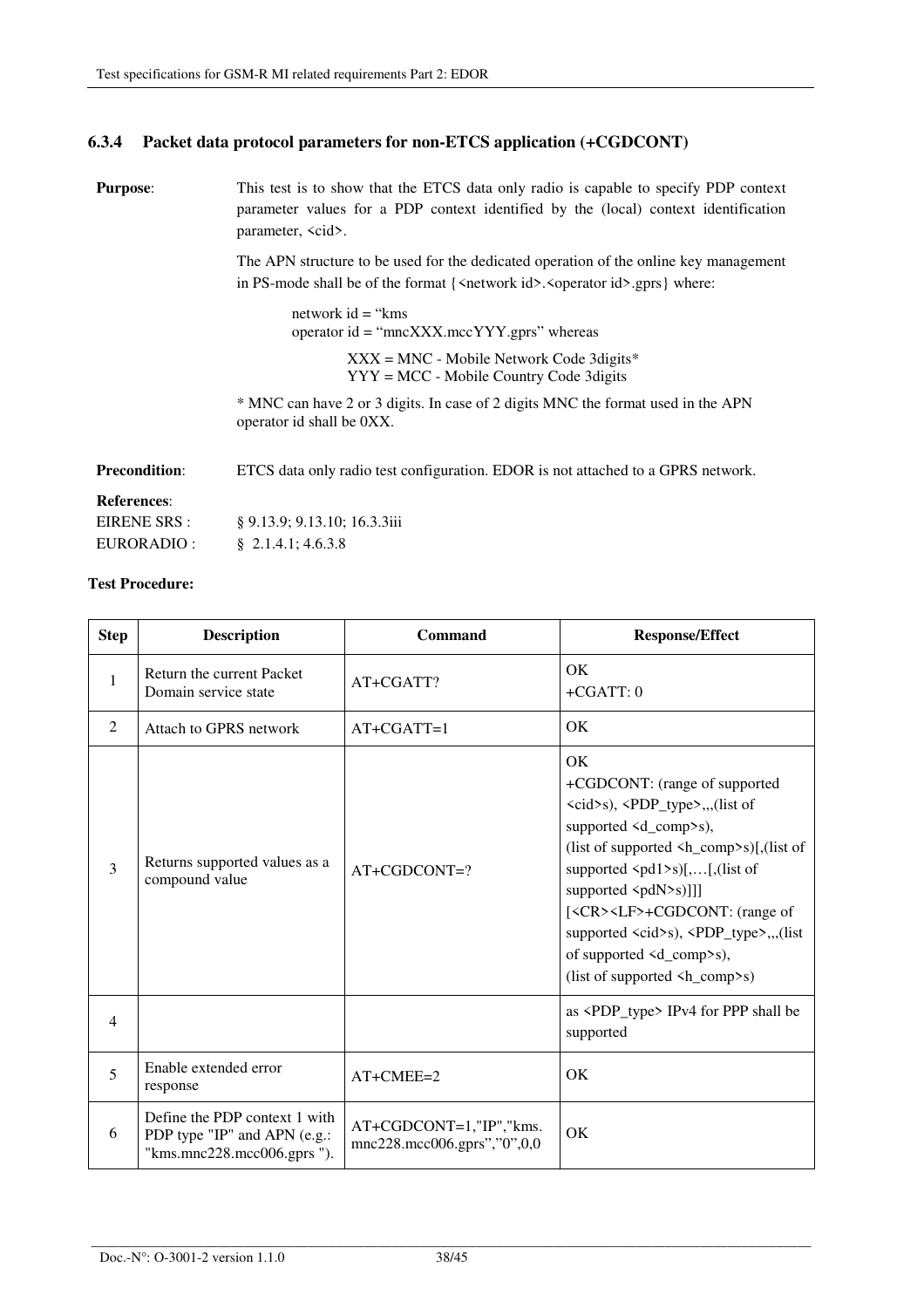| <b>Step</b>   | <b>Description</b>                                    | <b>Command</b> | <b>Response/Effect</b>                                              |  |
|---------------|-------------------------------------------------------|----------------|---------------------------------------------------------------------|--|
| $\mathcal{L}$ | Read the current settings for<br>each defined context | AT+CGDCONT?    | OК<br>+CGDCONT:<br>1,"IP","kms.mnc228.mcc006.gprs"<br>, 0.000, 0.00 |  |
| 8             | Activate the PDP context 1                            | $AT+CGACT=1,1$ | ЮK                                                                  |  |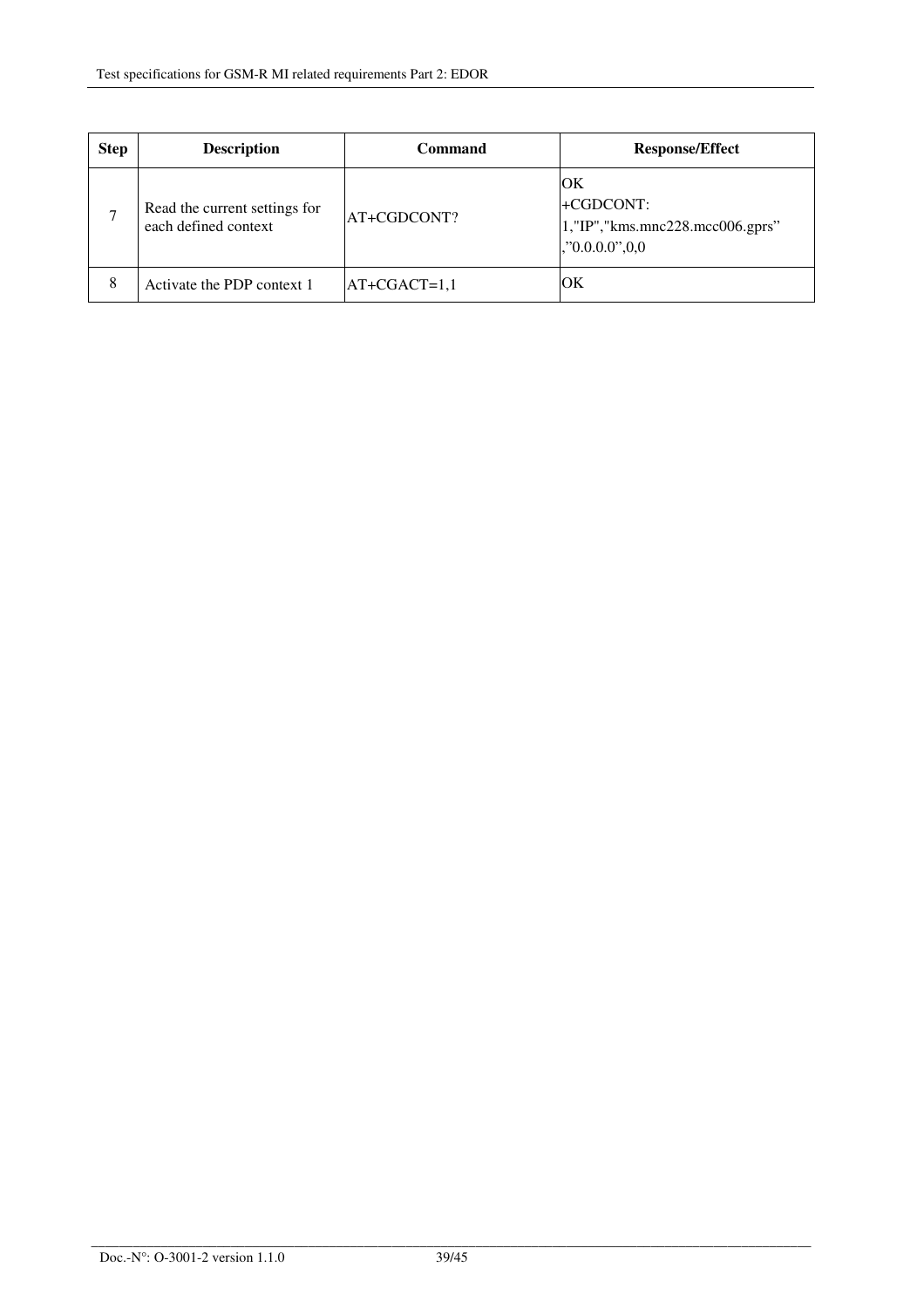# **6.3.5 Supported Coding Schemes**

| <b>Purpose:</b>      | This test is to show that the ETCS data only radio comprises the support of GPRS and<br>EGPRS bearer services including all available (Modulation) Coding Schemes. |
|----------------------|--------------------------------------------------------------------------------------------------------------------------------------------------------------------|
| <b>Precondition:</b> | ETCS data only radio test configuration. EDOR is not attached to a GPRS network.                                                                                   |
| <b>References:</b>   |                                                                                                                                                                    |
| EIRENE SRS :         | $§$ 4.3.2; 16.3.3i                                                                                                                                                 |

| <b>Step</b> | <b>Description</b>                                                                                                     | Command<br><b>Response/Effect</b> |             |  |
|-------------|------------------------------------------------------------------------------------------------------------------------|-----------------------------------|-------------|--|
|             | Attach to GPRS network                                                                                                 | $AT+CGATT=1$                      | OK          |  |
| 2           |                                                                                                                        |                                   | $+CGREG: 1$ |  |
| 3           | Check ABIS Trace for GMM ATTACH REQUEST message:<br>$1 - 8$ PSK Power Capability present<br>Mobile is capable of EGPRS |                                   |             |  |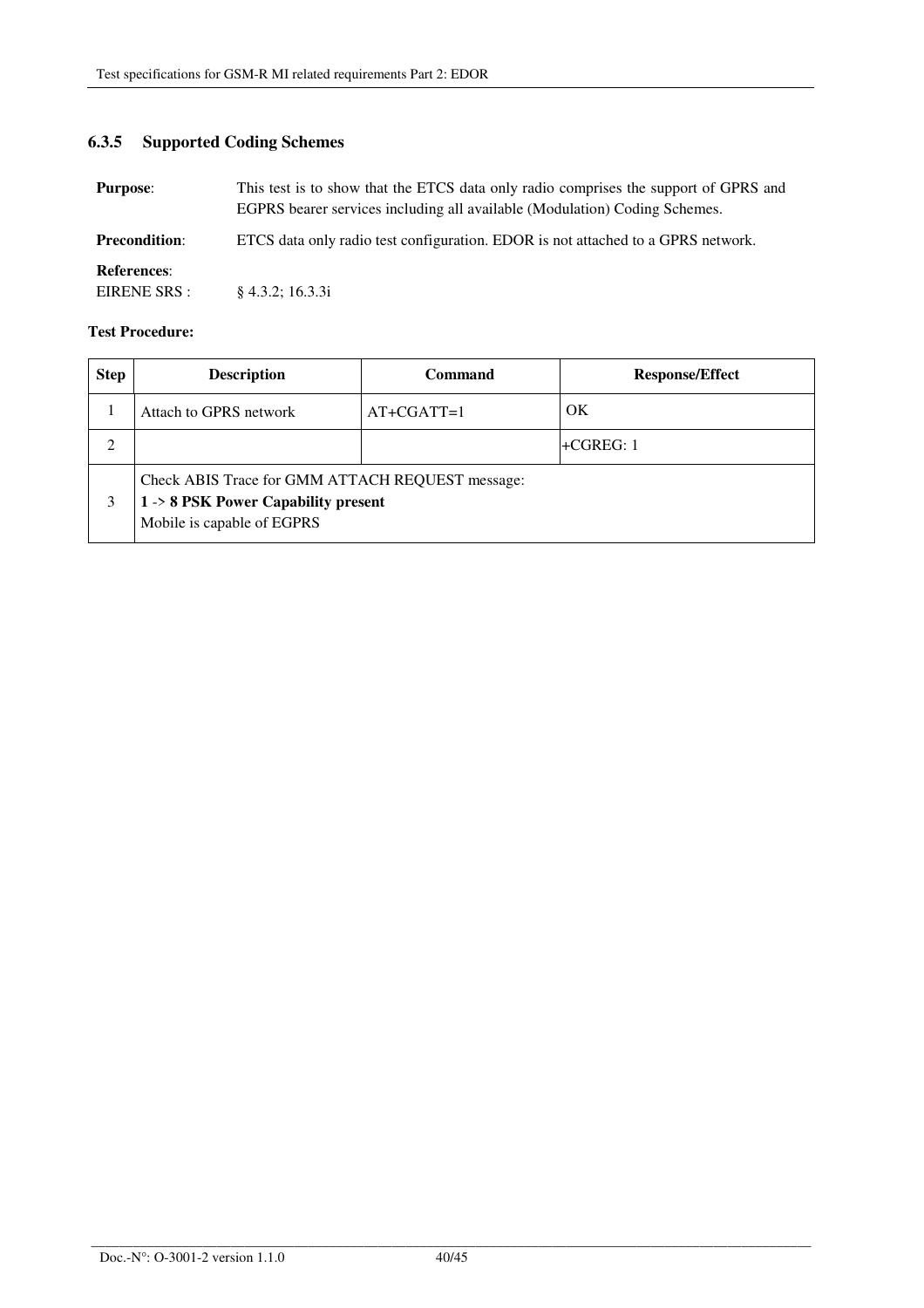## **6.3.6 GPRS mobile station class (+CGCLASS)**

| <b>Purpose:</b>      | This test is to show that the ETCS data only radio is able to operate considering Mobile<br>Class B.                                                                                        |
|----------------------|---------------------------------------------------------------------------------------------------------------------------------------------------------------------------------------------|
| <b>Precondition:</b> | ETCS data only radio test configuration. After power on the class mode of operation<br>shall not be set explicitly to any value before the test. EDOR is not attached to a GPRS<br>network. |
| <b>References:</b>   |                                                                                                                                                                                             |
| EIRENE SRS :         | \$16.3.3ii                                                                                                                                                                                  |
| EURORADIO :          | $\S$ 2.1.3.3; 4.6.1.1, 4.6.1.2                                                                                                                                                              |

#### **Test Procedure:**

| <b>Step</b> | <b>Description</b><br>Command                                                |                               | <b>Response/Effect</b>                                      |  |
|-------------|------------------------------------------------------------------------------|-------------------------------|-------------------------------------------------------------|--|
| 1           | List of supported classes                                                    | AT+CGCLASS=?                  | OK.<br>+CGCLASS: (list of supported<br><classes>)</classes> |  |
| 2           | Requesting default information<br>on the supported MT mode of<br>operation   | AT+CGCLASS?                   | OK<br>+CGCLASS:"B"45                                        |  |
| 3           | Test if requested mode is not<br>supported                                   | AT+CGCLASS="F"                | <b>ERROR</b>                                                |  |
| 4           | Attach to PS domain<br>$AT+CGATT=1$                                          |                               | ЮK                                                          |  |
| 5           | Get current status of GPRS<br>network registration                           | AT+CGATT?                     | $+CGATT:1$<br>ЮK                                            |  |
| 6           | Set mode to "CC" (CC means that<br>the MT would only operate CS<br>services) | AT+CGCLASS="CC"               | OK<br>(a PS detach shall be performed by the<br>MT)         |  |
| 7           | Get current status of GPRS<br>network registration                           | $+CGATT:0$<br>AT+CGATT?<br>ЮK |                                                             |  |

 $\overline{a}$ 

 $^4$ , B" means that the MT would operate PS and CS services but not simultaneously  $^5$  in case MT is not registered to GPRS network, value "CC" is also acceptable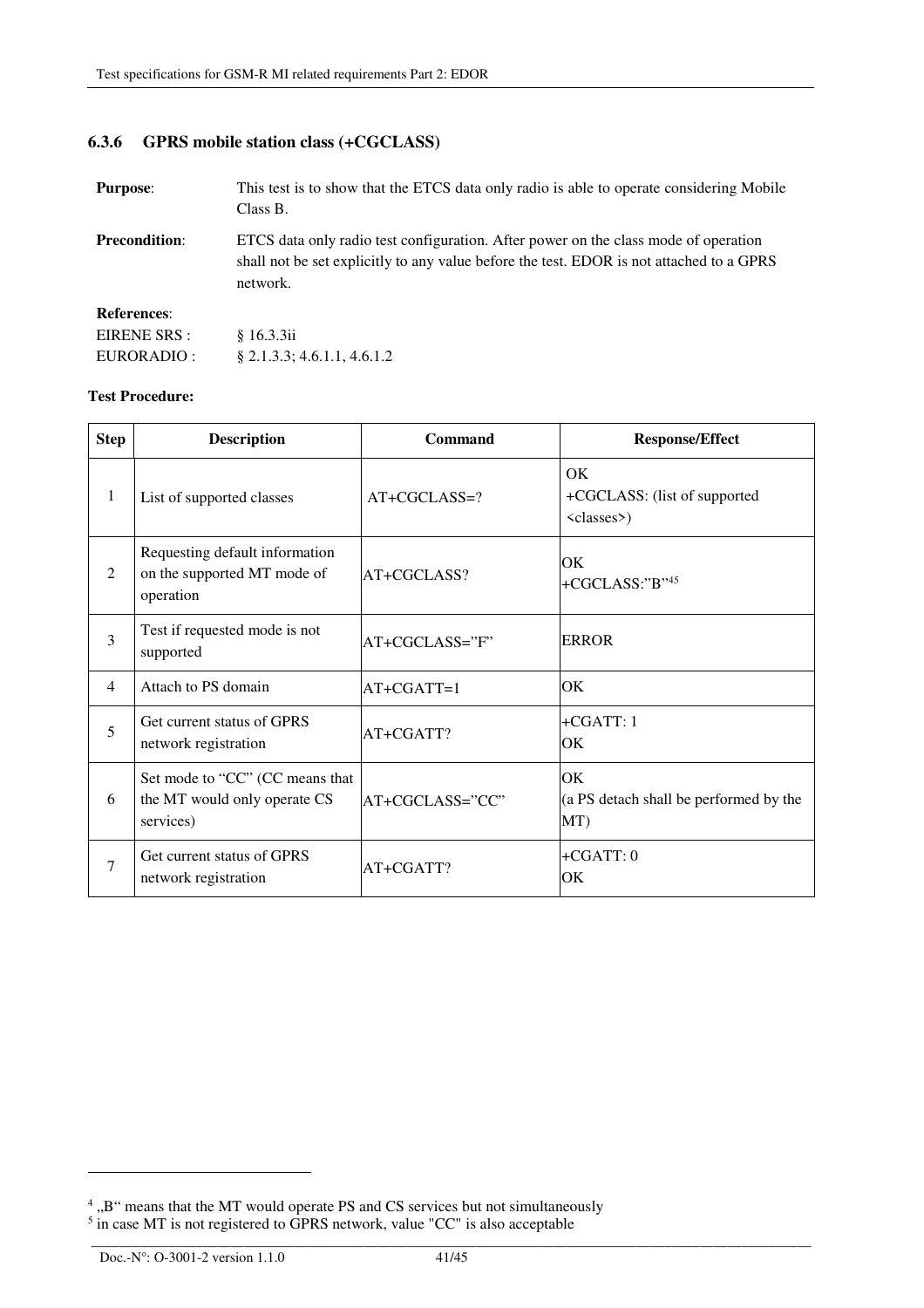# **6.3.7 Handling of multiple ETCS connections (CS/PS mode)**

| <b>Purpose:</b>                                   | This test is to show that the ETCS data only radio is capable of handling at least two<br>ETCS connections that are simultaneously active. These connections are established in<br>CS and PS mode. |
|---------------------------------------------------|----------------------------------------------------------------------------------------------------------------------------------------------------------------------------------------------------|
| <b>Precondition:</b>                              | ETCS data only radio test configuration. EDOR is not attached to a GPRS network.                                                                                                                   |
| <b>References:</b><br>EIRENE SRS :<br>EURORADIO : | \$16.3.2; 16.3.3<br>\$4.6.4.1                                                                                                                                                                      |

|                | <b>Description</b>                                                                                   | Command                                                         |                       | <b>Response / Effect</b>          |                                   |
|----------------|------------------------------------------------------------------------------------------------------|-----------------------------------------------------------------|-----------------------|-----------------------------------|-----------------------------------|
| <b>Step</b>    |                                                                                                      | <b>EDOR</b> (MS 1)                                              | EDOR (MS 2)           | <b>EDOR</b><br>(MS <sub>1</sub> ) | <b>EDOR</b><br>(MS <sub>2</sub> ) |
| $\mathbf{1}$   | Return the current Packet<br>Domain service state                                                    | AT+CGATT?                                                       |                       | OK<br>+CGATT:<br>$\Omega$         |                                   |
| 2              | Attach to GPRS network                                                                               | $AT+CGATT=1$                                                    |                       | OK                                |                                   |
| 3              | Define the PDP context 1<br>with PDP type "IP" and<br>APN (e.g.:<br>"etcs.mnc228.mcc006.gpr<br>s "). | AT+CGDCONT=1,"IP","etcs<br>.mnc228.mcc006.gprs"<br>, 0, 0, 0, 0 |                       | OK                                |                                   |
| $\overline{4}$ | Specify a quality of<br>service profile for the<br>PDP context 1                                     | $AT+CGEQREQ =$<br>1,1,64,64,4,4,0,1500,,"1E5<br>",0,1           |                       | OK                                |                                   |
| 5              | Activate the PDP context<br>$\mathbf{1}$                                                             | $AT+CGACT=1,1$                                                  |                       | OK                                |                                   |
| 6              | Enables the<br>communication between<br>the TE and<br>the network                                    | AT+CGDATA="PPP",1                                               |                       | OK                                |                                   |
| $\tau$         | Set automatic call<br>answering to disable                                                           |                                                                 | $ATSO=0$              |                                   | OK                                |
| 8              | Set the escape sequence<br>to "+++"                                                                  |                                                                 | $ATS2=43$             |                                   | OK.                               |
| 9              | Select bearer service type                                                                           |                                                                 | $AT+CBST=70,0,0$      |                                   | OK                                |
| 10             | Set the DTE serial link<br>baud rate                                                                 |                                                                 | AT+IPR=9600           |                                   | OK                                |
| 11             | Read current used baud<br>rate                                                                       |                                                                 | AT+IPR?               |                                   | $+$ IPR: 9600<br>OK               |
| 12             | Initiate data call to<br>Terminal equipment                                                          |                                                                 | ATD <msisdn></msisdn> |                                   | OK                                |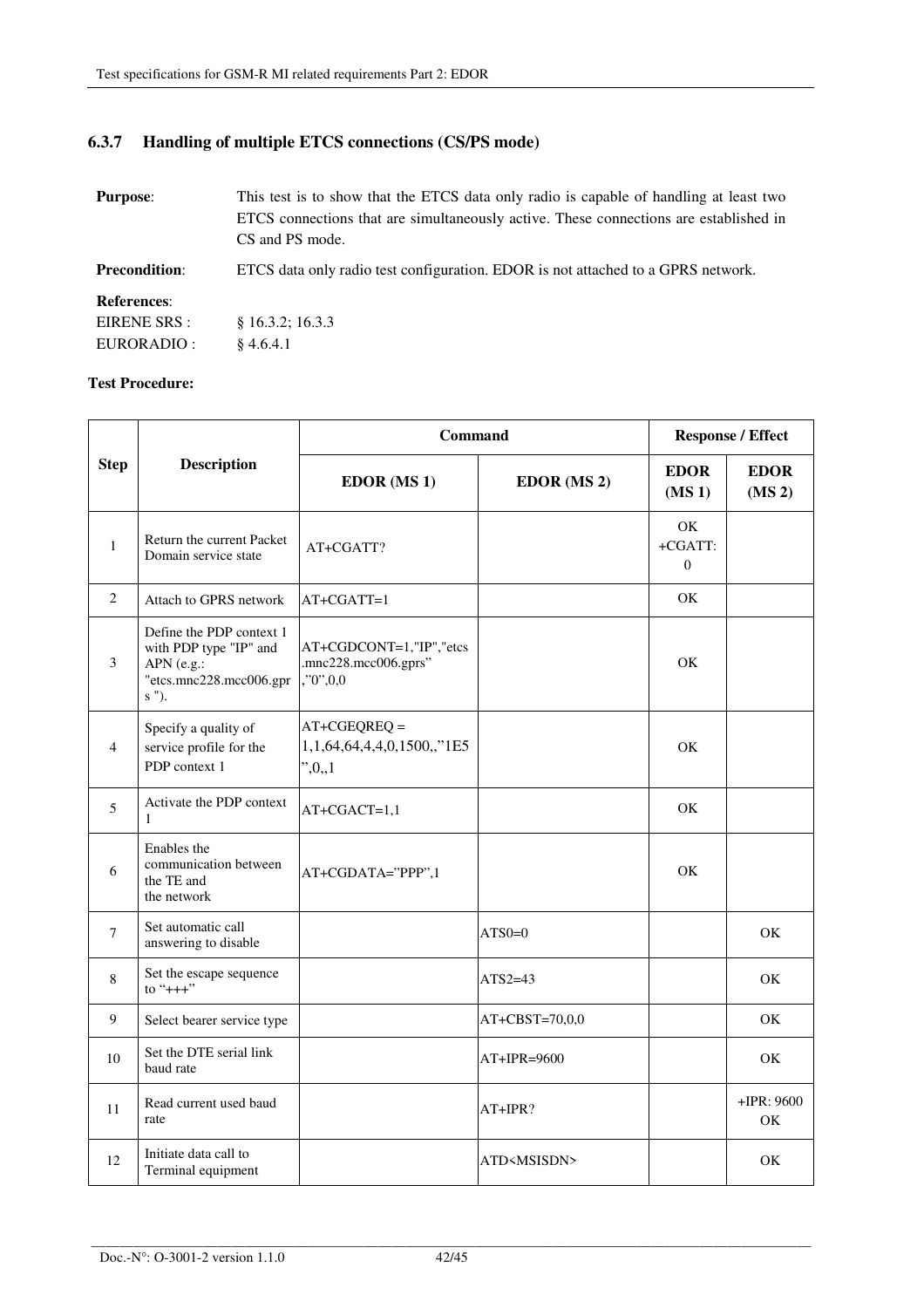| <b>Step</b> | <b>Description</b>                                               | <b>Command</b>     |             | <b>Response / Effect</b>          |                                   |  |
|-------------|------------------------------------------------------------------|--------------------|-------------|-----------------------------------|-----------------------------------|--|
|             |                                                                  | <b>EDOR</b> (MS 1) | EDOR (MS 2) | <b>EDOR</b><br>(MS <sub>1</sub> ) | <b>EDOR</b><br>(MS <sub>2</sub> ) |  |
| 13          | Wait for accepting the<br>incoming call                          |                    |             |                                   | <b>CONNECT</b><br>4800            |  |
| 14          | Check if data transmission in both directions possible           |                    |             |                                   |                                   |  |
| 15          | Check if packet data transmission in both directions is possible |                    |             |                                   |                                   |  |
| 16          | Switch from data to<br>command mode                              |                    | $+++$       |                                   | OK.                               |  |
| 17          | Terminate data call                                              |                    | ATH         |                                   | OK                                |  |
| 18          | Deactivate the PDP<br>context 1                                  | $AT+CGACT=0,1$     |             | OK                                |                                   |  |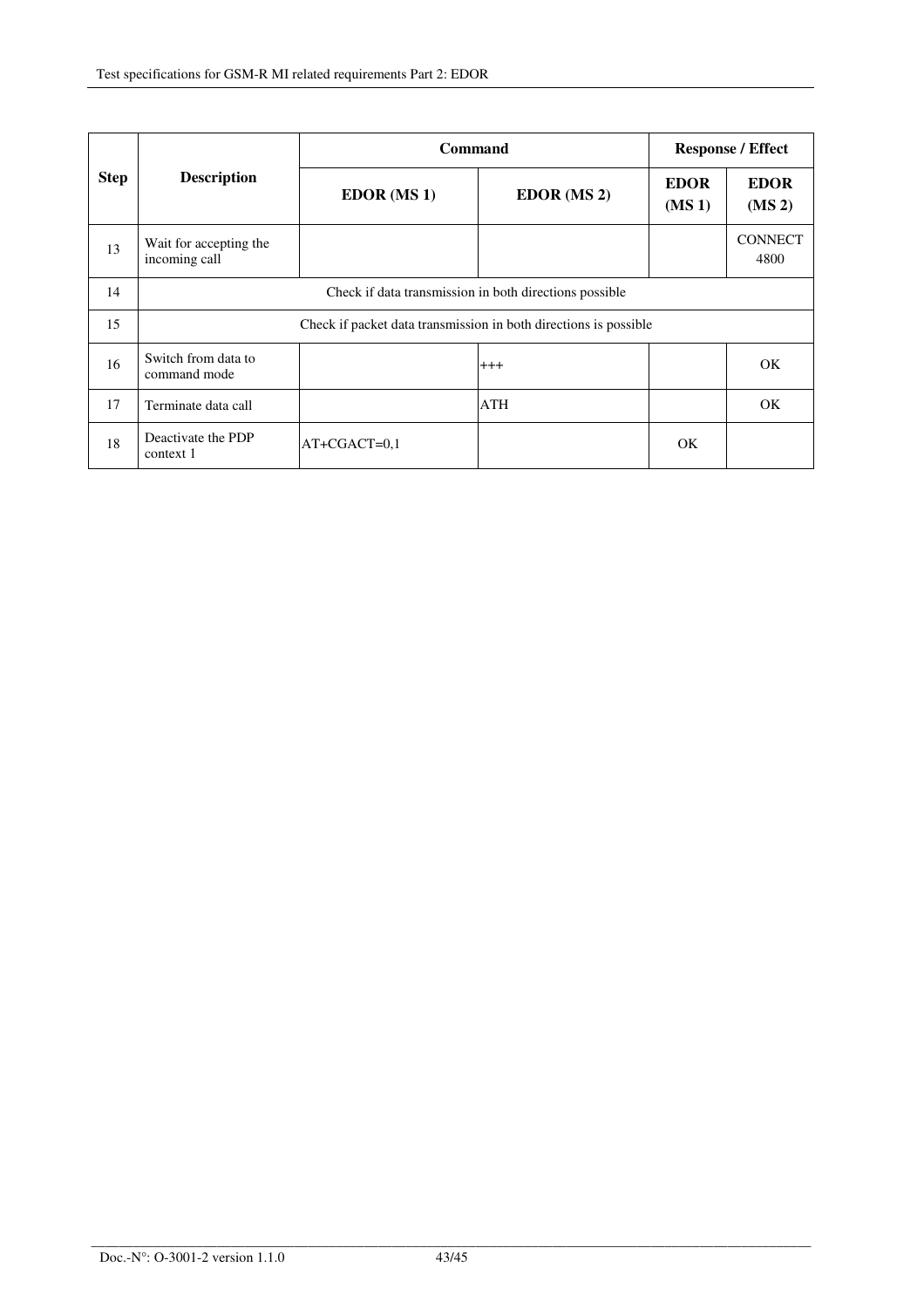# **6.3.8 Handling of multiple ETCS connections (PS mode)**

| <b>Purpose:</b>      | This test is to show that the ETCS data only radio is capable of handling at least two<br>ETCS connections that are simultaneously active. These connections are established in<br>PS mode. |
|----------------------|---------------------------------------------------------------------------------------------------------------------------------------------------------------------------------------------|
| <b>Precondition:</b> | ETCS data only radio test configuration. EDOR is not attached to a GPRS network.                                                                                                            |
| <b>References:</b>   |                                                                                                                                                                                             |
| EIRENE SRS :         | \$16.3.2; 16.3.3                                                                                                                                                                            |
| EURORADIO :          | $§$ 2.1.3.23; 4.6.4.1                                                                                                                                                                       |

| <b>Step</b>  | <b>Description</b>                                                                                          | Command                                                         |                                                                | <b>Response / Effect</b>          |                                   |
|--------------|-------------------------------------------------------------------------------------------------------------|-----------------------------------------------------------------|----------------------------------------------------------------|-----------------------------------|-----------------------------------|
|              |                                                                                                             | <b>EDOR</b> (MS 1)                                              | EDOR (MS 2)                                                    | <b>EDOR</b><br>(MS <sub>1</sub> ) | <b>EDOR</b><br>(MS <sub>2</sub> ) |
| $\mathbf{1}$ | Return the current Packet<br>Domain service state                                                           | AT+CGATT?                                                       |                                                                | OK.<br>+CGATT:<br>$\overline{0}$  |                                   |
| 2            | Attach to GPRS network                                                                                      | AT+CGATT=1                                                      |                                                                | OK.                               |                                   |
| 3            | Define the PDP context 1<br>with PDP type "IP" and<br><b>APN</b><br>(e.g.:"etcs.mnc228.mcc00<br>6.gprs ").  | AT+CGDCONT=1,"IP","etcs<br>.mnc228.mcc006.gprs"<br>, 0, 0, 0, 0 |                                                                | OK                                |                                   |
| 4            | Specify a quality of<br>service profile for the<br>PDP context 1                                            | $AT+CGEQREQ =$<br>1,1,64,64,4,4,0,1500,,"1E5<br>",0,1           |                                                                | OK.                               |                                   |
| 5            | Activate the PDP context<br>1                                                                               | AT+CGACT=1,1                                                    |                                                                | OK                                |                                   |
| 6            | Enables the<br>communication between<br>the TE and<br>the network                                           | AT+CGDATA="PPP",1                                               |                                                                | OK.                               |                                   |
| 7            | Return the current Packet<br>Domain service state                                                           |                                                                 | AT+CGATT?                                                      |                                   | OK<br>+CGATT:<br>$\Omega$         |
| 8            | Attach to GPRS network                                                                                      |                                                                 | AT+CGATT=1                                                     |                                   | OK                                |
| 9            | Define the PDP context 1<br>with PDP type "IP" and<br><b>APN</b><br>(e.g.: "etcs.mnc228.mcc00<br>6.gprs "). |                                                                 | AT+CGDCONT=1,"IP","kms<br>.mnc228.mcc006.gprs"<br>, 0, 0, 0, 0 |                                   | <b>OK</b>                         |
| 10           | Specify a quality of<br>service profile for the<br>PDP context 1                                            |                                                                 | $AT+CGEQREQ =$<br>1,1,64,64,4,4,0,1500,,"1E5<br>",0,1          |                                   | OK                                |
| 11           | Activate the PDP context<br>1                                                                               |                                                                 | AT+CGACT=1,1                                                   |                                   | OK                                |